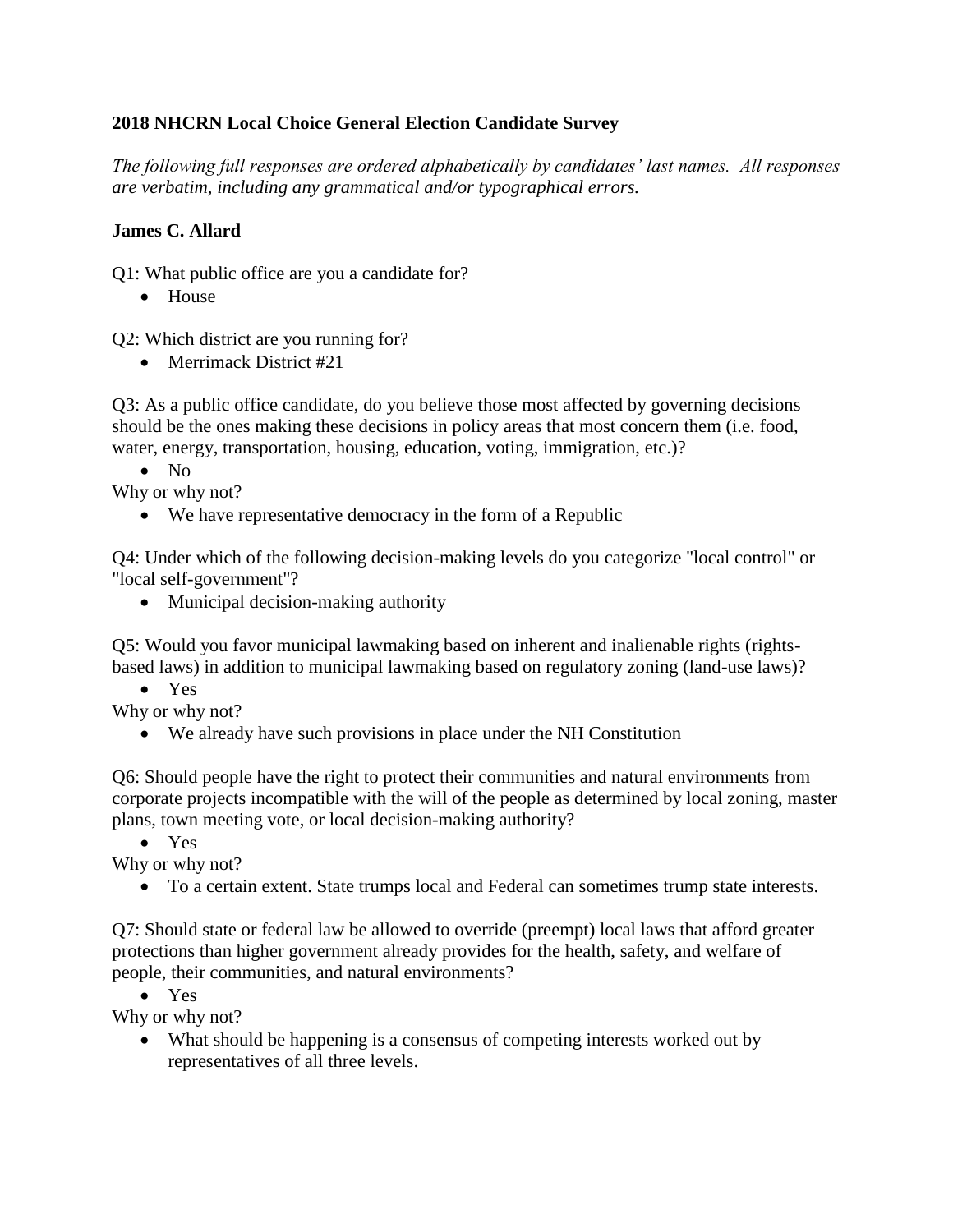Q8: If elected, would you support a state constitutional amendment that empowers people with the authority to use their local governing process to enact rights-based laws that elevate the rights of real people and natural environments above the claimed "rights" of corporations to exploit them?

• No

Why or why not?

• I generally do not support any constitutional amendments--they cause more harm than good. Should only be undertaken with careful consideration and deliberation.

Q9: Would you be willing to discuss the Right to Local Self-Government? (Check all that apply)

- Privately with a NH Community Rights Network (NHCRN) non-profit representative
- Publicly in a forum with other candidates

Q10: May the NH Community Rights Network add you to our Listserv so that you can receive event announcements and updates on the community rights movement in NH -- including updates on the progress of the NH Community Rights Amendment? NHCRN will not share your information with any other organization.

• Yes

#### **Louise Andrus**

Q1: What public office are you a candidate for?

• House

Q2: Which district are you running for?

• Merrimack County, District 1 (Andover, Danbury, Salisbury)

Q3: As a public office candidate, do you believe those most affected by governing decisions should be the ones making these decisions in policy areas that most concern them (i.e. food, water, energy, transportation, housing, education, voting, immigration, etc.)?

• Yes

Why or why not?

• I believe that decisions should be made on the local level by the people. My reasoning is that a decision made at the State level which affects let us say Nashua might not be a good decision for a rural area in Northern NH. Local government knows what is needed and what is not needed.

Q4: Under which of the following decision-making levels do you categorize "local control" or "local self-government"?

• Resident decision-making authority

Q5: Would you favor municipal lawmaking based on inherent and inalienable rights (rightsbased laws) in addition to municipal lawmaking based on regulatory zoning (land-use laws)?

• No Why or why not?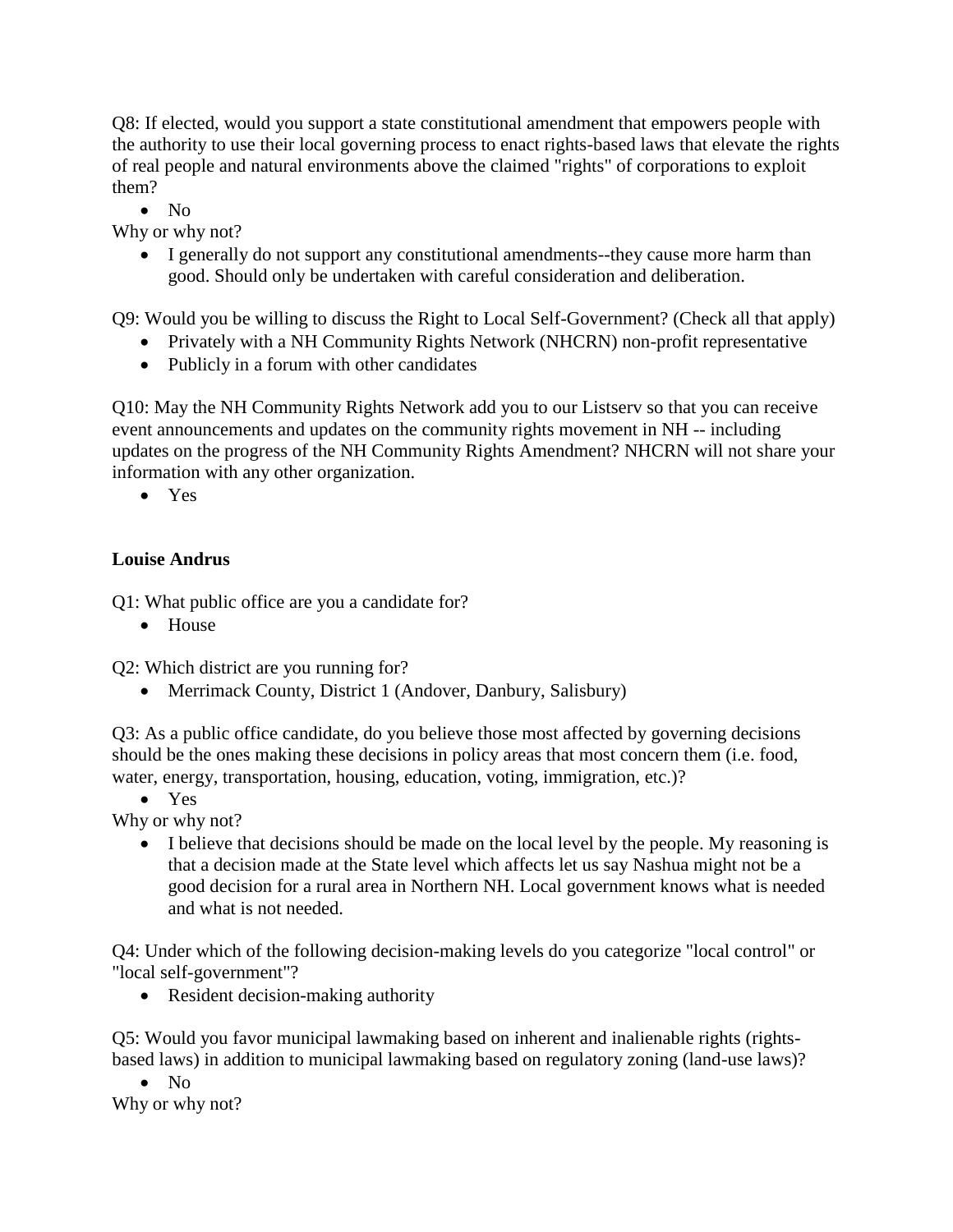• Consider this not a clear question.

Q6: Should people have the right to protect their communities and natural environments from corporate projects incompatible with the will of the people as determined by local zoning, master plans, town meeting vote, or local decision-making authority?

• Yes

Q7: Should state or federal law be allowed to override (preempt) local laws that afford greater protections than higher government already provides for the health, safety, and welfare of people, their communities, and natural environments?

• Yes

Why or why not?

• If there are State or Federal laws then those laws should be obeyed first.

Q8: If elected, would you support a state constitutional amendment that empowers people with the authority to use their local governing process to enact rights-based laws that elevate the rights of real people and natural environments above the claimed "rights" of corporations to exploit them?

• Yes

Q9: Would you be willing to discuss the Right to Local Self-Government? (Check all that apply)

• Other (please specify): I totally believe in the right to local self control as the government is the citizens and the citizens should have the right of local self control.

Q10: May the NH Community Rights Network add you to our Listserv so that you can receive event announcements and updates on the community rights movement in NH -- including updates on the progress of the NH Community Rights Amendment? NHCRN will not share your information with any other organization.

• Yes

## **Chris Balch**

Q1: What public office are you a candidate for?

• House

Q2: Which district are you running for?

• Hillsborough 38

Q3: As a public office candidate, do you believe those most affected by governing decisions should be the ones making these decisions in policy areas that most concern them (i.e. food, water, energy, transportation, housing, education, voting, immigration, etc.)?

• Yes Why or why not?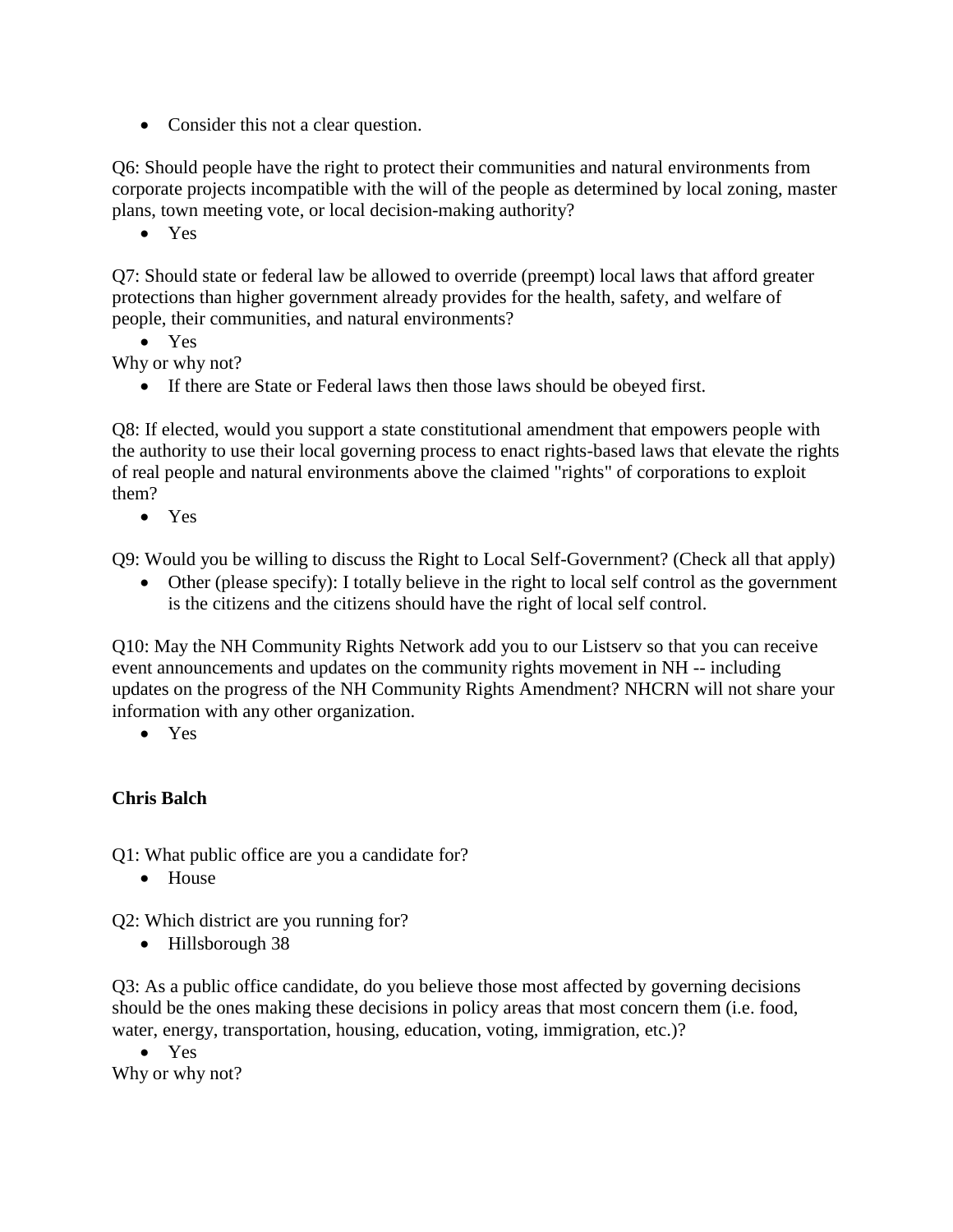• Particularly in the areas of environment/energy, the people on the ground are most informed and capable of making decisions that stand to benefit the local community.

Q4: Under which of the following decision-making levels do you categorize "local control" or "local self-government"?

• Municipal decision-making authority

Q5: Would you favor municipal lawmaking based on inherent and inalienable rights (rightsbased laws) in addition to municipal lawmaking based on regulatory zoning (land-use laws)?

• Yes

Why or why not?

• A year ago, in Keene, a major utility determined they needed a compressed gas transfer station in close proximity to the city, hospital, schools, etc. Since they met the statemandated zoning requirements, they were granted a permit despite local dissent.

Q6: Should people have the right to protect their communities and natural environments from corporate projects incompatible with the will of the people as determined by local zoning, master plans, town meeting vote, or local decision-making authority?

• Yes

Why or why not?

• People move to and businesses invest in communities based on a perception of what the community is. Allowing interference/destruction of the master plan, the community's "personality" based on the "needs" of a profiteering enterprise seems rather unfair.

Q7: Should state or federal law be allowed to override (preempt) local laws that afford greater protections than higher government already provides for the health, safety, and welfare of people, their communities, and natural environments?

• No

Why or why not?

• Well, I can think of no earthly reason why they should.

Q8: If elected, would you support a state constitutional amendment that empowers people with the authority to use their local governing process to enact rights-based laws that elevate the rights of real people and natural environments above the claimed "rights" of corporations to exploit them?

• Yes

Why or why not?

• Homes and communities are the heart of humanity. I am reminded of a north country farmer who resisted EverSource's attempts to buy his land. After several, increasingly generous offers that he refused, he informed EverSource that "his roots were deeper than their pockets." Bravo!

Q9: Would you be willing to discuss the Right to Local Self-Government? (Check all that apply)

• Publicly in a forum with other candidates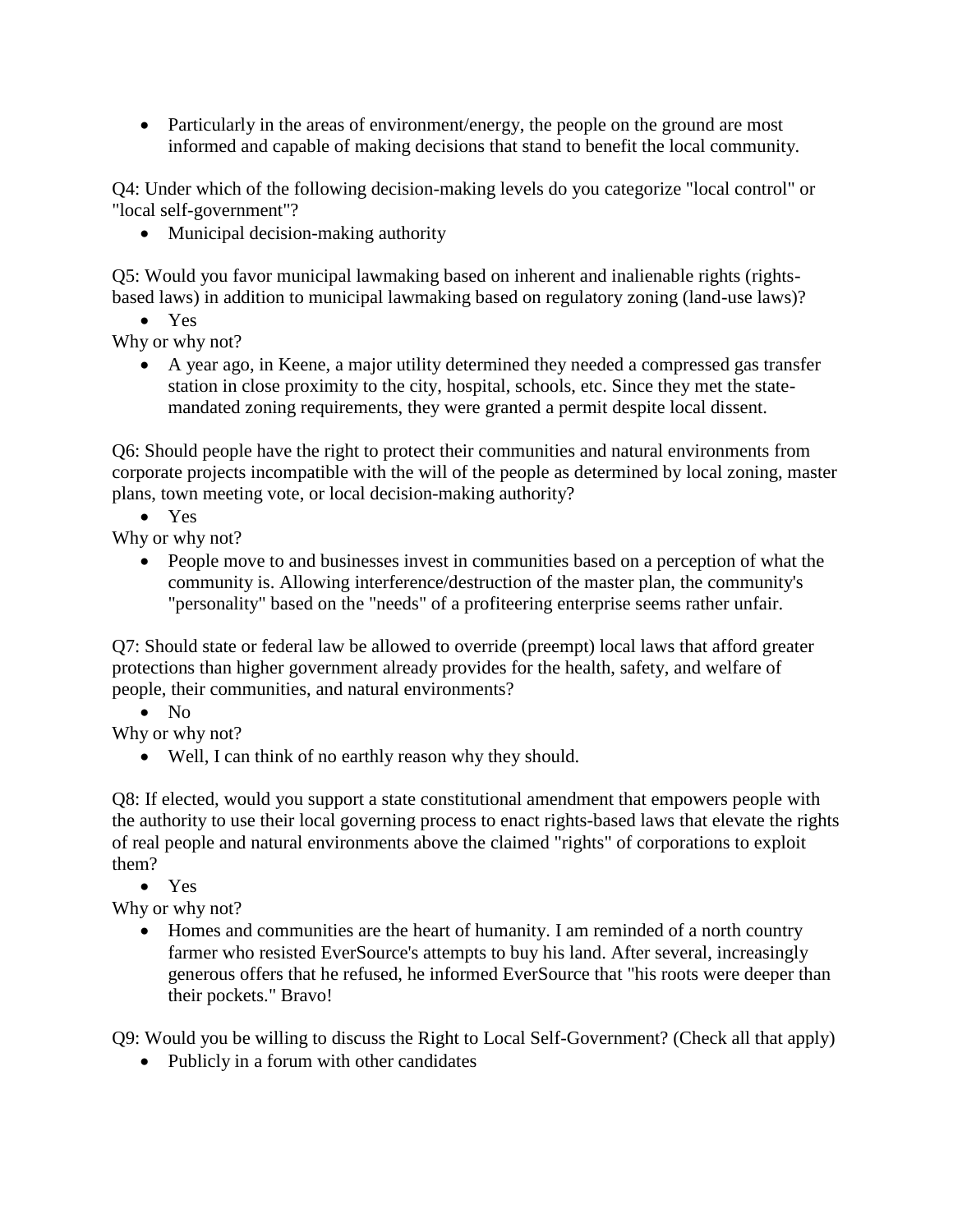Q10: May the NH Community Rights Network add you to our Listserv so that you can receive event announcements and updates on the community rights movement in NH -- including updates on the progress of the NH Community Rights Amendment? NHCRN will not share your information with any other organization.

• Yes

### **Barbara Blue**

Q1: What public office are you a candidate for?

• House

Q2: Which district are you running for?

• Hudson and Pelham, district 37

Q3: As a public office candidate, do you believe those most affected by governing decisions should be the ones making these decisions in policy areas that most concern them (i.e. food, water, energy, transportation, housing, education, voting, immigration, etc.)?

• Yes

Why or why not?

• The ones making the decisions should be the ones who are most affected by the decisions. The local superintendent of schools decides if schools should be closed in a snow storm as he or she is right there and knows the conditions, not someone in Concord.

Q4: Under which of the following decision-making levels do you categorize "local control" or "local self-government"?

• Municipal decision-making authority

Q5: Would you favor municipal lawmaking based on inherent and inalienable rights (rightsbased laws) in addition to municipal lawmaking based on regulatory zoning (land-use laws)?

• Yes

Why or why not?

• It is the local municipal law makers who are affected by land use.

Q6: Should people have the right to protect their communities and natural environments from corporate projects incompatible with the will of the people as determined by local zoning, master plans, town meeting vote, or local decision-making authority?

• Yes

Why or why not?

• All local planning should follow the will of the people. There is a reason for a local town master plan. The people who live there understand more than anyone else the needs of the town.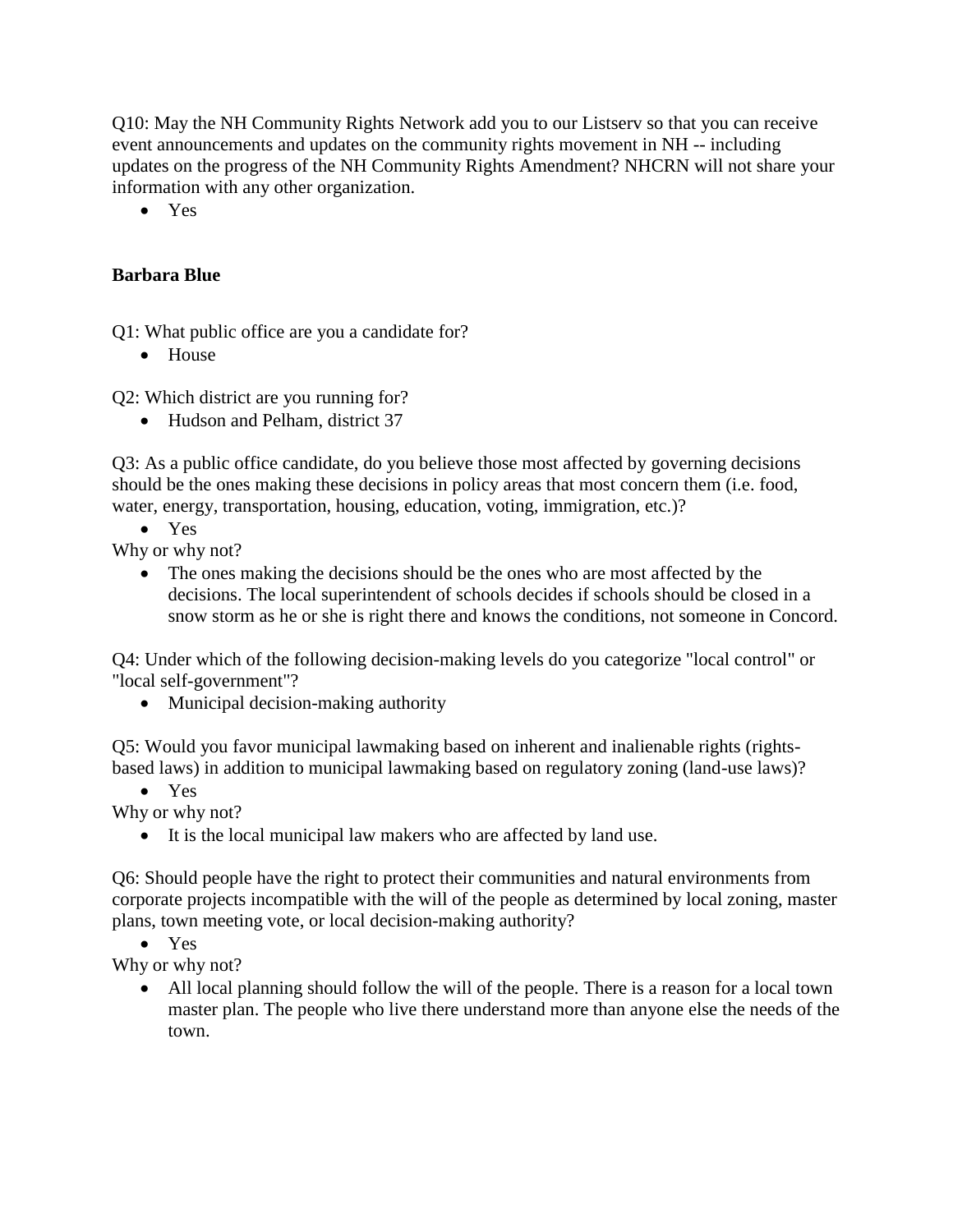Q7: Should state or federal law be allowed to override (preempt) local laws that afford greater protections than higher government already provides for the health, safety, and welfare of people, their communities, and natural environments?

• No

Why or why not?

• If the citizens of a town have greater protections then a higher government, the town's protections should be followed. This does not go against the higher government protections as the town is just adding more protections.

Q8: If elected, would you support a state constitutional amendment that empowers people with the authority to use their local governing process to enact rights-based laws that elevate the rights of real people and natural environments above the claimed "rights" of corporations to exploit them?

• Yes

Why or why not?

• I absolutely believe in the rights of real people and natural environments over corporations. Corporations should not be allowed to exploit the people.

Q9: Would you be willing to discuss the Right to Local Self-Government? (Check all that apply)

- Privately with a NH Community Rights Network (NHCRN) non-profit representative
- Publicly in a forum with other candidates

Q10: May the NH Community Rights Network add you to our Listserv so that you can receive event announcements and updates on the community rights movement in NH -- including updates on the progress of the NH Community Rights Amendment? NHCRN will not share your information with any other organization.

• Yes

## **Bill Bolton**

Q1: What public office are you a candidate for?

• Senate

Q2: Which district are you running for?

• SD2

Q3: As a public office candidate, do you believe those most affected by governing decisions should be the ones making these decisions in policy areas that most concern them (i.e. food, water, energy, transportation, housing, education, voting, immigration, etc.)?

• Yes

Q4: Under which of the following decision-making levels do you categorize "local control" or "local self-government"?

• Municipal decision-making authority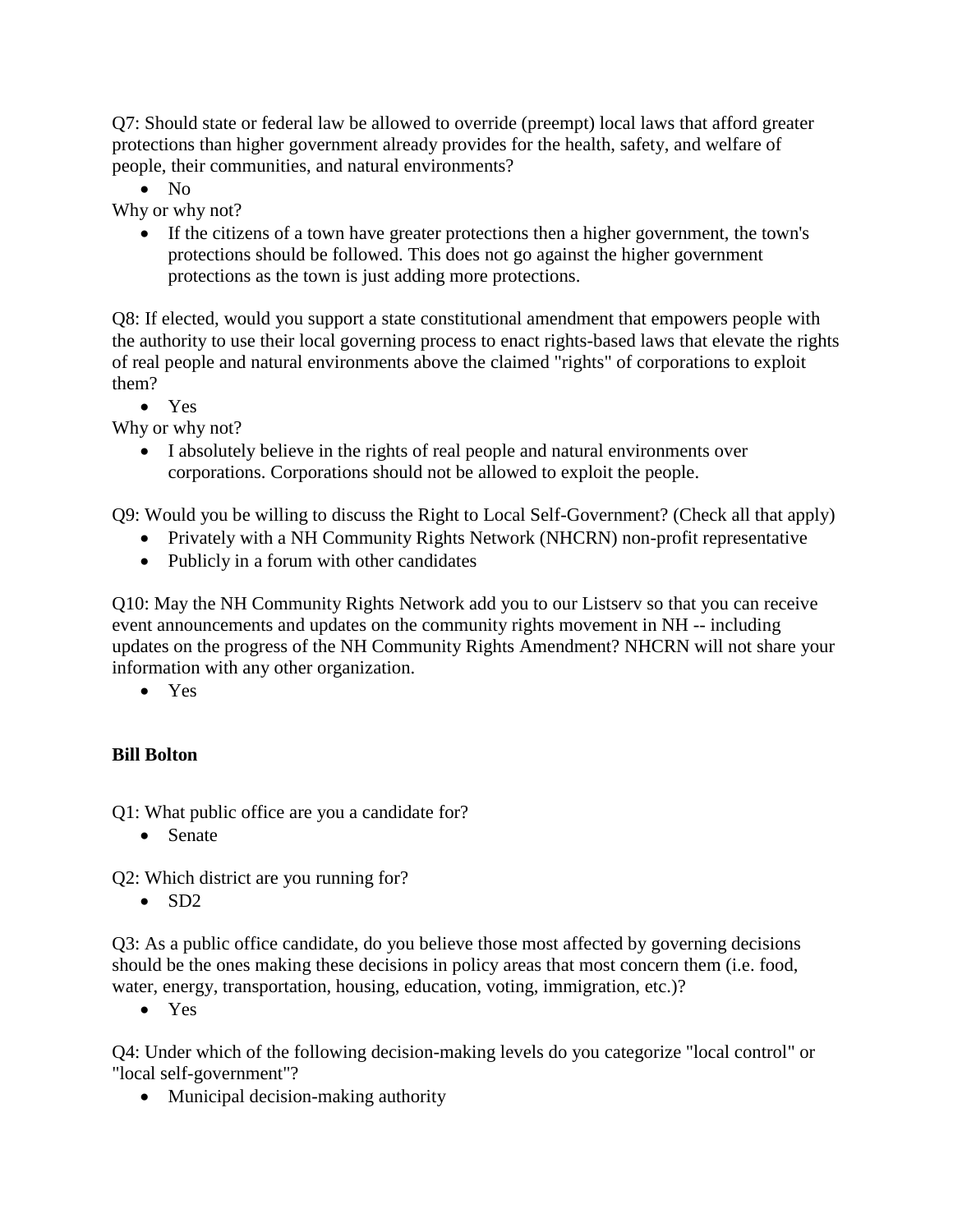Q5: Would you favor municipal lawmaking based on inherent and inalienable rights (rightsbased laws) in addition to municipal lawmaking based on regulatory zoning (land-use laws)?

• Yes

Why or why not?

• Local municipalities may have a better perspective on what works for their community

Q6: Should people have the right to protect their communities and natural environments from corporate projects incompatible with the will of the people as determined by local zoning, master plans, town meeting vote, or local decision-making authority?

• Yes

Q7: Should state or federal law be allowed to override (preempt) local laws that afford greater protections than higher government already provides for the health, safety, and welfare of people, their communities, and natural environments?

• No

Q8: If elected, would you support a state constitutional amendment that empowers people with the authority to use their local governing process to enact rights-based laws that elevate the rights of real people and natural environments above the claimed "rights" of corporations to exploit them?

• Yes

Q9: Would you be willing to discuss the Right to Local Self-Government? (Check all that apply)

• Privately with a NH Community Rights Network (NHCRN) non-profit representative

Q10: May the NH Community Rights Network add you to our Listserv so that you can receive event announcements and updates on the community rights movement in NH -- including updates on the progress of the NH Community Rights Amendment? NHCRN will not share your information with any other organization.

• Yes

## **John Bordenet**

Q1: What public office are you a candidate for?

• House

Q2: Which district are you running for?

• Cheshire 5

Q3: As a public office candidate, do you believe those most affected by governing decisions should be the ones making these decisions in policy areas that most concern them (i.e. food, water, energy, transportation, housing, education, voting, immigration, etc.)?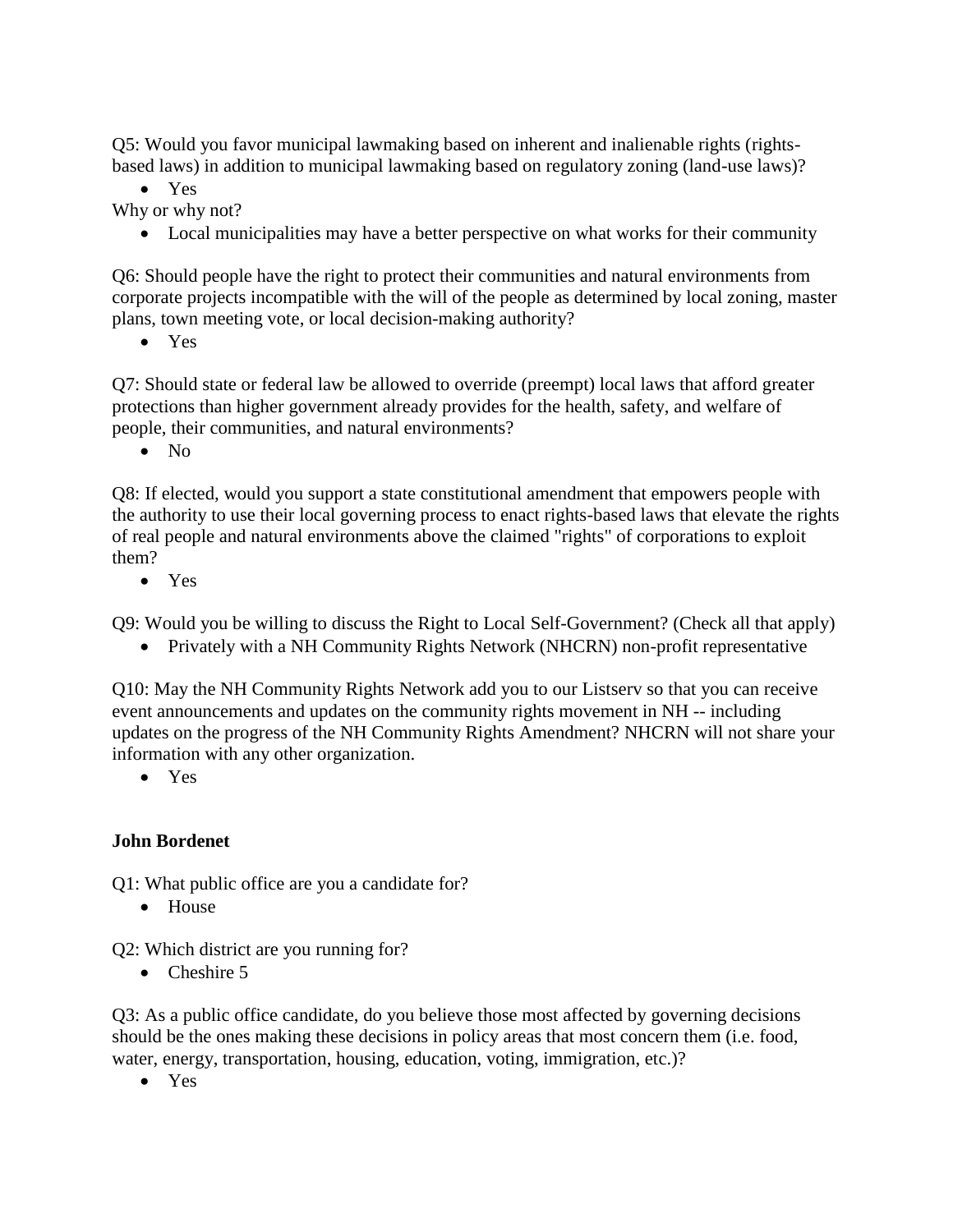Q4: Under which of the following decision-making levels do you categorize "local control" or "local self-government"?

• State decision-making authority

Q5: Would you favor municipal lawmaking based on inherent and inalienable rights (rightsbased laws) in addition to municipal lawmaking based on regulatory zoning (land-use laws)?

• No

Q6: Should people have the right to protect their communities and natural environments from corporate projects incompatible with the will of the people as determined by local zoning, master plans, town meeting vote, or local decision-making authority?

• No

Q7: Should state or federal law be allowed to override (preempt) local laws that afford greater protections than higher government already provides for the health, safety, and welfare of people, their communities, and natural environments?

• Yes

Q8: If elected, would you support a state constitutional amendment that empowers people with the authority to use their local governing process to enact rights-based laws that elevate the rights of real people and natural environments above the claimed "rights" of corporations to exploit them?

 $\bullet$  No

Q9: Would you be willing to discuss the Right to Local Self-Government? (Check all that apply)

• Not interested in discussing the Right to Local Self-Government with anyone

Q10: May the NH Community Rights Network add you to our Listserv so that you can receive event announcements and updates on the community rights movement in NH -- including updates on the progress of the NH Community Rights Amendment? NHCRN will not share your information with any other organization.

 $\bullet$  No

#### **Robert J. Call**

Q1: What public office are you a candidate for?

• House

Q2: Which district are you running for?

• Cheshire 7

Q3: As a public office candidate, do you believe those most affected by governing decisions should be the ones making these decisions in policy areas that most concern them (i.e. food, water, energy, transportation, housing, education, voting, immigration, etc.)?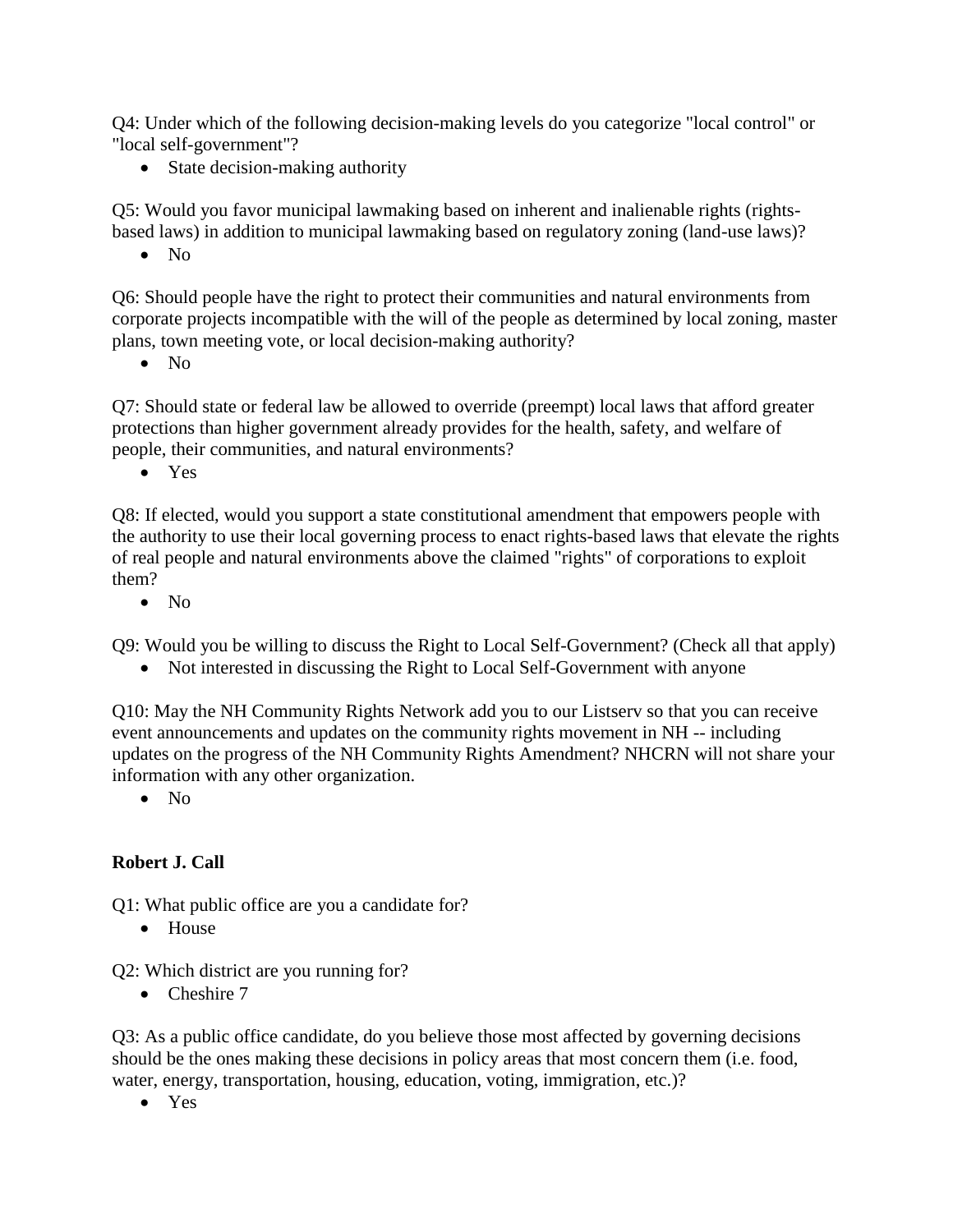Q4: Under which of the following decision-making levels do you categorize "local control" or "local self-government"?

• Municipal decision-making authority

Q5: Would you favor municipal lawmaking based on inherent and inalienable rights (rightsbased laws) in addition to municipal lawmaking based on regulatory zoning (land-use laws)?

• Yes

Why or why not?

• Too many people have had their rights abused by local municipalities and busybodies who use zoning laws to carry out their vendettas. People should not have the power to codify their vendettas against individuals or groups. Adding additional restrictions on what municipalities can do would go a long way to stopping abuses of power.

Q6: Should people have the right to protect their communities and natural environments from corporate projects incompatible with the will of the people as determined by local zoning, master plans, town meeting vote, or local decision-making authority?

 $\bullet$  No

Why or why not?

• Zoning laws are widely used to discriminate against a wide range of individuals and prevent a truly free market. There should only be state laws that prohibit certain activities if it is a risk to the environment or to individuals.

Q7: Should state or federal law be allowed to override (preempt) local laws that afford greater protections than higher government already provides for the health, safety, and welfare of people, their communities, and natural environments?

 $\bullet$  No

Why or why not?

• It depends on how it is framed since this too can be abused. As long as the local laws don't take away an individual's rights, then the federal government should not have a say in state or local laws.

Q8: If elected, would you support a state constitutional amendment that empowers people with the authority to use their local governing process to enact rights-based laws that elevate the rights of real people and natural environments above the claimed "rights" of corporations to exploit them?

• No

Why or why not?

• As it stands, I can't support this since it allows for abuse and can allow vendettas to be codified. Every person has an impact on the environment and as long as an individual or corporation is not harming others or leaching contaminants into the ground or surrounding area, then it should not matter. This should not be "all corporations are bad" and should be focused on being against corporations who the government gives special privileges to steal land, harm individuals or the environment.

Q9: Would you be willing to discuss the Right to Local Self-Government? (Check all that apply)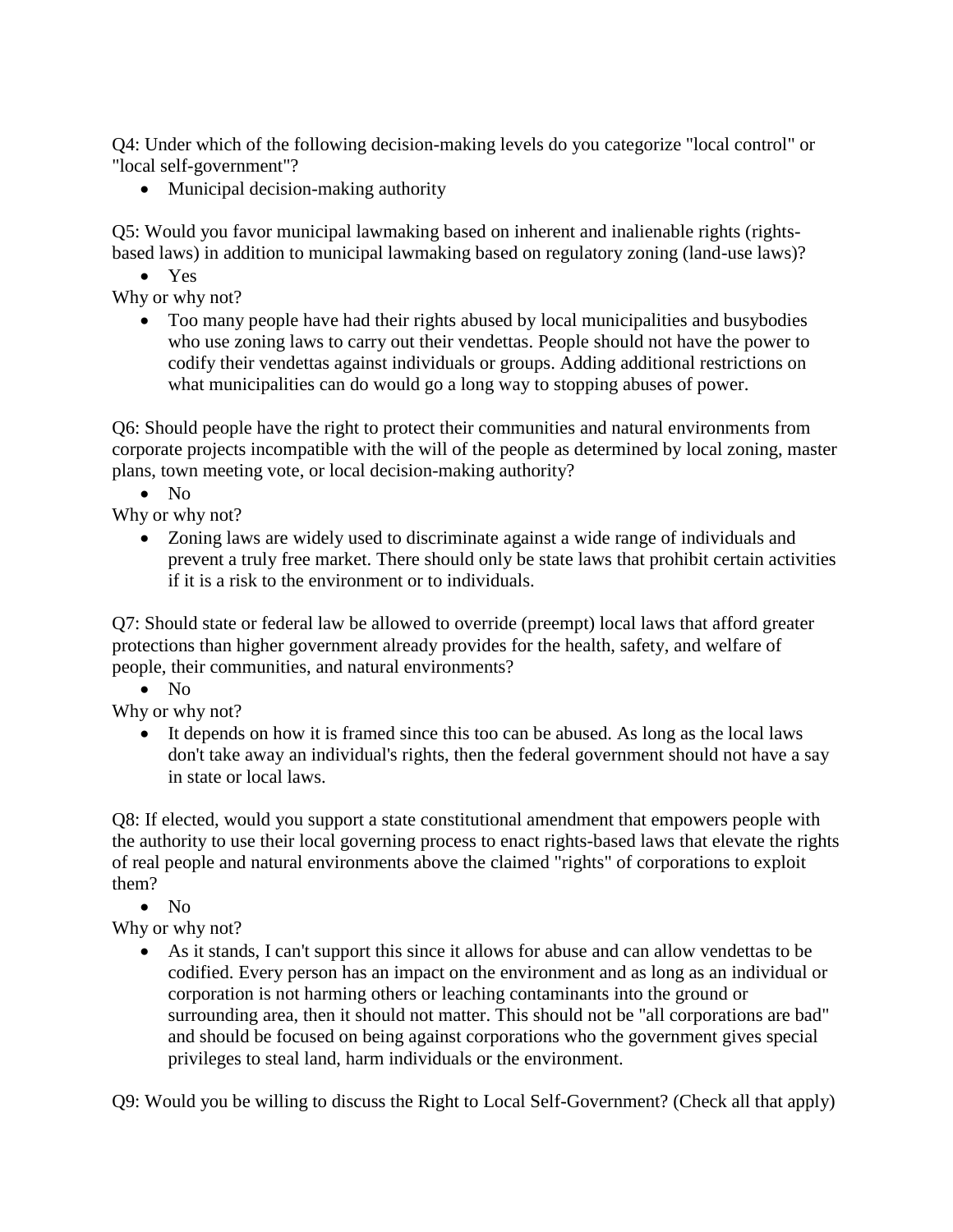- Privately with a NH Community Rights Network (NHCRN) non-profit representative
- Publicly in a forum with other candidates

Q10: May the NH Community Rights Network add you to our Listserv so that you can receive event announcements and updates on the community rights movement in NH -- including updates on the progress of the NH Community Rights Amendment? NHCRN will not share your information with any other organization.

• No

#### **Amy Cann**

Q1: What public office are you a candidate for?

• House

Q2: Which district are you running for?

 $\bullet$  10

Q3: As a public office candidate, do you believe those most affected by governing decisions should be the ones making these decisions in policy areas that most concern them (i.e. food, water, energy, transportation, housing, education, voting, immigration, etc.)?

• Yes

Why or why not?

• We are not a true democracy if we cannot have a strong voice in our own communities. I believe in local governing as much as possible as every community has different needs and values

Q4: Under which of the following decision-making levels do you categorize "local control" or "local self-government"?

• Municipal decision-making authority

Q5: Would you favor municipal lawmaking based on inherent and inalienable rights (rightsbased laws) in addition to municipal lawmaking based on regulatory zoning (land-use laws)?

• Yes

Why or why not?

• Yes, I believe we need to provide the best application of laws that protect our people and our future. While NH is a small state, there are significant demographically differences in economies, strengths, challenges, and populations across counties and towns. I do believe that cities and towns should have freedom to govern their residents based on what makes sense and what is valued for their residents. I do not support exclusion of residents based on discriminatory factors nor restriction of individual rights of personal freedom or safety, though.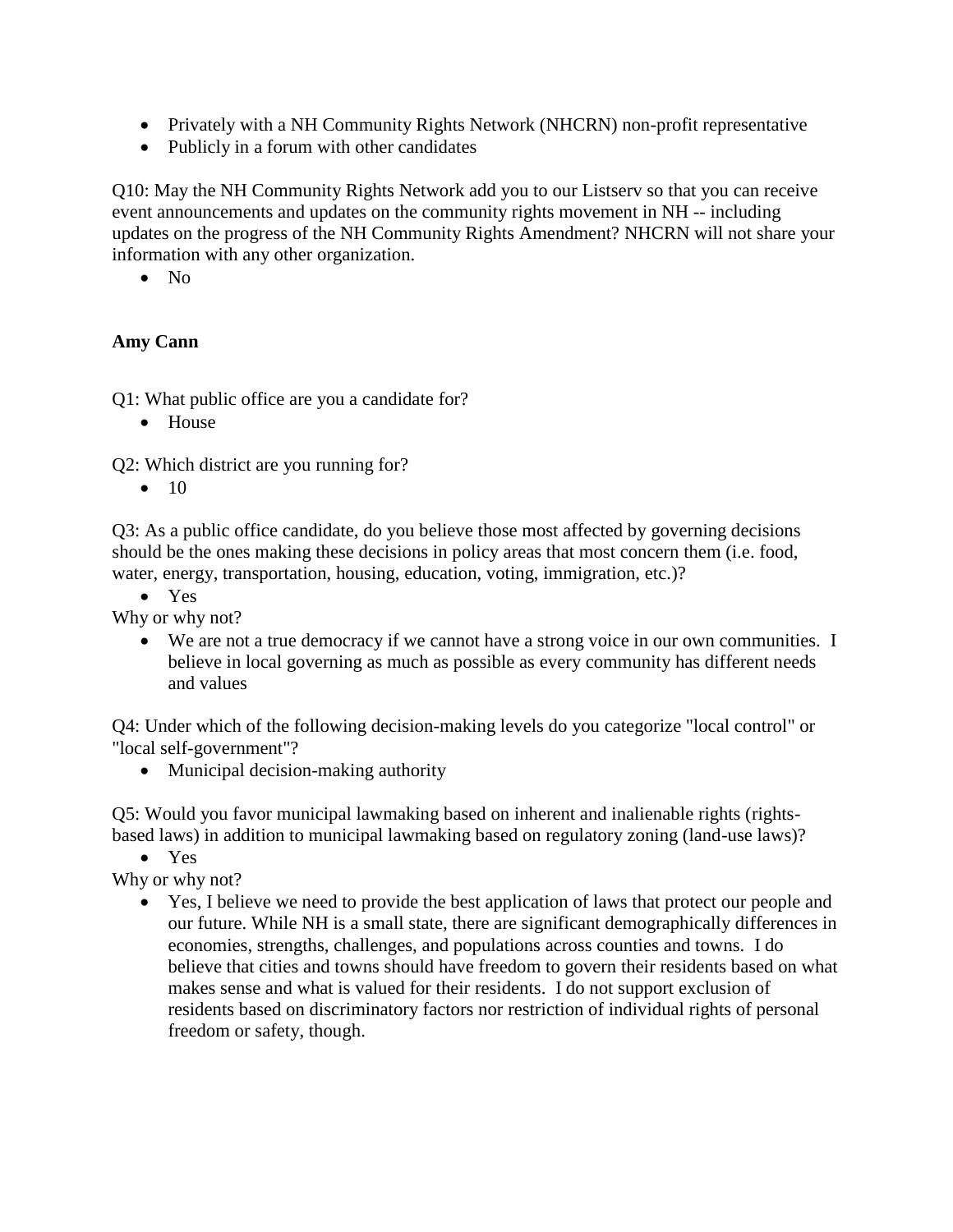Q6: Should people have the right to protect their communities and natural environments from corporate projects incompatible with the will of the people as determined by local zoning, master plans, town meeting vote, or local decision-making authority?

• Yes

Why or why not?

• Yes, the people that must live with the consequences of decisions should be involved in making that decision. Yes, the residents of any city or town should have the final decision on anything that affects their community particularly on any environmental concerns. I am very concerned about clean air, clean water, and preservation of our natural environments and wildlife to the extent possible while balancing the needs of our residents.

Q7: Should state or federal law be allowed to override (preempt) local laws that afford greater protections than higher government already provides for the health, safety, and welfare of people, their communities, and natural environments?

 $\bullet$  No

Why or why not?

• No, as long as local laws are strengthening the health, safety, and welfare of their people, communities, and natural environments, they should not be overridden. Federal nor state laws are broad and do not take into consideration the effect on a particular community and natural environment. The proposed northern pass project is a perfect example of that failure to consider the actual affected parties in each community.

Q8: If elected, would you support a state constitutional amendment that empowers people with the authority to use their local governing process to enact rights-based laws that elevate the rights of real people and natural environments above the claimed "rights" of corporations to exploit them?

• Yes

Why or why not?

• Yes, we have to prioritize our people and our environment and by doing so, I am a firm believer that everyone, including corporations, are stronger and more sustainable in our future. We need to put communities in control of the rights of our residents and our natural environments. As I noted earlier, Federal and state laws do not take into consideration individual impacts on communities. The people affected the most should have the greatest decision making ability.

Q9: Would you be willing to discuss the Right to Local Self-Government? (Check all that apply)

- Privately with a NH Community Rights Network (NHCRN) non-profit representative
- Publicly in a forum with other candidates

Q10: May the NH Community Rights Network add you to our Listserv so that you can receive event announcements and updates on the community rights movement in NH -- including updates on the progress of the NH Community Rights Amendment? NHCRN will not share your information with any other organization.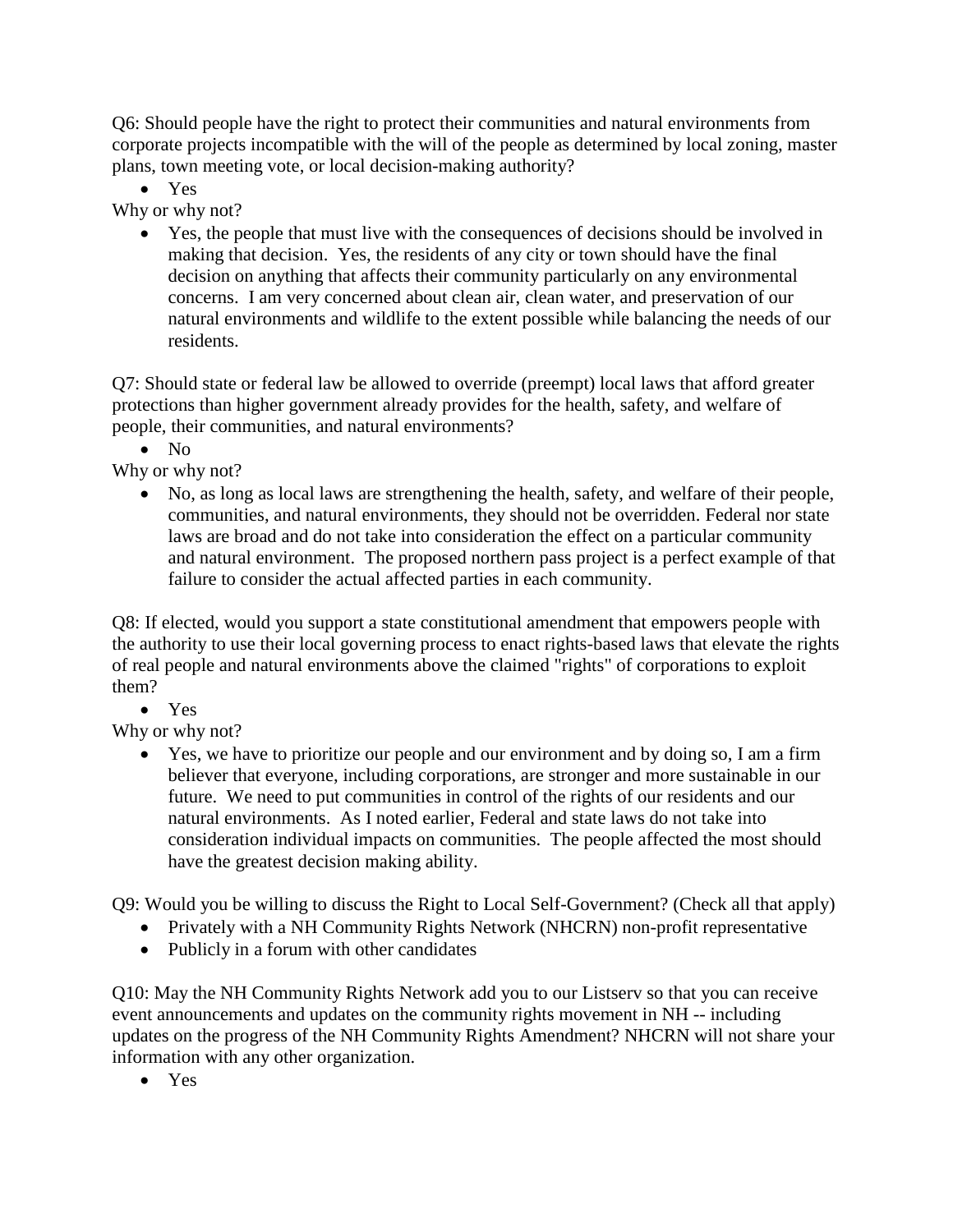## **Carlos Cardona**

Q1: What public office are you a candidate for?

• House

Q2: Which district are you running for?

• Belknap County #3 Laconia

Q3: As a public office candidate, do you believe those most affected by governing decisions should be the ones making these decisions in policy areas that most concern them (i.e. food, water, energy, transportation, housing, education, voting, immigration, etc.)?

• Yes

Why or why not?

• When those issues affect you, I believe you tend to have more experience and sometimes knowledge as to how to resolve those issues. When we allow the public to make the decisions, we make a better decision we can own it and make sure we decide what the future will look like for all of us.

Q4: Under which of the following decision-making levels do you categorize "local control" or "local self-government"?

- Municipal decision-making authority.
- Resident decision making authority.

Q5: Would you favor municipal lawmaking based on inherent and inalienable rights (rightsbased laws) in addition to municipal lawmaking based on regulatory zoning (land-use laws)?

• Yes

Q6: Should people have the right to protect their communities and natural environments from corporate projects incompatible with the will of the people as determined by local zoning, master plans, town meeting vote, or local decision-making authority?

• Yes

Q7: Should state or federal law be allowed to override (preempt) local laws that afford greater protections than higher government already provides for the health, safety, and welfare of people, their communities, and natural environments?

• Yes. If it's higher safety regulations for our people based on research that has been proven, I believe yes.

Q8: If elected, would you support a state constitutional amendment that empowers people with the authority to use their local governing process to enact rights-based laws that elevate the rights of real people and natural environments above the claimed "rights" of corporations to exploit them?

• Yes

Q9: Would you be willing to discuss the Right to Local Self-Government? (Check all that apply)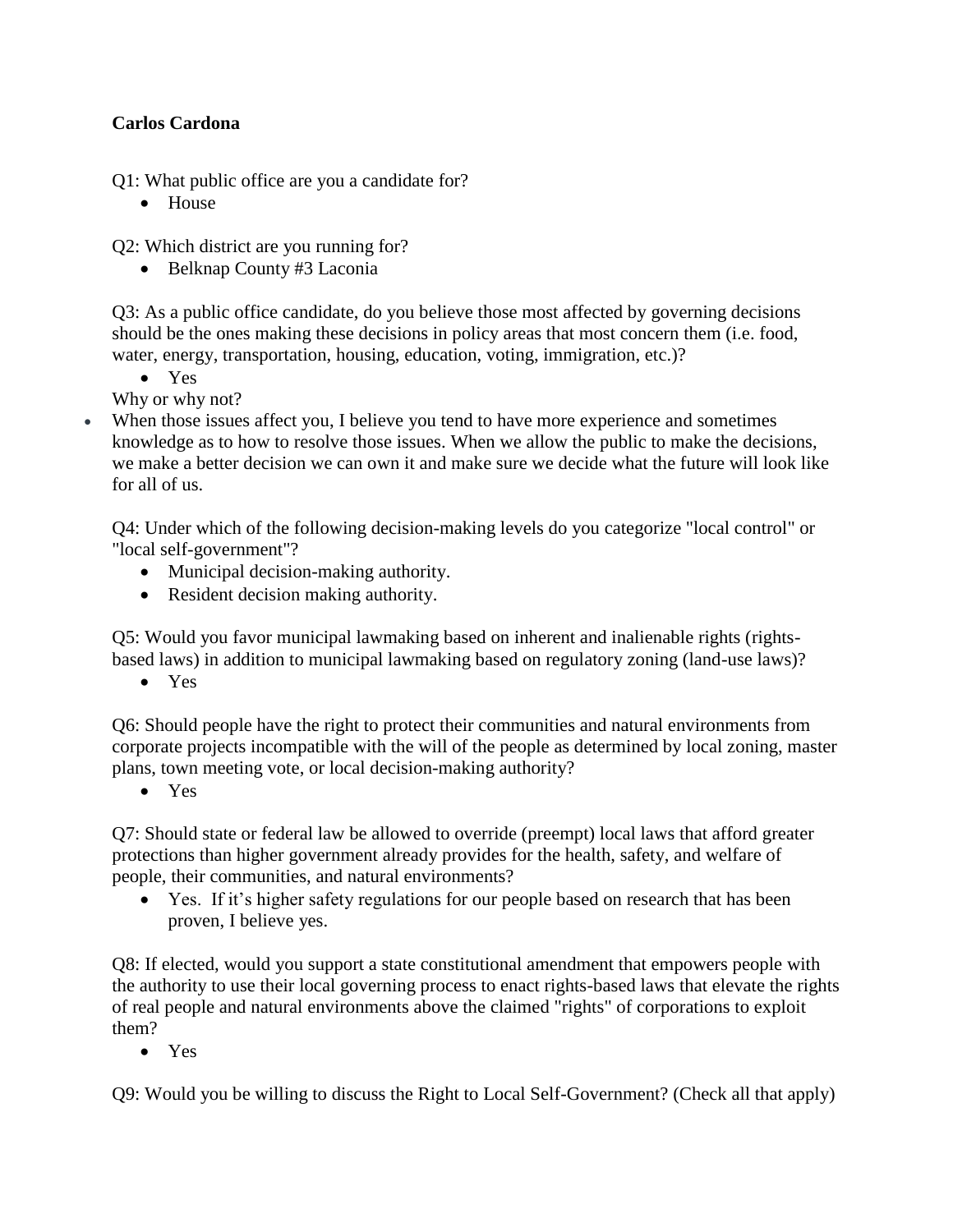- Privately with a NH Community Rights Network (NHCRN) non-profit representative
- Publicly in a forum with other candidates.

Q10: May the NH Community Rights Network add you to our Listserv so that you can receive event announcements and updates on the community rights movement in NH -- including updates on the progress of the NH Community Rights Amendment? NHCRN will not share your information with any other organization.

• Yes

#### **Tom Chase**

Q1: What public office are you a candidate for?

• House

Q2: Which district are you running for?

• Rock. Co.  $#32$ 

Q3: As a public office candidate, do you believe those most affected by governing decisions should be the ones making these decisions in policy areas that most concern them (i.e. food, water, energy, transportation, housing, education, voting, immigration, etc.)?

• Yes

Q4: Under which of the following decision-making levels do you categorize "local control" or "local self-government"?

• Other: Northwood is a town, not a municipality, as I understand. But while I recognize our right to self-govern in some areas, I do not think that state and federal laws should be ignored.

Q5: Would you favor municipal lawmaking based on inherent and inalienable rights (rightsbased laws) in addition to municipal lawmaking based on regulatory zoning (land-use laws)?

• Yes

Q6: Should people have the right to protect their communities and natural environments from corporate projects incompatible with the will of the people as determined by local zoning, master plans, town meeting vote, or local decision-making authority?

• Yes

Q7: Should state or federal law be allowed to override (preempt) local laws that afford greater protections than higher government already provides for the health, safety, and welfare of people, their communities, and natural environments?

• No

Q8: If elected, would you support a state constitutional amendment that empowers people with the authority to use their local governing process to enact rights-based laws that elevate the rights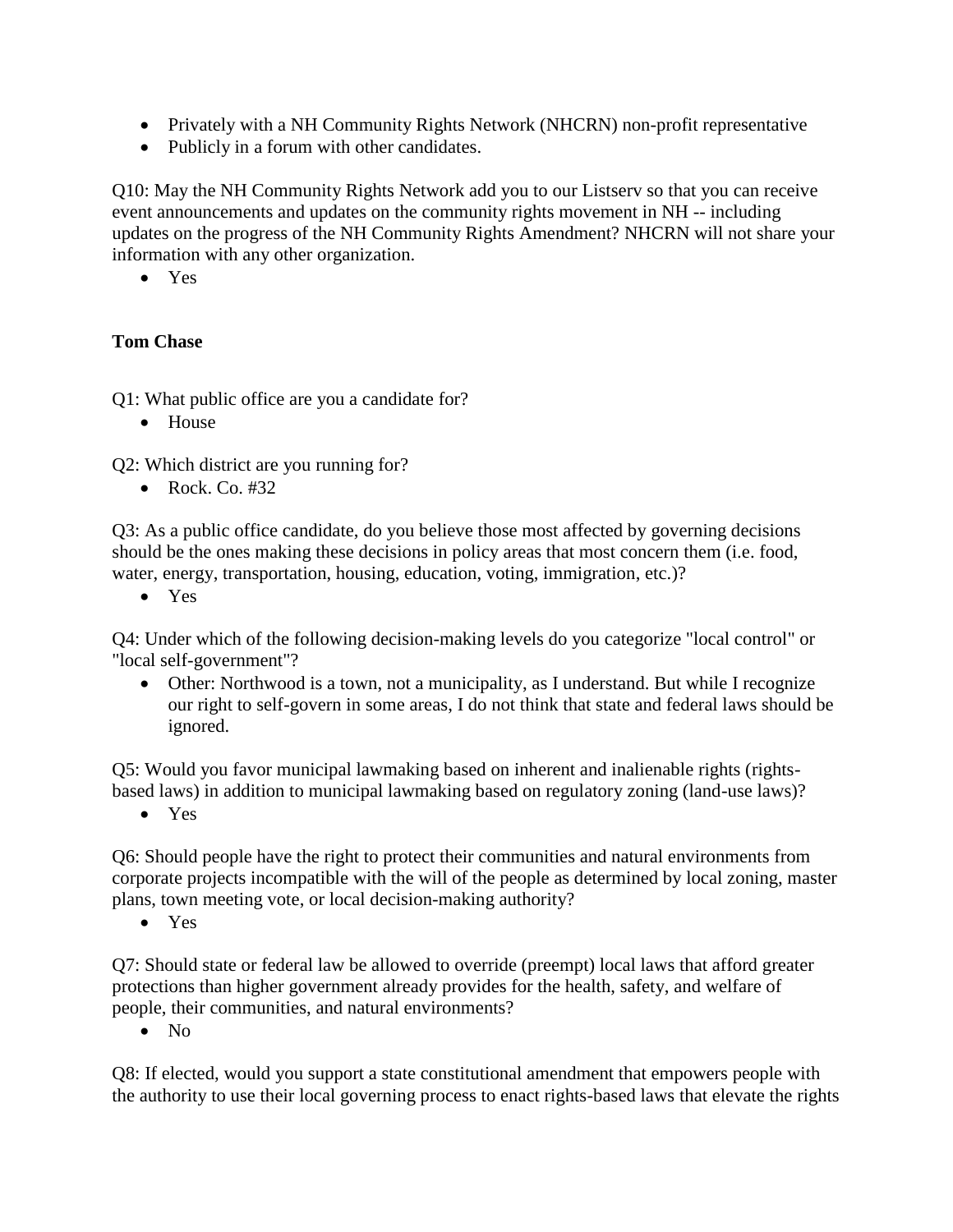of real people and natural environments above the claimed "rights" of corporations to exploit them?

• Yes

Why or why not?

• But this would have to be very carefully drawn, because in the era of "states' rights," some Southern states passed poll taxes and other "Jim Crow legislation claiming it was their right to do so.

Q9: Would you be willing to discuss the Right to Local Self-Government? (Check all that apply)

• Privately with a NH Community Rights Network (NHCRN) non-profit representative

Q10: May the NH Community Rights Network add you to our Listserv so that you can receive event announcements and updates on the community rights movement in NH -- including updates on the progress of the NH Community Rights Amendment? NHCRN will not share your information with any other organization.

• Yes

#### **Patrick Coleman**

Q1: What public office are you a candidate for?

• House

Q2: Which district are you running for?

• Strafford 19

Q3: As a public office candidate, do you believe those most affected by governing decisions should be the ones making these decisions in policy areas that most concern them (i.e. food, water, energy, transportation, housing, education, voting, immigration, etc.)?

• Yes

Why or why not?

• People who are affected by the consequences of such decisions should be heard. How will we as elected officials learn about others tribulations without knowing how they are or will be affected?

Q4: Under which of the following decision-making levels do you categorize "local control" or "local self-government"?

• Other: It depends on the topic. Should the resident make decisions on garbage pick up? No, that's the municipal. Should the municipal decide where to dispose of the waste? Yes, but they need the guidance of the county and/or state to provide them with options. It is supposed to work as a collective. However, this isn't always the case.

Q5: Would you favor municipal lawmaking based on inherent and inalienable rights (rightsbased laws) in addition to municipal lawmaking based on regulatory zoning (land-use laws)?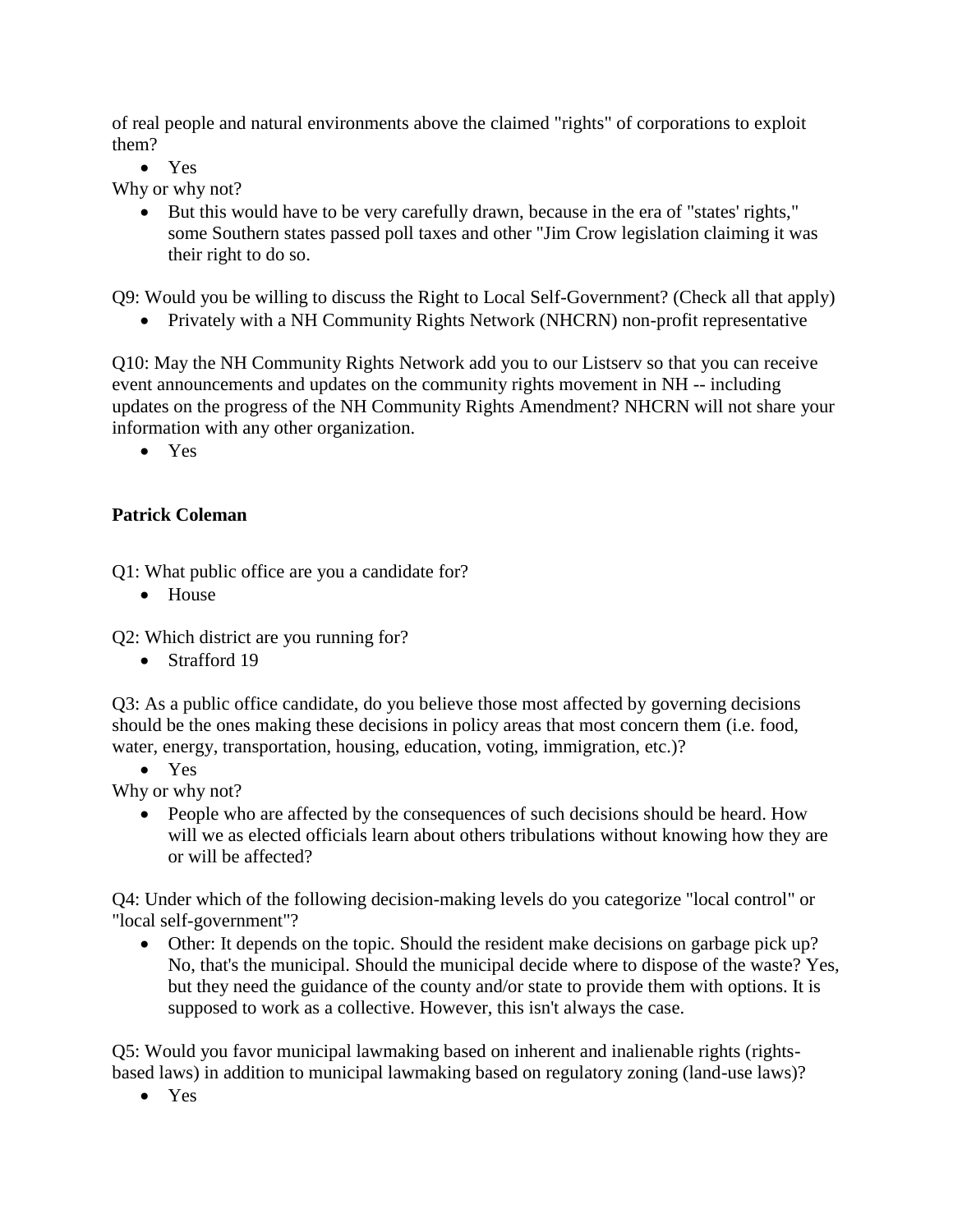Why or why not?

• As long as the changes will not affect any citizens in a negative way. For instance, if the county/state wants a highway, the land owner should not be undercut by bureaucrats.

Q6: Should people have the right to protect their communities and natural environments from corporate projects incompatible with the will of the people as determined by local zoning, master plans, town meeting vote, or local decision-making authority?

• Yes

Q7: Should state or federal law be allowed to override (preempt) local laws that afford greater protections than higher government already provides for the health, safety, and welfare of people, their communities, and natural environments?

• Yes

Why or why not?

• For the case of infringement on federal laws such as sanctuary cities, I believe the local authorities should not have the power to override. Do we need to punish those already in our community? Absolutely not! We must come together as a community and provide them with the essentials to grant them legal status however we can do it.

Q8: If elected, would you support a state constitutional amendment that empowers people with the authority to use their local governing process to enact rights-based laws that elevate the rights of real people and natural environments above the claimed "rights" of corporations to exploit them?

• Yes

Why or why not?

• Corporations are entities as are the people of the community. Their rights should correlate to the laws of the people. The only thing is... they weild power by the money they have and the opportunities they can provide regardless of the wellbeing of the people.

Q9: Would you be willing to discuss the Right to Local Self-Government? (Check all that apply)

• Privately with a NH Community Rights Network (NHCRN) non-profit representative

Q10: May the NH Community Rights Network add you to our Listserv so that you can receive event announcements and updates on the community rights movement in NH -- including updates on the progress of the NH Community Rights Amendment? NHCRN will not share your information with any other organization.

• Yes

#### **Stephen Darrow**

Q1: What public office are you a candidate for?

• House

Q2: Which district are you running for?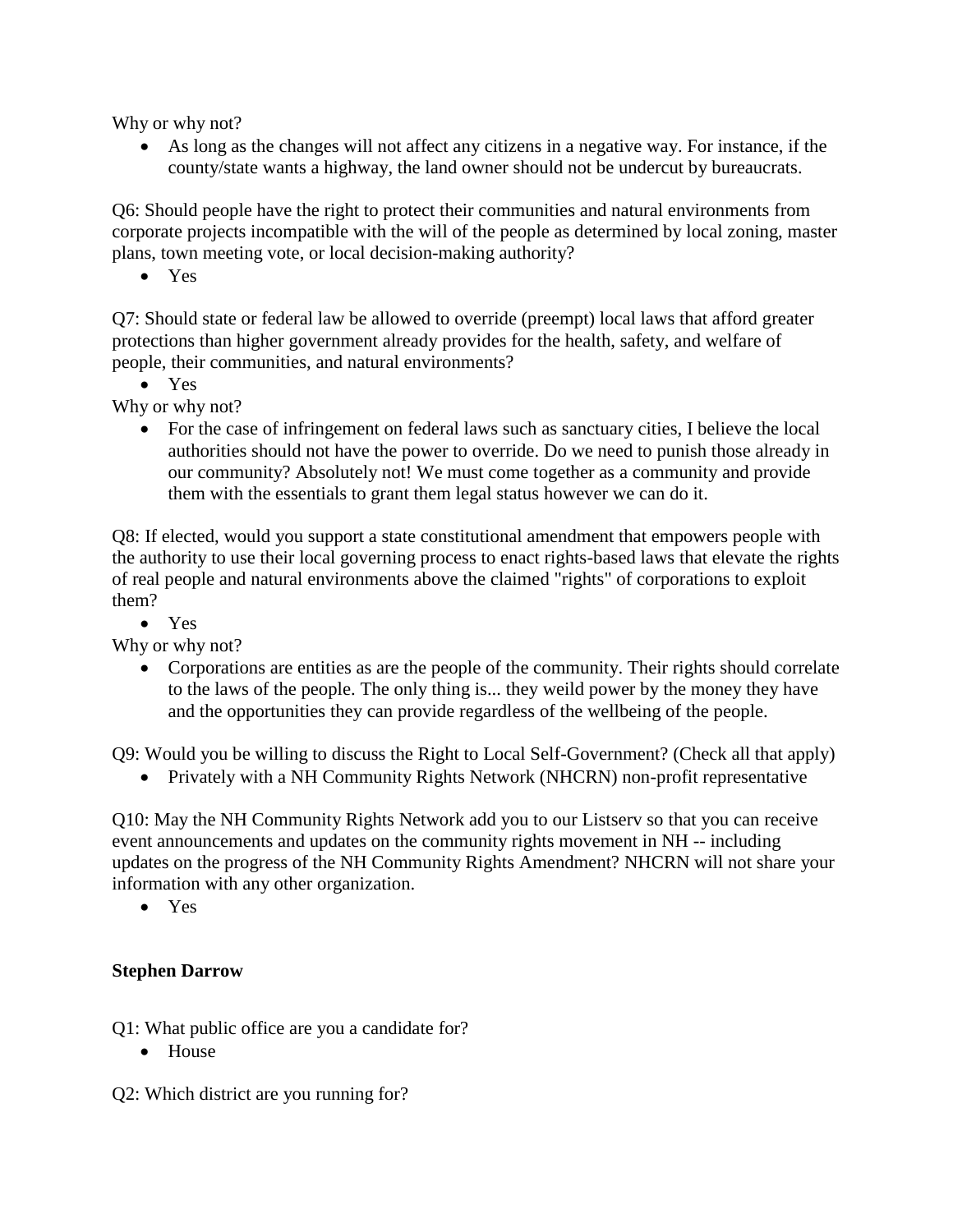• Grafton District 17

Q3: As a public office candidate, do you believe those most affected by governing decisions should be the ones making these decisions in policy areas that most concern them (i.e. food, water, energy, transportation, housing, education, voting, immigration, etc.)?

• Yes

Why or why not?

• Local decisions should be made by local citizens

Q4: Under which of the following decision-making levels do you categorize "local control" or "local self-government"?

• Municipal decision-making authority

Q5: Would you favor municipal lawmaking based on inherent and inalienable rights (rightsbased laws) in addition to municipal lawmaking based on regulatory zoning (land-use laws)?

• Yes

Why or why not?

• Once again local control of ones area

Q6: Should people have the right to protect their communities and natural environments from corporate projects incompatible with the will of the people as determined by local zoning, master plans, town meeting vote, or local decision-making authority?

• Yes

Why or why not?

• Corporations do not represent the interests of local communities

Q7: Should state or federal law be allowed to override (preempt) local laws that afford greater protections than higher government already provides for the health, safety, and welfare of people, their communities, and natural environments?

• No

Q8: If elected, would you support a state constitutional amendment that empowers people with the authority to use their local governing process to enact rights-based laws that elevate the rights of real people and natural environments above the claimed "rights" of corporations to exploit them?

• Yes

Why or why not?

• I have in the past and intend to in the future

Q9: Would you be willing to discuss the Right to Local Self-Government? (Check all that apply)

• Publicly in a forum with other candidates

Q10: May the NH Community Rights Network add you to our Listserv so that you can receive event announcements and updates on the community rights movement in NH -- including updates on the progress of the NH Community Rights Amendment? NHCRN will not share your information with any other organization.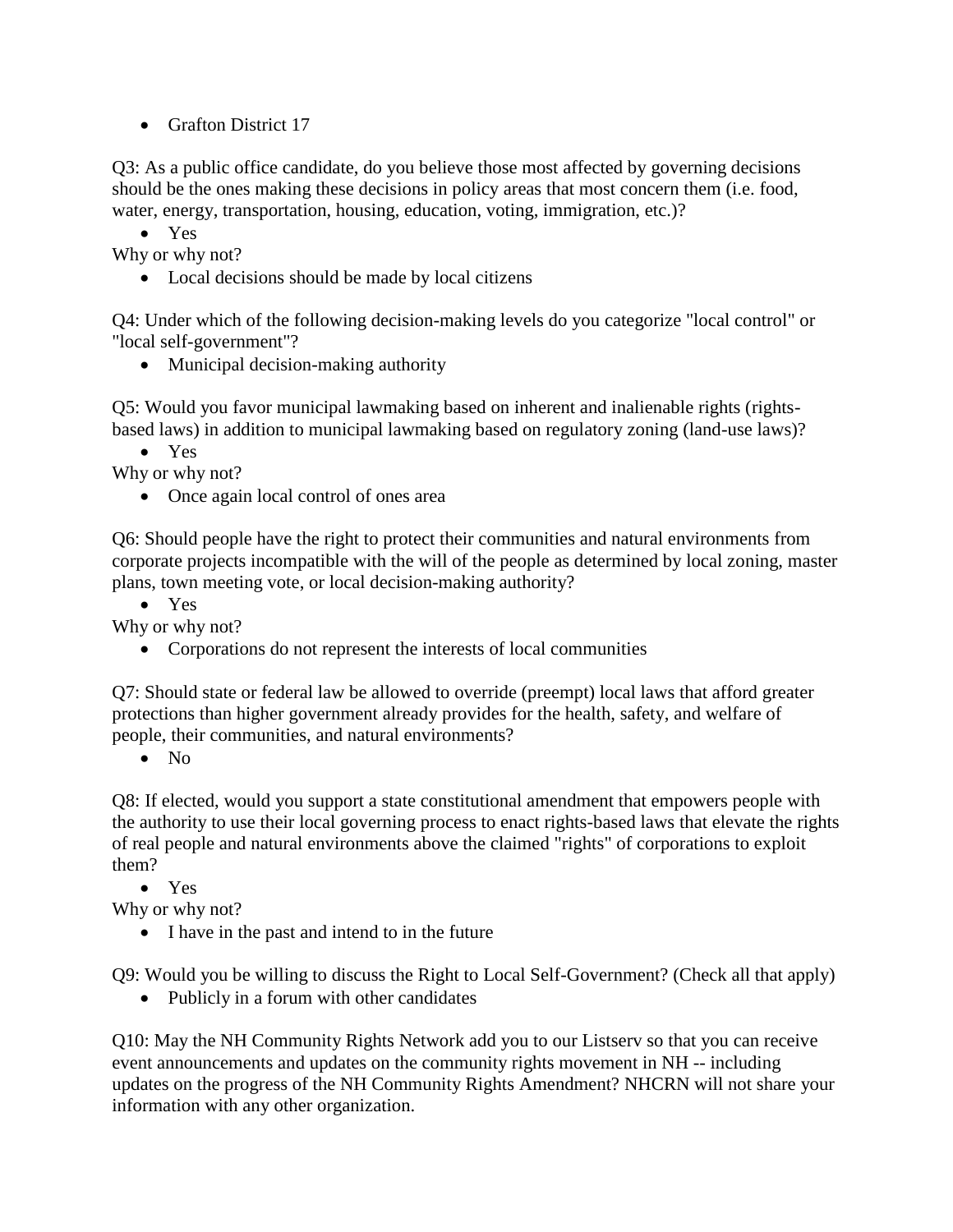• Yes

#### **Edward Duncan**

Q1: What public office are you a candidate for?

• House

Q2: Which district are you running for?

• 18

Q3: As a public office candidate, do you believe those most affected by governing decisions should be the ones making these decisions in policy areas that most concern them (i.e. food, water, energy, transportation, housing, education, voting, immigration, etc.)?

• Yes

Why or why not?

• Under our Constitutional Federal Republic, we citizens have a vast amount of liberty because of the strong Biblical influence on our Declaration of Independence and our Constitution through our founding fathers. Under this liberty, there is a corresponding degree of personal and corporate responsibility in the administering decisions our elected representatives; of, by, and for the citizens; should honorably and prayerfully choose. If the citizens do not personally honorably bear their responsibility, from the ground up, but choose to have others (giving power to the government) take care of it for them, to that degree, and more, there is a loss of liberty.

Q4: Under which of the following decision-making levels do you categorize "local control" or "local self-government"?

• Other: Municipal, or community, government is generally considered local control, but some decisions should be family oriented. County is less local than Municipal, but more local than state. State should be concerned about its own sovereign responsibility, being local in reference to federal.

Q5: Would you favor municipal lawmaking based on inherent and inalienable rights (rightsbased laws) in addition to municipal lawmaking based on regulatory zoning (land-use laws)?

• Yes

Why or why not?

• The word, in the Declaration of Independence is "unalienable," which means it cannot be transferred (or taken away) in reference to our "endowed" (gifted), by God, rights. Laws that are based on what God has done, are just.

Q6: Should people have the right to protect their communities and natural environments from corporate projects incompatible with the will of the people as determined by local zoning, master plans, town meeting vote, or local decision-making authority?

• Yes Why or why not?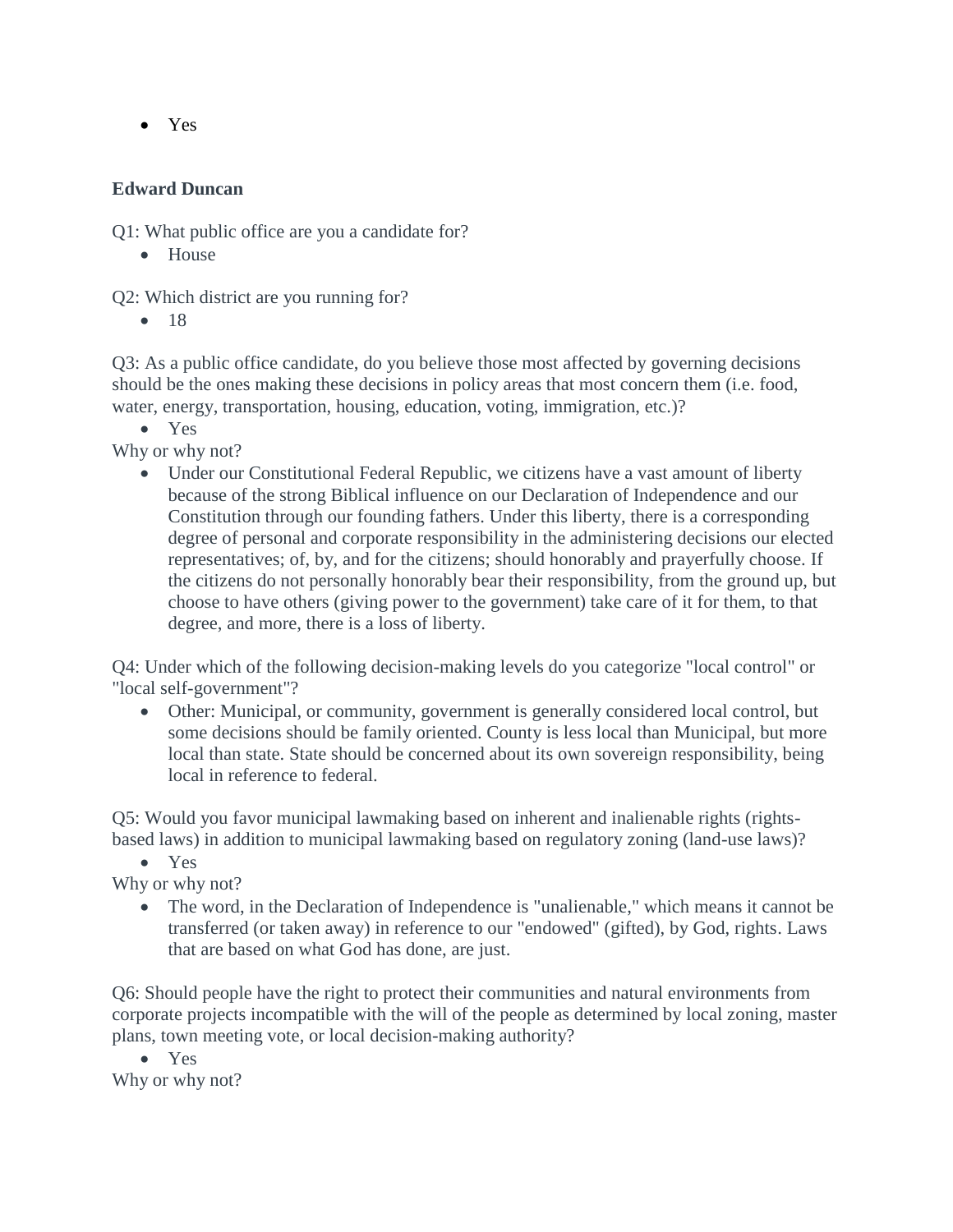• For communities to make decisions which aid their local concerns and development, for their better good, is important. However, we do need to realize that there are some decisions which need to be made for a much broader concern (i.e. highways, military).

Q7: Should state or federal law be allowed to override (preempt) local laws that afford greater protections than higher government already provides for the health, safety, and welfare of people, their communities, and natural environments?

• No

Why or why not?

• Local laws, which assumingly were instituted because the people of that community believed they would resolve local situations, should receive respectful consideration, should any seeming conflicts arise with other laws.

Q8: If elected, would you support a state constitutional amendment that empowers people with the authority to use their local governing process to enact rights-based laws that elevate the rights of real people and natural environments above the claimed "rights" of corporations to exploit them?

• Yes

Why or why not?

• Before I would say "yes" or "no," I would have to know more about: the perceived objective, specific examples, and if the bill were written: read it. I pushed "yes" because I lean in that direction, and because the survey would not be finished unless I answered one or the other.

Q9: Would you be willing to discuss the Right to Local Self-Government? (Check all that apply)

- Privately with a NH Community Rights Network (NHCRN) non-profit representative
- Publicly in a forum with other candidates
- Other (please specify): The concept is of interest to me. I believe being involved in discussion could enlighten my understanding of what is involved and what is sought for.

Q10: May the NH Community Rights Network add you to our Listserv so that you can receive event announcements and updates on the community rights movement in NH -- including updates on the progress of the NH Community Rights Amendment? NHCRN will not share your information with any other organization.

• Yes

# **Krysten Evans**

Q1: What public office are you a candidate for?

• House

Q2: Which district are you running for?

• Hillsborough 37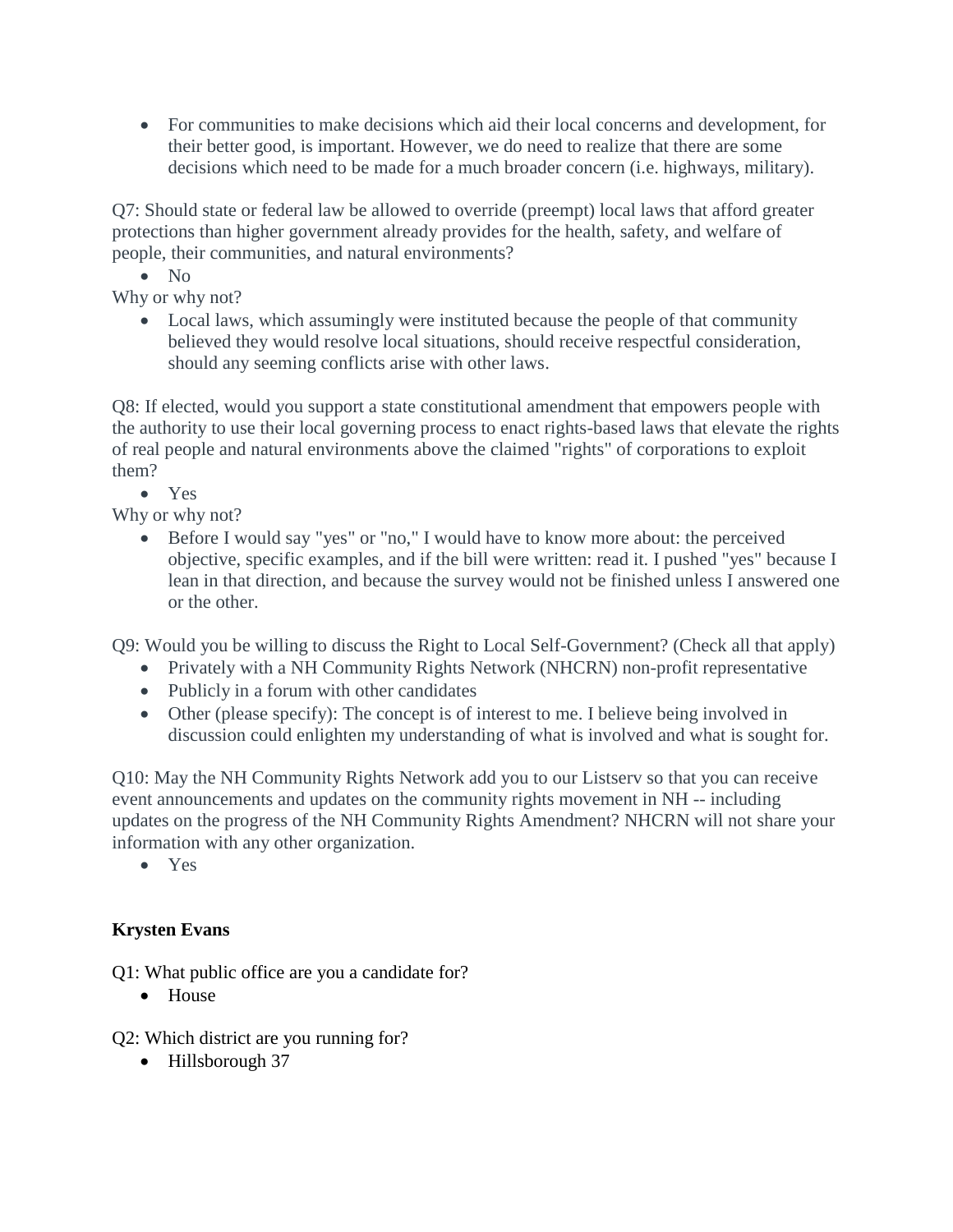Q3: As a public office candidate, do you believe those most affected by governing decisions should be the ones making these decisions in policy areas that most concern them (i.e. food, water, energy, transportation, housing, education, voting, immigration, etc.)?

• Yes

Q4: Under which of the following decision-making levels do you categorize "local control" or "local self-government"?

• Municipal decision-making authority

Q5: Would you favor municipal lawmaking based on inherent and inalienable rights (rightsbased laws) in addition to municipal lawmaking based on regulatory zoning (land-use laws)?

• Yes

Q6: Should people have the right to protect their communities and natural environments from corporate projects incompatible with the will of the people as determined by local zoning, master plans, town meeting vote, or local decision-making authority?

• Yes

Q7: Should state or federal law be allowed to override (preempt) local laws that afford greater protections than higher government already provides for the health, safety, and welfare of people, their communities, and natural environments?

• Yes

Q8: If elected, would you support a state constitutional amendment that empowers people with the authority to use their local governing process to enact rights-based laws that elevate the rights of real people and natural environments above the claimed "rights" of corporations to exploit them?

• Yes

Q9: Would you be willing to discuss the Right to Local Self-Government? (Check all that apply)

- Privately with a NH Community Rights Network (NHCRN) non-profit representative
- Publicly in a forum with other candidates

Q10: May the NH Community Rights Network add you to our Listserv so that you can receive event announcements and updates on the community rights movement in NH -- including updates on the progress of the NH Community Rights Amendment? NHCRN will not share your information with any other organization.

• Yes

## **Ian Freeman**

Q1: What public office are you a candidate for?

• Senate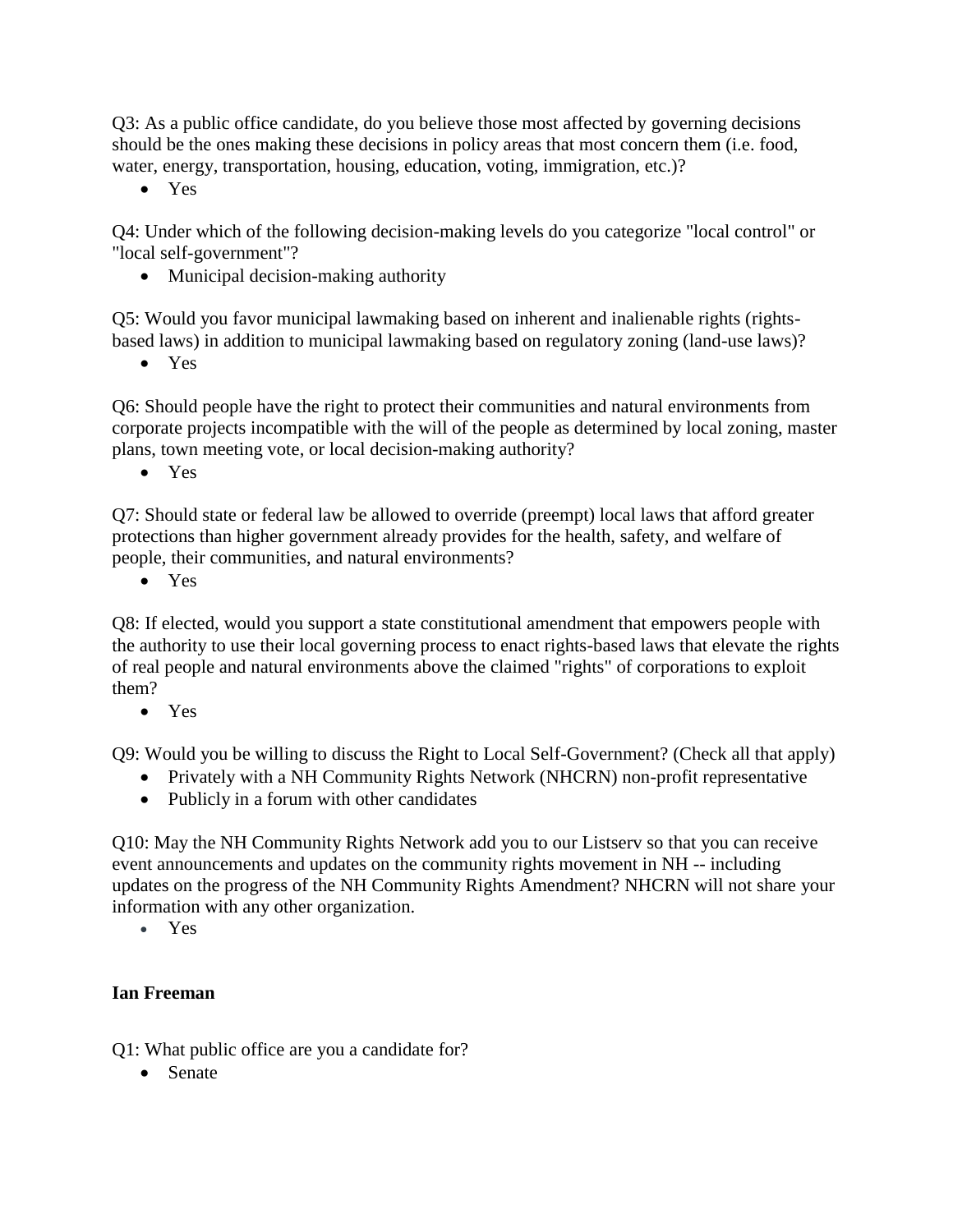Q2: Which district are you running for?

 $\bullet$  10

Q3: As a public office candidate, do you believe those most affected by governing decisions should be the ones making these decisions in policy areas that most concern them (i.e. food, water, energy, transportation, housing, education, voting, immigration, etc.)?

• Yes

Why or why not?

• Individuals should be free to choose whether to participate in the entire idea of government, or "the state". Unless you are free to say no, you're not free.

Q4: Under which of the following decision-making levels do you categorize "local control" or "local self-government"?

• Other: Only the individual should have "authority" only over themselves. Anyone claiming "authority" over others is likely a sociopath.

Q5: Would you favor municipal lawmaking based on inherent and inalienable rights (rightsbased laws) in addition to municipal lawmaking based on regulatory zoning (land-use laws)?

 $\bullet$  No

Why or why not?

• I am against lawmaking in general, but I favor the rights of the individual. Corporations, like municipalities, are nothing more than legal fictions and should not be considered to have rights.

Q6: Should people have the right to protect their communities and natural environments from corporate projects incompatible with the will of the people as determined by local zoning, master plans, town meeting vote, or local decision-making authority?

• No

Why or why not?

• Zoning, master plans are not the will of the people - they are the will of busybodies who wish to control their neighbor. That said, people should have the right to protect their own property via property rights.

Q7: Should state or federal law be allowed to override (preempt) local laws that afford greater protections than higher government already provides for the health, safety, and welfare of people, their communities, and natural environments?

• No

Why or why not?

• All states should be abolished entirely. The entire idea of coercive government is antisocial.

Q8: If elected, would you support a state constitutional amendment that empowers people with the authority to use their local governing process to enact rights-based laws that elevate the rights of real people and natural environments above the claimed "rights" of corporations to exploit them?

• No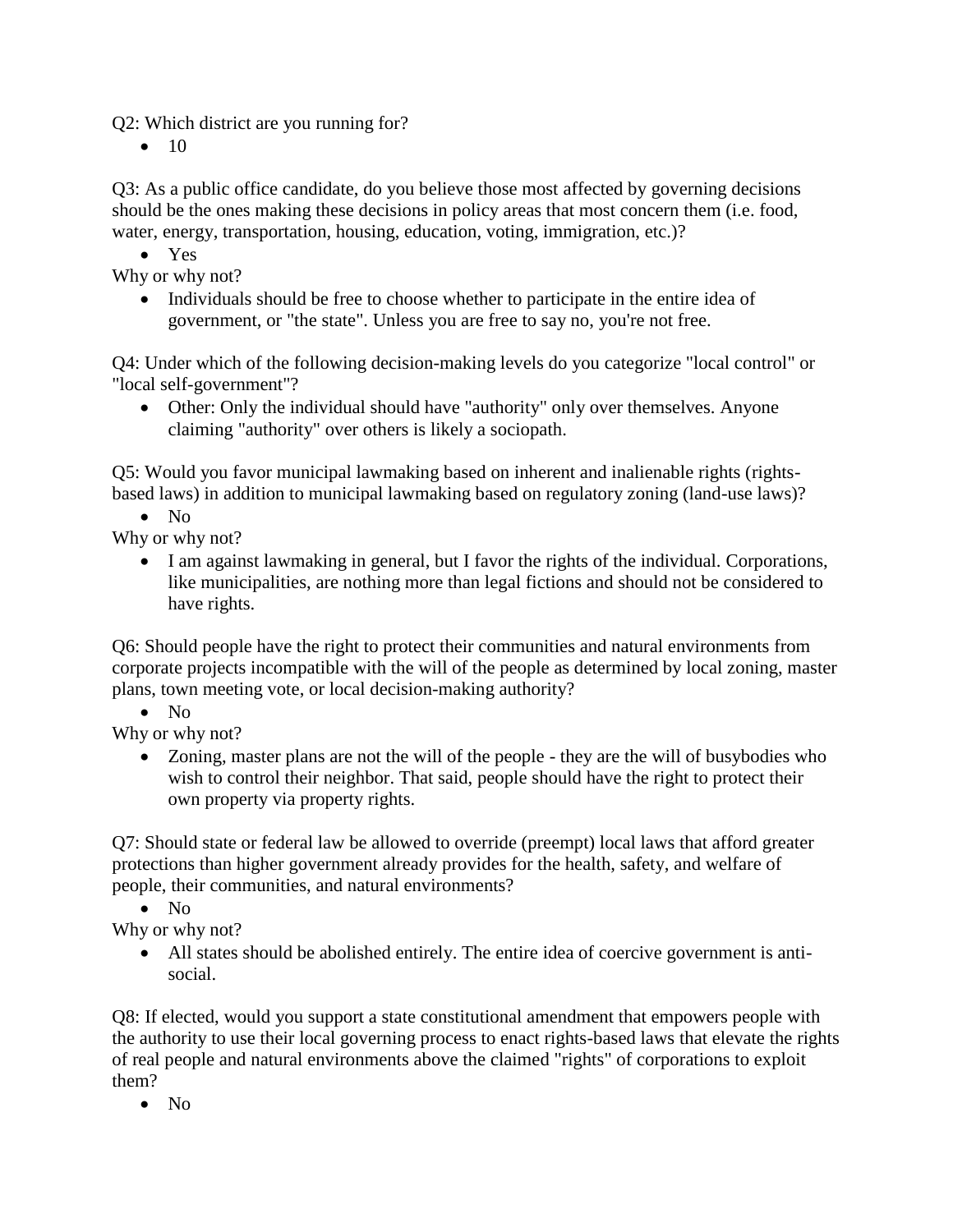Why or why not?

• Abolish government and you abolish corporations, which are nothing more than "legal" fictions" created by attorneys and used as an excuse to protect very wealthy and powerful people from liability for their actions. Governments are also corporations and should be abolished.

Q9: Would you be willing to discuss the Right to Local Self-Government? (Check all that apply)

- Publicly in a forum with other candidates
- Other (please specify): I truly believe in self-government, down to the individual. All interactions with others should be voluntary and consensual. I am happy to talk about those ideas in greater detail and am glad to have had the chance to write answers to these questions. Thank you.

Q10: May the NH Community Rights Network add you to our Listserv so that you can receive event announcements and updates on the community rights movement in NH -- including updates on the progress of the NH Community Rights Amendment? NHCRN will not share your information with any other organization.

• No

# **Heidi Hamer**

Q1: What public office are you a candidate for?

• House

Q2: Which district are you running for?

• Hillsborough District 17

Q3: As a public office candidate, do you believe those most affected by governing decisions should be the ones making these decisions in policy areas that most concern them (i.e. food, water, energy, transportation, housing, education, voting, immigration, etc.)?

• Yes

Q4: Under which of the following decision-making levels do you categorize "local control" or "local self-government"?

• State decision-making authority

Q5: Would you favor municipal lawmaking based on inherent and inalienable rights (rightsbased laws) in addition to municipal lawmaking based on regulatory zoning (land-use laws)?

• Yes

Q6: Should people have the right to protect their communities and natural environments from corporate projects incompatible with the will of the people as determined by local zoning, master plans, town meeting vote, or local decision-making authority?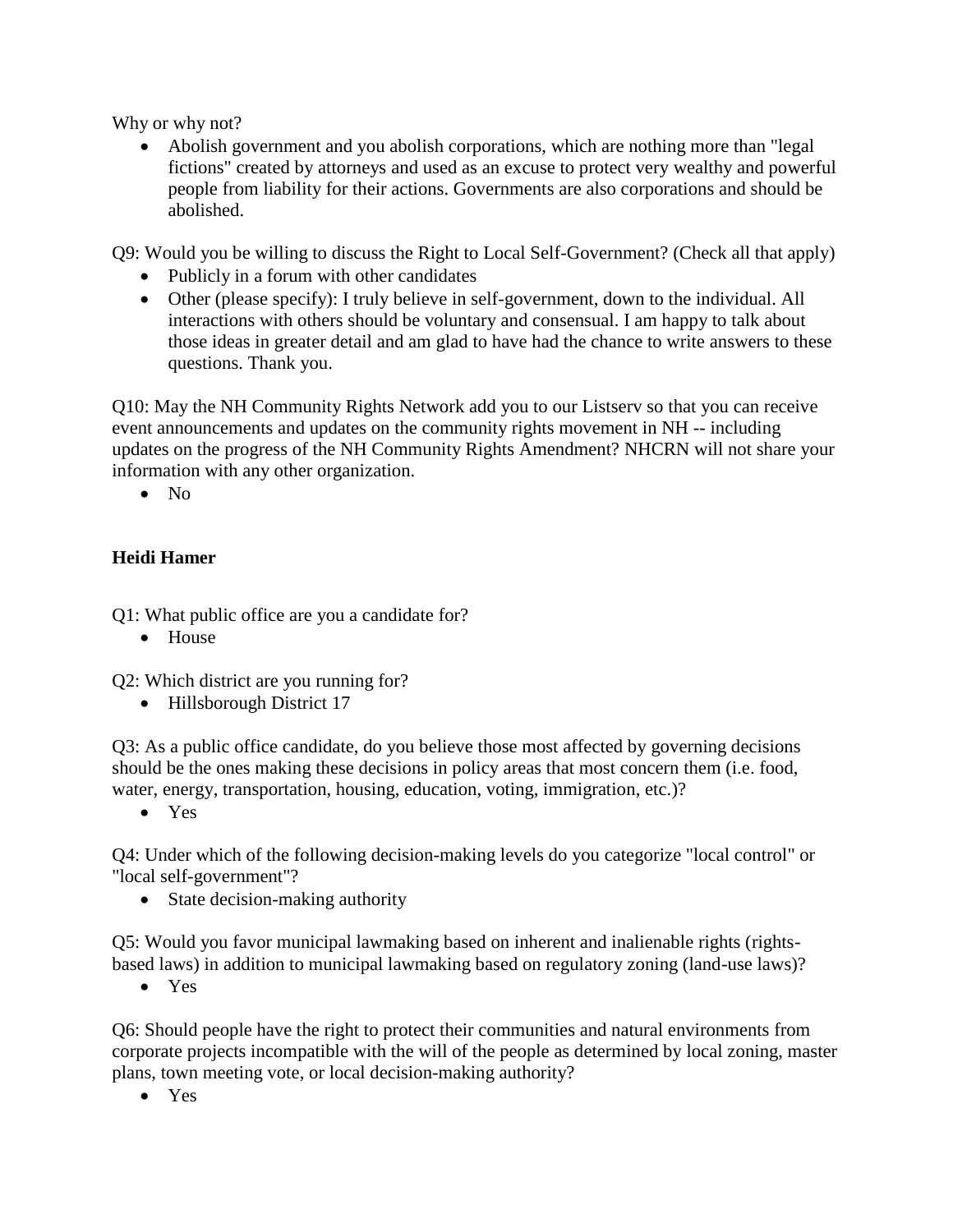Q7: Should state or federal law be allowed to override (preempt) local laws that afford greater protections than higher government already provides for the health, safety, and welfare of people, their communities, and natural environments?

• No

Q8: If elected, would you support a state constitutional amendment that empowers people with the authority to use their local governing process to enact rights-based laws that elevate the rights of real people and natural environments above the claimed "rights" of corporations to exploit them?

• No

Q9: Would you be willing to discuss the Right to Local Self-Government? (Check all that apply)

• Not interested in discussing the Right to Local Self-Government with anyone

Q10: May the NH Community Rights Network add you to our Listserv so that you can receive event announcements and updates on the community rights movement in NH -- including updates on the progress of the NH Community Rights Amendment? NHCRN will not share your information with any other organization.

• No

#### **Phillip Harris**

Q1: What public office are you a candidate for?

• House

Q2: Which district are you running for?

• Hillsborough 42

Q3: As a public office candidate, do you believe those most affected by governing decisions should be the ones making these decisions in policy areas that most concern them (i.e. food, water, energy, transportation, housing, education, voting, immigration, etc.)?

• Yes

Q4: Under which of the following decision-making levels do you categorize "local control" or "local self-government"?

• Municipal decision-making authority

Q5: Would you favor municipal lawmaking based on inherent and inalienable rights (rightsbased laws) in addition to municipal lawmaking based on regulatory zoning (land-use laws)?

• Yes

Q6: Should people have the right to protect their communities and natural environments from corporate projects incompatible with the will of the people as determined by local zoning, master plans, town meeting vote, or local decision-making authority?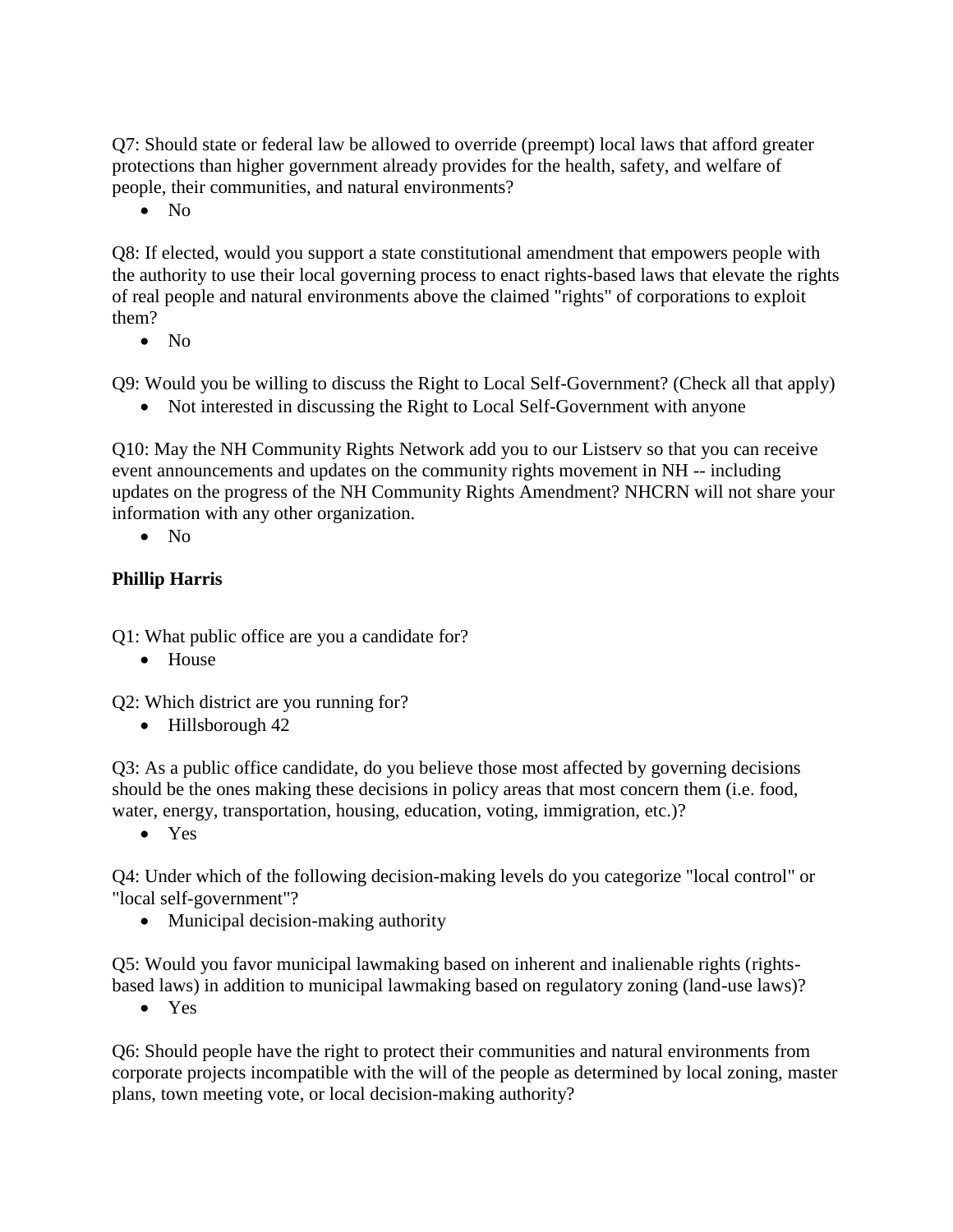• Yes

Q7: Should state or federal law be allowed to override (preempt) local laws that afford greater protections than higher government already provides for the health, safety, and welfare of people, their communities, and natural environments?

• No

Q8: If elected, would you support a state constitutional amendment that empowers people with the authority to use their local governing process to enact rights-based laws that elevate the rights of real people and natural environments above the claimed "rights" of corporations to exploit them?

• Yes

Q9: Would you be willing to discuss the Right to Local Self-Government? (Check all that apply) Privately with a NH Community Rights Network (NHCRN) non-profit representative

• Publicly in a forum with other candidates

Q10: May the NH Community Rights Network add you to our Listserv so that you can receive event announcements and updates on the community rights movement in NH -- including updates on the progress of the NH Community Rights Amendment? NHCRN will not share your information with any other organization.

• Yes

## **Cam Iannalfo**

Q1: What public office are you a candidate for? House

Q2: Which district are you running for?

• Rockingham 8

Q3: As a public office candidate, do you believe those most affected by governing decisions should be the ones making these decisions in policy areas that most concern them (i.e. food, water, energy, transportation, housing, education, voting, immigration, etc.)?

• Yes

Why or why not?

• They would know what methods are most effective. They understand the issues best.

Q4: Under which of the following decision-making levels do you categorize "local control" or "local self-government"?

• Municipal decision-making authority

Q5: Would you favor municipal lawmaking based on inherent and inalienable rights (rightsbased laws) in addition to municipal lawmaking based on regulatory zoning (land-use laws)?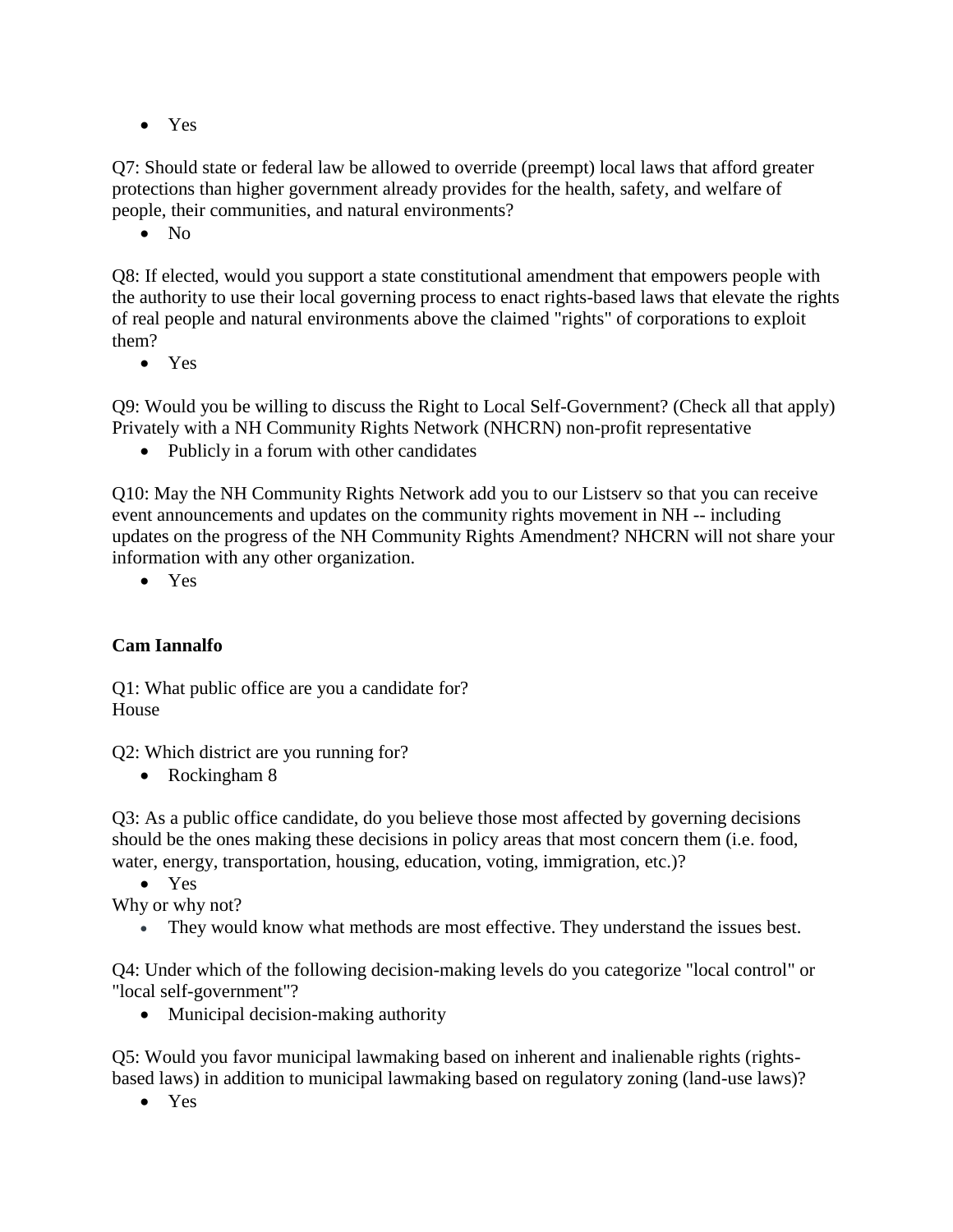Why or why not?

• These rights are essential. Municipalities understand what works best for their communities in this aspect.

Q6: Should people have the right to protect their communities and natural environments from corporate projects incompatible with the will of the people as determined by local zoning, master plans, town meeting vote, or local decision-making authority?

• Yes

Why or why not?

• The people should be allowed to protect their towns from exploitation. People in the community are most affected by these projects.

Q7: Should state or federal law be allowed to override (preempt) local laws that afford greater protections than higher government already provides for the health, safety, and welfare of people, their communities, and natural environments?

• No

Why or why not?

• Allowing higher protections on the local level is constitutional. This is not consistent with state law. Local governments have the right to expand protections.

Q8: If elected, would you support a state constitutional amendment that empowers people with the authority to use their local governing process to enact rights-based laws that elevate the rights of real people and natural environments above the claimed "rights" of corporations to exploit them?

• Yes

Why or why not?

• People have the rights to protect themselves and their towns from exploitation.

Q9: Would you be willing to discuss the Right to Local Self-Government? (Check all that apply)

- Privately with a NH Community Rights Network (NHCRN) non-profit representative
- Publicly in a forum with other candidates

Q10: May the NH Community Rights Network add you to our Listserv so that you can receive event announcements and updates on the community rights movement in NH -- including updates on the progress of the NH Community Rights Amendment? NHCRN will not share your information with any other organization.

• Yes

## **Jason Janvrin**

Q1: What public office are you a candidate for?

• House

Q2: Which district are you running for?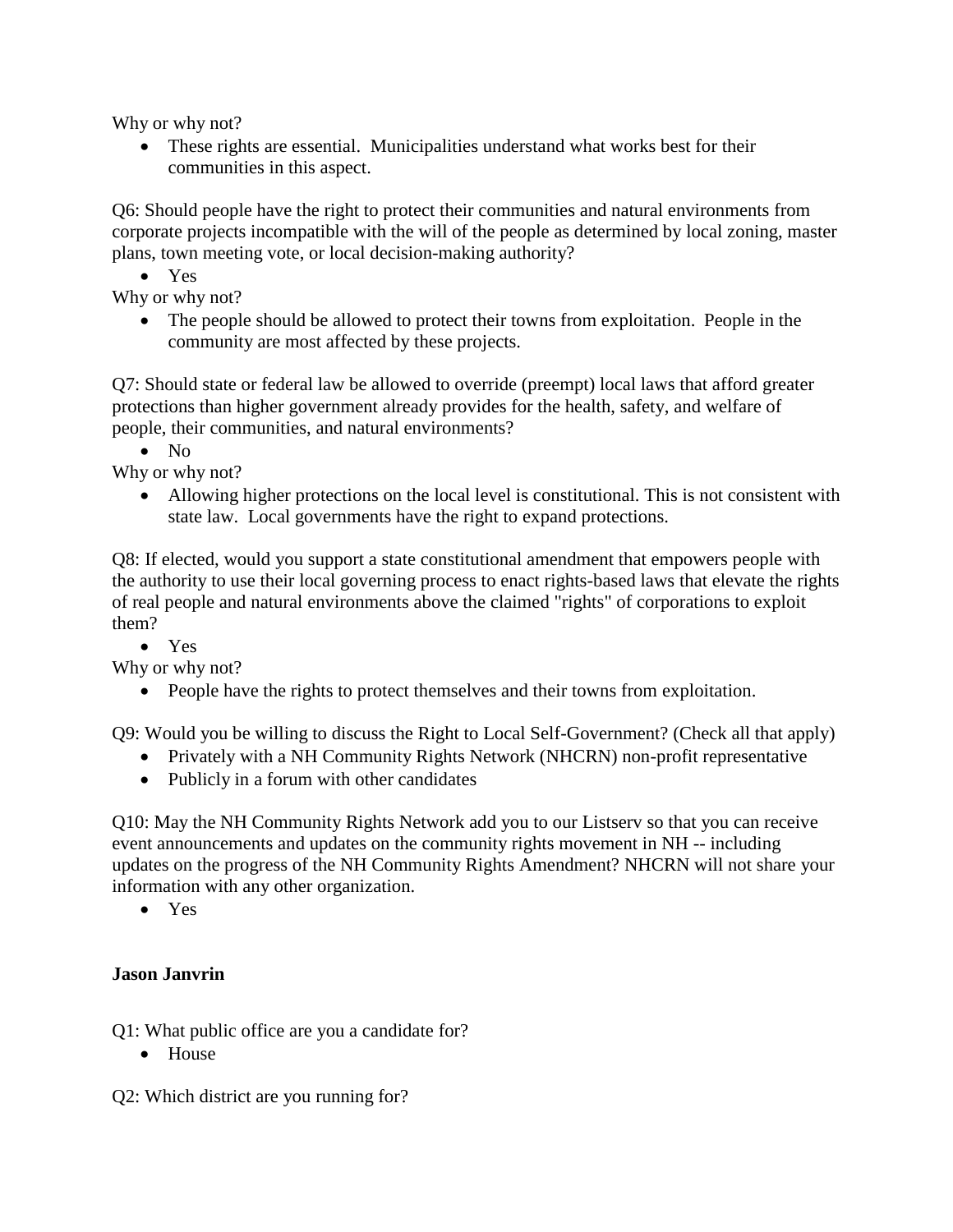• Rockingham 37

Q3: As a public office candidate, do you believe those most affected by governing decisions should be the ones making these decisions in policy areas that most concern them (i.e. food, water, energy, transportation, housing, education, voting, immigration, etc.)?

• Yes

Q4: Under which of the following decision-making levels do you categorize "local control" or "local self-government"?

• Municipal decision-making authority

Q5: Would you favor municipal lawmaking based on inherent and inalienable rights (rightsbased laws) in addition to municipal lawmaking based on regulatory zoning (land-use laws)?

• No

Q6: Should people have the right to protect their communities and natural environments from corporate projects incompatible with the will of the people as determined by local zoning, master plans, town meeting vote, or local decision-making authority?

 $\bullet$  No

Q7: Should state or federal law be allowed to override (preempt) local laws that afford greater protections than higher government already provides for the health, safety, and welfare of people, their communities, and natural environments?

• Yes

Q8: If elected, would you support a state constitutional amendment that empowers people with the authority to use their local governing process to enact rights-based laws that elevate the rights of real people and natural environments above the claimed "rights" of corporations to exploit them?

• No

Q9: Would you be willing to discuss the Right to Local Self-Government? (Check all that apply)

• Not interested in discussing the Right to Local Self-Government with anyone

Q10: May the NH Community Rights Network add you to our Listserv so that you can receive event announcements and updates on the community rights movement in NH -- including updates on the progress of the NH Community Rights Amendment? NHCRN will not share your information with any other organization. No

#### **Jilletta Jarvis**

Q1: What public office are you a candidate for?

• Governor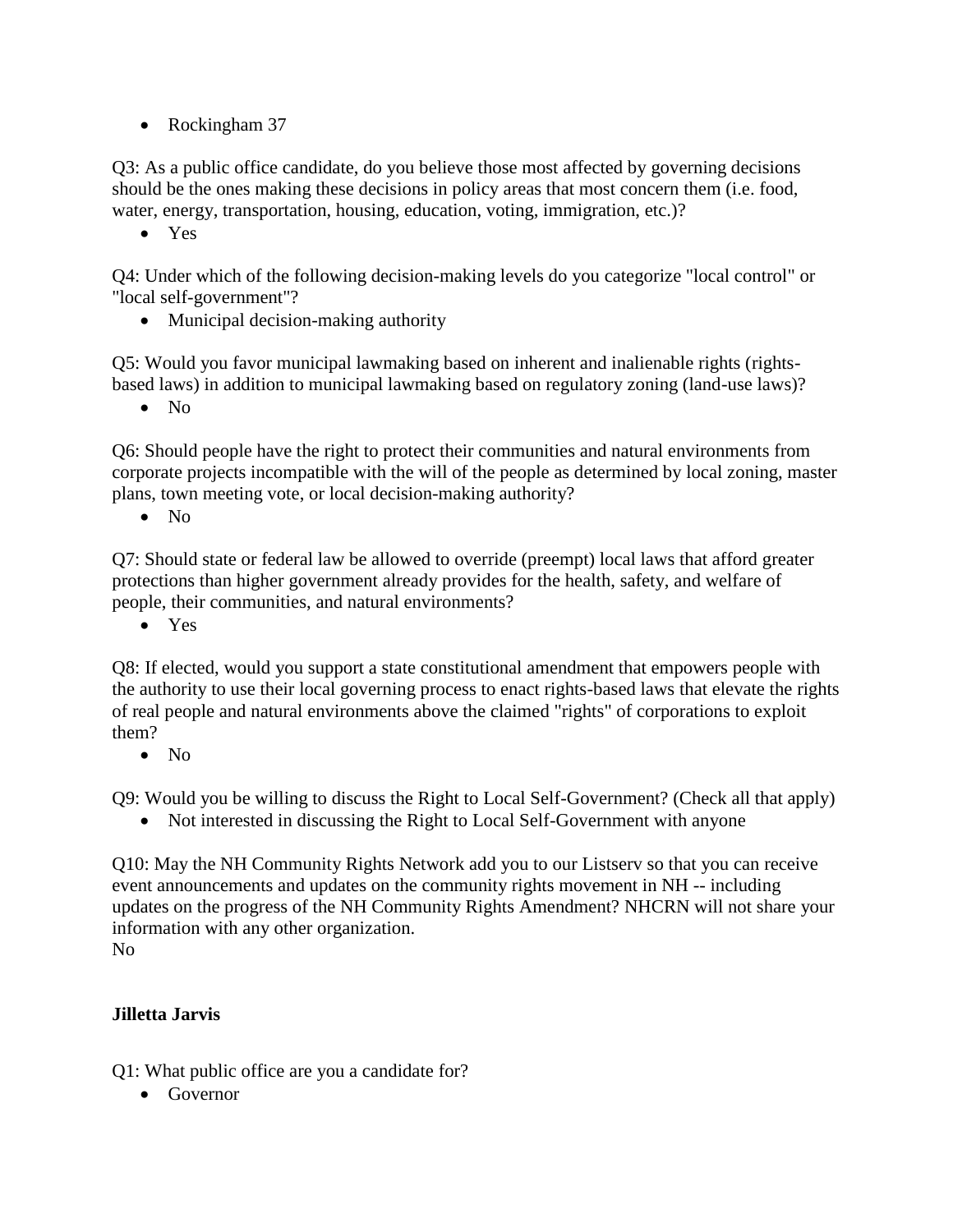Q2: Which district are you running for?

• State of New Hampshire

Q3: As a public office candidate, do you believe those most affected by governing decisions should be the ones making these decisions in policy areas that most concern them (i.e. food, water, energy, transportation, housing, education, voting, immigration, etc.)?

• Yes

Why or why not?

• Many times the government is filled with those who have enough wealth to be in the position, which means they do not have a true understanding of the effect of tax or energy rate increases on the average person. Their children go to private schools so they don't have the same drive to improve public education. When the average people have more say in their government, they succeed.

Q4: Under which of the following decision-making levels do you categorize "local control" or "local self-government"?

• Resident decision-making authority

Q5: Would you favor municipal lawmaking based on inherent and inalienable rights (rightsbased laws) in addition to municipal lawmaking based on regulatory zoning (land-use laws)?

• Yes

Why or why not?

• This level gives more power to the people.

Q6: Should people have the right to protect their communities and natural environments from corporate projects incompatible with the will of the people as determined by local zoning, master plans, town meeting vote, or local decision-making authority?

• Yes

Why or why not?

• The rights of the people take precedence over corporate needs

Q7: Should state or federal law be allowed to override (preempt) local laws that afford greater protections than higher government already provides for the health, safety, and welfare of people, their communities, and natural environments?

 $\bullet$  No

Why or why not?

• The only time a state law should override those of a municipality are when they protect the freedom of the people.

Q8: If elected, would you support a state constitutional amendment that empowers people with the authority to use their local governing process to enact rights-based laws that elevate the rights of real people and natural environments above the claimed "rights" of corporations to exploit them?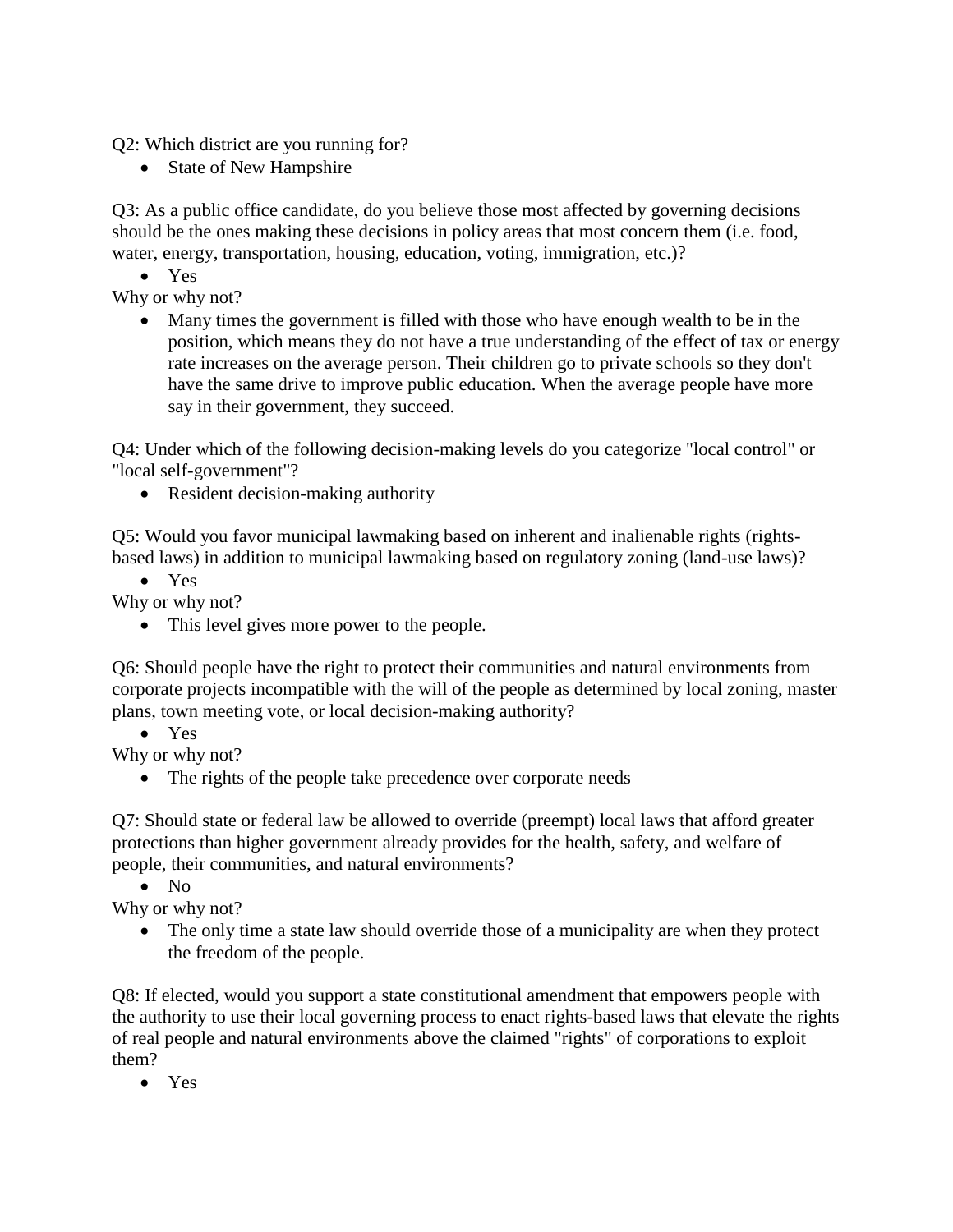Q9: Would you be willing to discuss the Right to Local Self-Government? (Check all that apply)

- Privately with a NH Community Rights Network (NHCRN) non-profit representative
- Publicly in a forum with other candidates

Q10: May the NH Community Rights Network add you to our Listserv so that you can receive event announcements and updates on the community rights movement in NH -- including updates on the progress of the NH Community Rights Amendment? NHCRN will not share your information with any other organization.

• Yes

#### **Timothy H Josephson**

Q1: What public office are you a candidate for?

• House

Q2: Which district are you running for?

• Grafton 11

Q3: As a public office candidate, do you believe those most affected by governing decisions should be the ones making these decisions in policy areas that most concern them (i.e. food, water, energy, transportation, housing, education, voting, immigration, etc.)?

• Yes

Why or why not?

• actual representation of the people you represent is a novel idea? also, local control

Q4: Under which of the following decision-making levels do you categorize "local control" or "local self-government"?

• Other: depends on the situation -- some things require local, municipal control like schools, but schools could also need State-level help. Some federal things are best done at the state level, but some things the state doesn't do could use help from the federal government. Local control does not mean that only those local people should be responsible for raising all the money (in regards to schools)

Q5: Would you favor municipal lawmaking based on inherent and inalienable rights (rightsbased laws) in addition to municipal lawmaking based on regulatory zoning (land-use laws)?

• Yes

Why or why not?

• local, municipal control of your hometowm should be controlled at the actual local level by people who live there

Q6: Should people have the right to protect their communities and natural environments from corporate projects incompatible with the will of the people as determined by local zoning, master plans, town meeting vote, or local decision-making authority?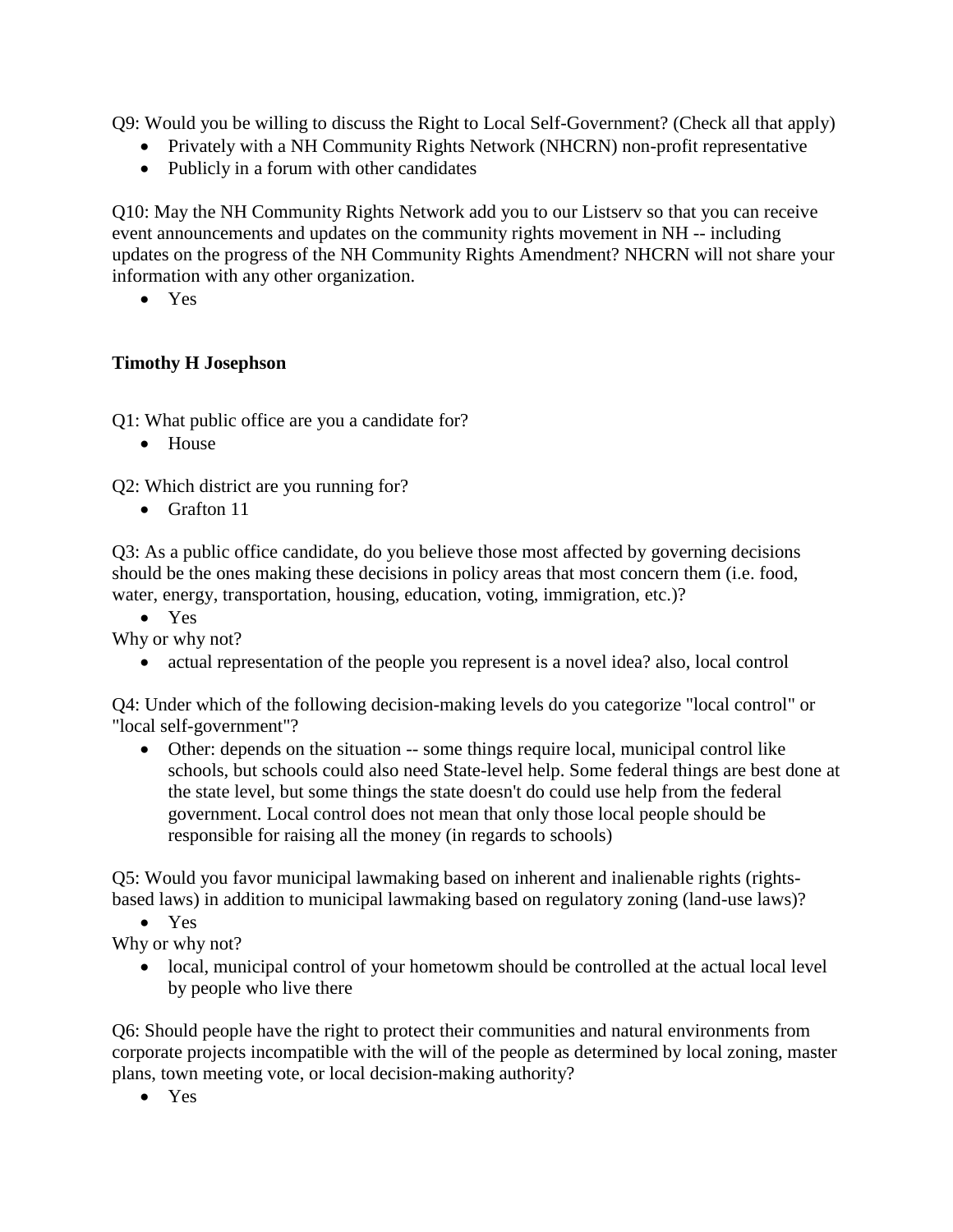Why or why not?

• it should be an inherant right of self-determination that you get to determine how your town is run

Q7: Should state or federal law be allowed to override (preempt) local laws that afford greater protections than higher government already provides for the health, safety, and welfare of people, their communities, and natural environments?

• No

Q8: If elected, would you support a state constitutional amendment that empowers people with the authority to use their local governing process to enact rights-based laws that elevate the rights of real people and natural environments above the claimed "rights" of corporations to exploit them?

• Yes

Why or why not?

• I voted for it before and would vote for it again

Q9: Would you be willing to discuss the Right to Local Self-Government? (Check all that apply)

- Privately with a NH Community Rights Network (NHCRN) non-profit representative
- Publicly in a forum with other candidates

Q10: May the NH Community Rights Network add you to our Listserv so that you can receive event announcements and updates on the community rights movement in NH -- including updates on the progress of the NH Community Rights Amendment? NHCRN will not share your information with any other organization.

• Yes

## **Harry Kozlowski**

Q1: What public office are you a candidate for?

• House

Q2: Which district are you running for?

• Merrimack 24

Q3: As a public office candidate, do you believe those most affected by governing decisions should be the ones making these decisions in policy areas that most concern them (i.e. food, water, energy, transportation, housing, education, voting, immigration, etc.)?

• Yes

Why or why not?

• In principle, but this is a very vague question and doesn't ask about specific issues, or if the people who are affected are sufficient involved, educated or understand the issue, or if they've been misled with poor information.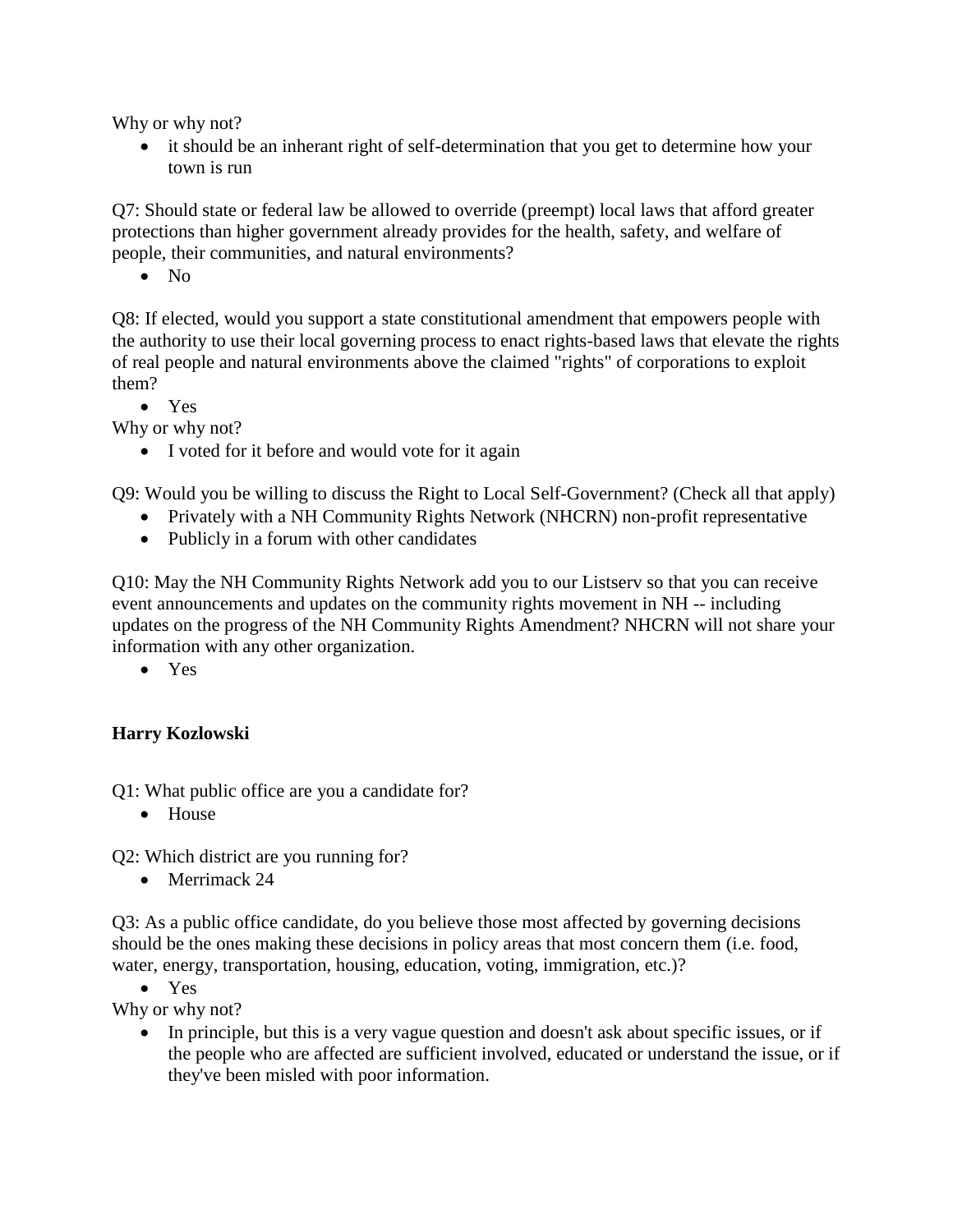Q4: Under which of the following decision-making levels do you categorize "local control" or "local self-government"?

• State decision-making authority

Q5: Would you favor municipal lawmaking based on inherent and inalienable rights (rightsbased laws) in addition to municipal lawmaking based on regulatory zoning (land-use laws)?

• No

Why or why not?

• I don't understand what you are referring to. It's too vague.

Q6: Should people have the right to protect their communities and natural environments from corporate projects incompatible with the will of the people as determined by local zoning, master plans, town meeting vote, or local decision-making authority?

• Yes

Q7: Should state or federal law be allowed to override (preempt) local laws that afford greater protections than higher government already provides for the health, safety, and welfare of people, their communities, and natural environments?

• Yes

Why or why not?

• If you are referring to emimant domain, I agree

Q8: If elected, would you support a state constitutional amendment that empowers people with the authority to use their local governing process to enact rights-based laws that elevate the rights of real people and natural environments above the claimed "rights" of corporations to exploit them?

• Yes

Why or why not?

• But it depends on the scope you are talking about here. Again, vague question.

Q9: Would you be willing to discuss the Right to Local Self-Government? (Check all that apply)

• Privately with a NH Community Rights Network (NHCRN) non-profit representative

Q10: May the NH Community Rights Network add you to our Listserv so that you can receive event announcements and updates on the community rights movement in NH -- including updates on the progress of the NH Community Rights Amendment? NHCRN will not share your information with any other organization.

• Yes

#### **Joseph Lachance**

Q1: What public office are you a candidate for?

• House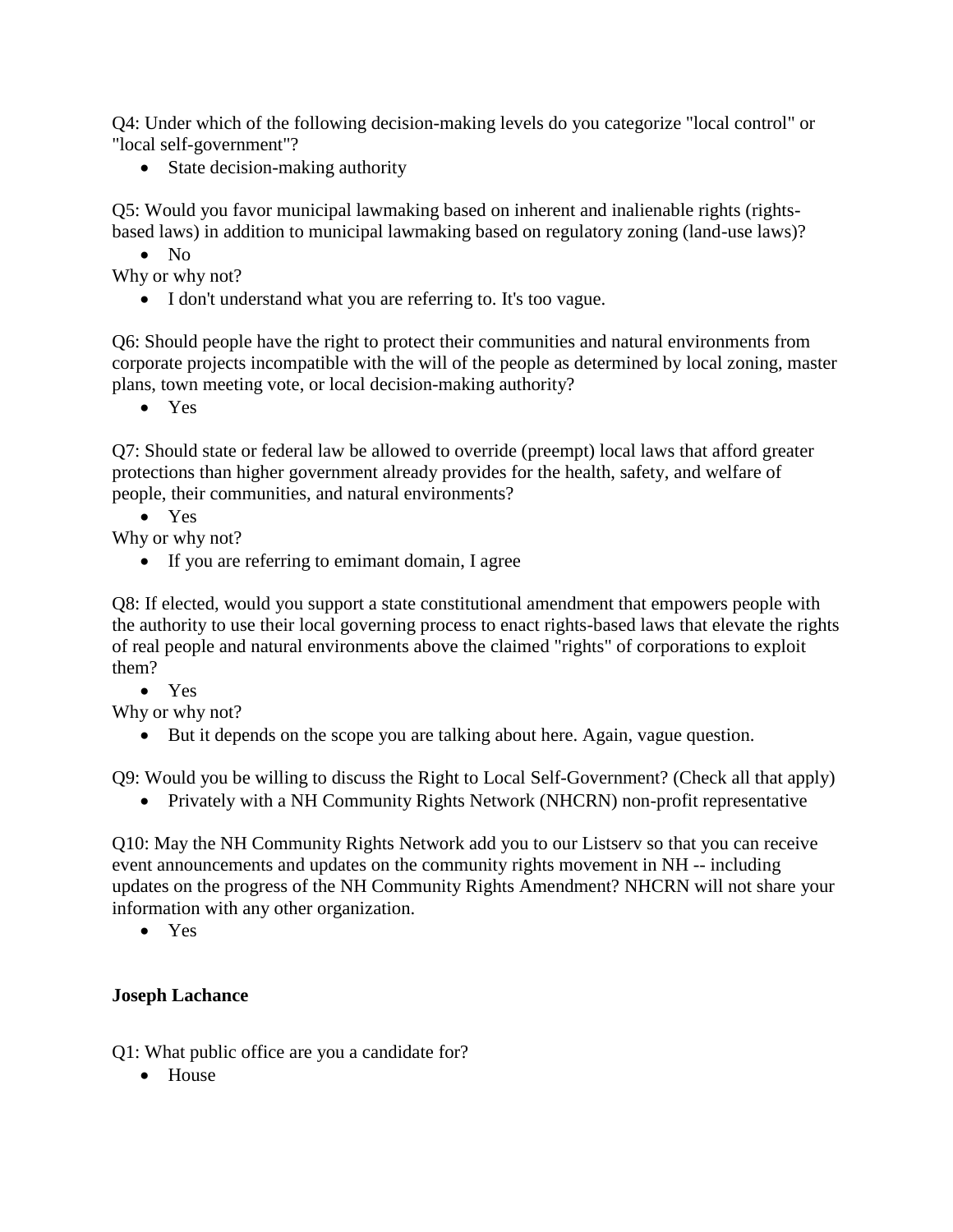Q2: Which district are you running for?

• Hillsborough 42--Manchester Wards 1,2,3

Q3: As a public office candidate, do you believe those most affected by governing decisions should be the ones making these decisions in policy areas that most concern them (i.e. food, water, energy, transportation, housing, education, voting, immigration, etc.)?

• Yes

Q4: Under which of the following decision-making levels do you categorize "local control" or "local self-government"?

• Resident decision-making authority

Q5: Would you favor municipal lawmaking based on inherent and inalienable rights (rightsbased laws) in addition to municipal lawmaking based on regulatory zoning (land-use laws)?

• Yes

Q6: Should people have the right to protect their communities and natural environments from corporate projects incompatible with the will of the people as determined by local zoning, master plans, town meeting vote, or local decision-making authority?

• Yes

Q7: Should state or federal law be allowed to override (preempt) local laws that afford greater protections than higher government already provides for the health, safety, and welfare of people, their communities, and natural environments?

 $\bullet$  No

Q8: If elected, would you support a state constitutional amendment that empowers people with the authority to use their local governing process to enact rights-based laws that elevate the rights of real people and natural environments above the claimed "rights" of corporations to exploit them?

• Yes

Q9: Would you be willing to discuss the Right to Local Self-Government? (Check all that apply)

• Publicly in a forum with other candidates

Q10: May the NH Community Rights Network add you to our Listserv so that you can receive event announcements and updates on the community rights movement in NH -- including updates on the progress of the NH Community Rights Amendment? NHCRN will not share your information with any other organization.

• Yes

## **Linda Luhtala**

Q1: What public office are you a candidate for?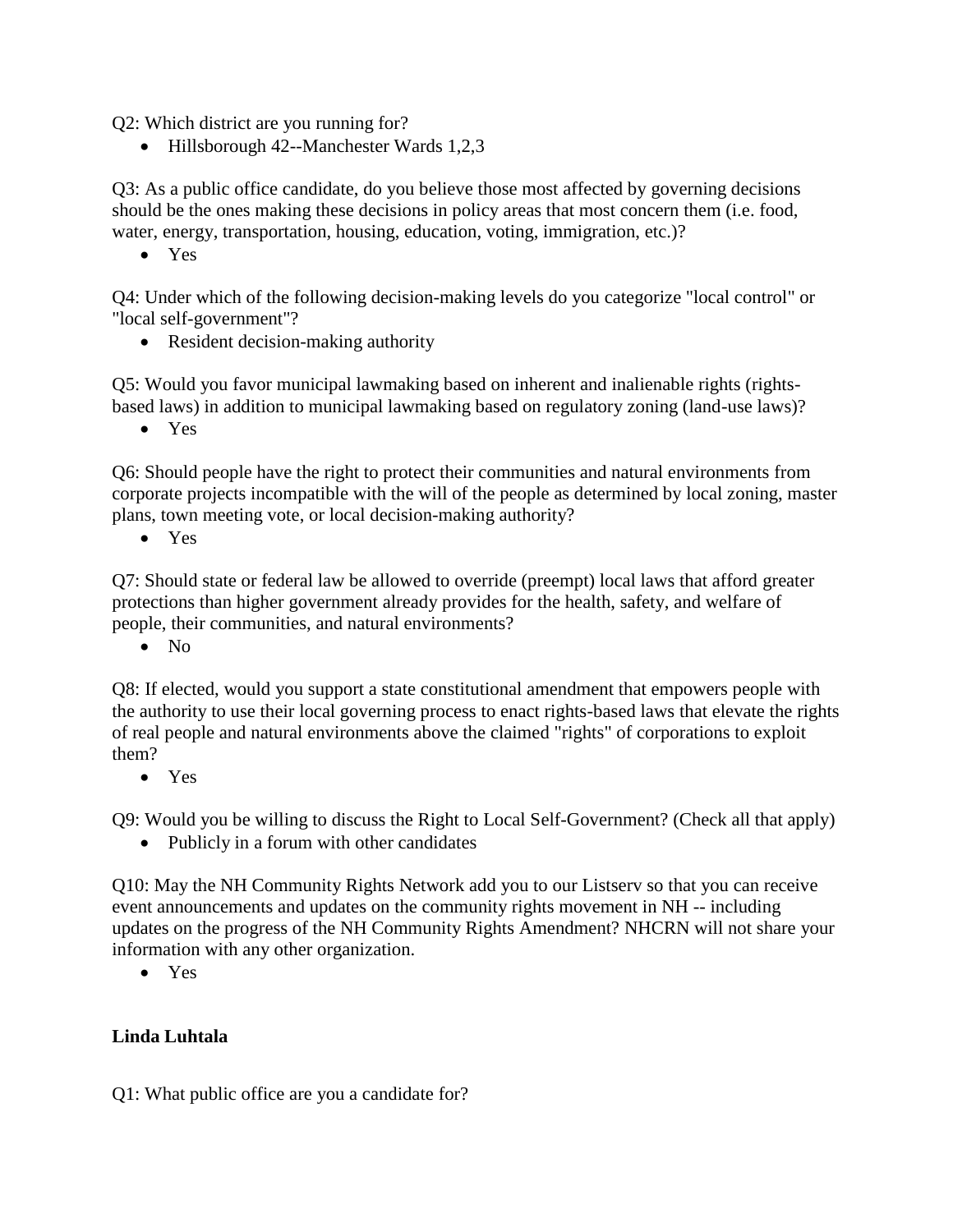• House

Q2: Which district are you running for?

• Grafton1

Q3: As a public office candidate, do you believe those most affected by governing decisions should be the ones making these decisions in policy areas that most concern them (i.e. food, water, energy, transportation, housing, education, voting, immigration, etc.)?

• Yes

Q4: Under which of the following decision-making levels do you categorize "local control" or "local self-government"?

• Municipal decision-making authority

Q5: Would you favor municipal lawmaking based on inherent and inalienable rights (rightsbased laws) in addition to municipal lawmaking based on regulatory zoning (land-use laws)?

• Yes

Q6: Should people have the right to protect their communities and natural environments from corporate projects incompatible with the will of the people as determined by local zoning, master plans, town meeting vote, or local decision-making authority?

• Yes

Why or why not?

• Good luck. I have 4 windmills behind my house that I had nothing to say about. Plus the added cost to our light bills.

Q7: Should state or federal law be allowed to override (preempt) local laws that afford greater protections than higher government already provides for the health, safety, and welfare of people, their communities, and natural environments?

• No

Why or why not?

• I need more information

Q8: If elected, would you support a state constitutional amendment that empowers people with the authority to use their local governing process to enact rights-based laws that elevate the rights of real people and natural environments above the claimed "rights" of corporations to exploit them?

• No

Why or why not?

• I need more information

Q9: Would you be willing to discuss the Right to Local Self-Government? (Check all that apply)

- Privately with a NH Community Rights Network (NHCRN) non-profit representative
- Other (please specify): I do not have enough information to take part in a public forum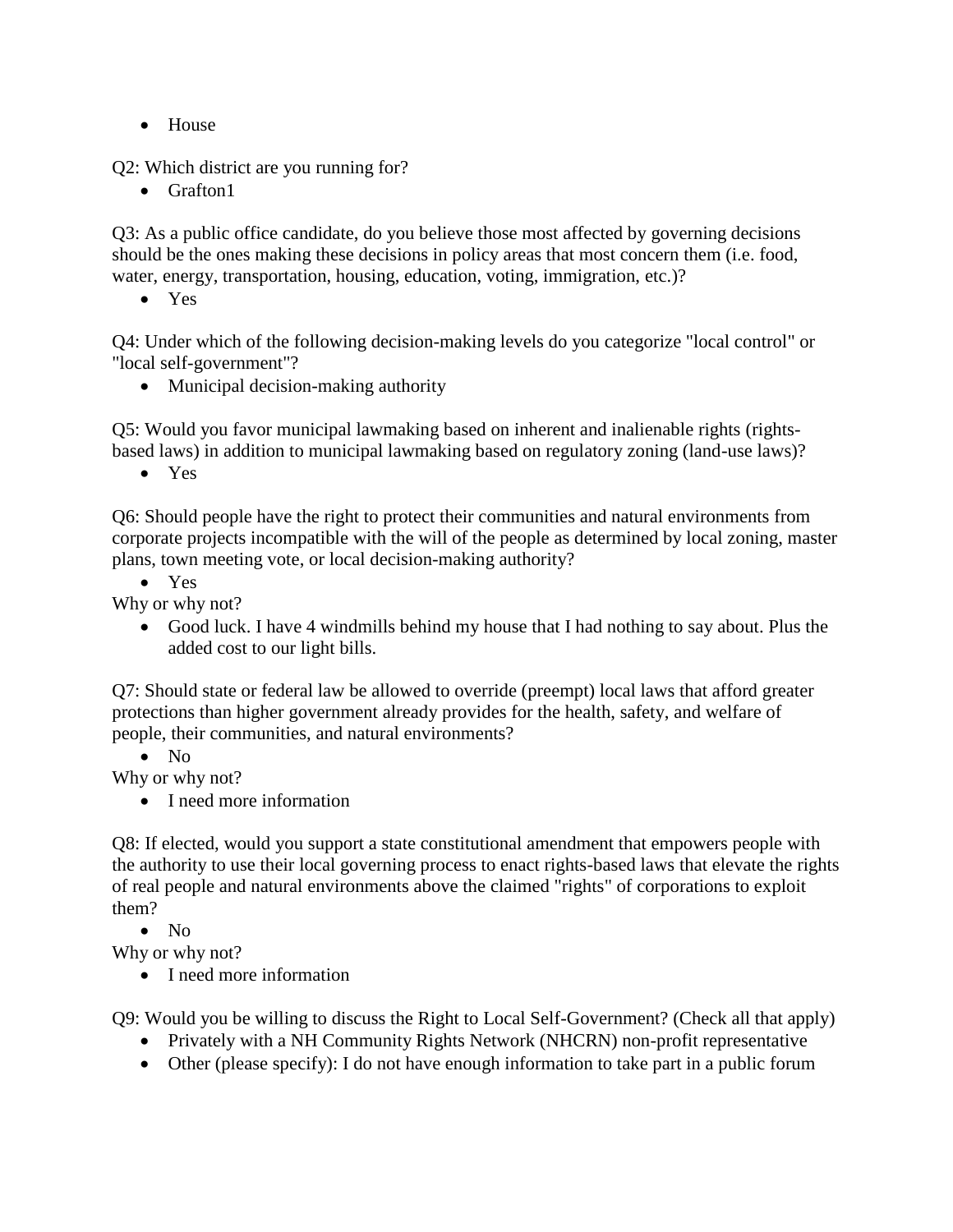Q10: May the NH Community Rights Network add you to our Listserv so that you can receive event announcements and updates on the community rights movement in NH -- including updates on the progress of the NH Community Rights Amendment? NHCRN will not share your information with any other organization.

• Yes

### **Greg Marrow**

Q1: What public office are you a candidate for?

• House

Q2: Which district are you running for?

• Rockingham 20

Q3: As a public office candidate, do you believe those most affected by governing decisions should be the ones making these decisions in policy areas that most concern them (i.e. food, water, energy, transportation, housing, education, voting, immigration, etc.)?

• Yes

Why or why not?

• Yes! I think that the opinions and feelings of those folks who have deal with the everyday consequences (intended or unintended) of these projects should be weighted more heavily than the profiteers and decision makers who live in their own bubble far, far away.

Q4: Under which of the following decision-making levels do you categorize "local control" or "local self-government"?

• Other: Depending on the situation and project, it could be all of the above. In general though I'd say mostly Municipal.

Q5: Would you favor municipal lawmaking based on inherent and inalienable rights (rightsbased laws) in addition to municipal lawmaking based on regulatory zoning (land-use laws)?

• Yes

Why or why not?

• Yes! Our rights are constantly being infringed upon and eroded by Governments and the Corps that run them. It's been "death by a thousand cuts." Especially dangerous is the concept of Eminent Domain" and the aggressive application of that law in which private property can be taken and given, or sold, to a third party for profit. I am a strong proponent for lawmaking that prioritizes personal and property rights and takes into consideration other "rights" like natural ones.

Q6: Should people have the right to protect their communities and natural environments from corporate projects incompatible with the will of the people as determined by local zoning, master plans, town meeting vote, or local decision-making authority?

• Yes Why or why not?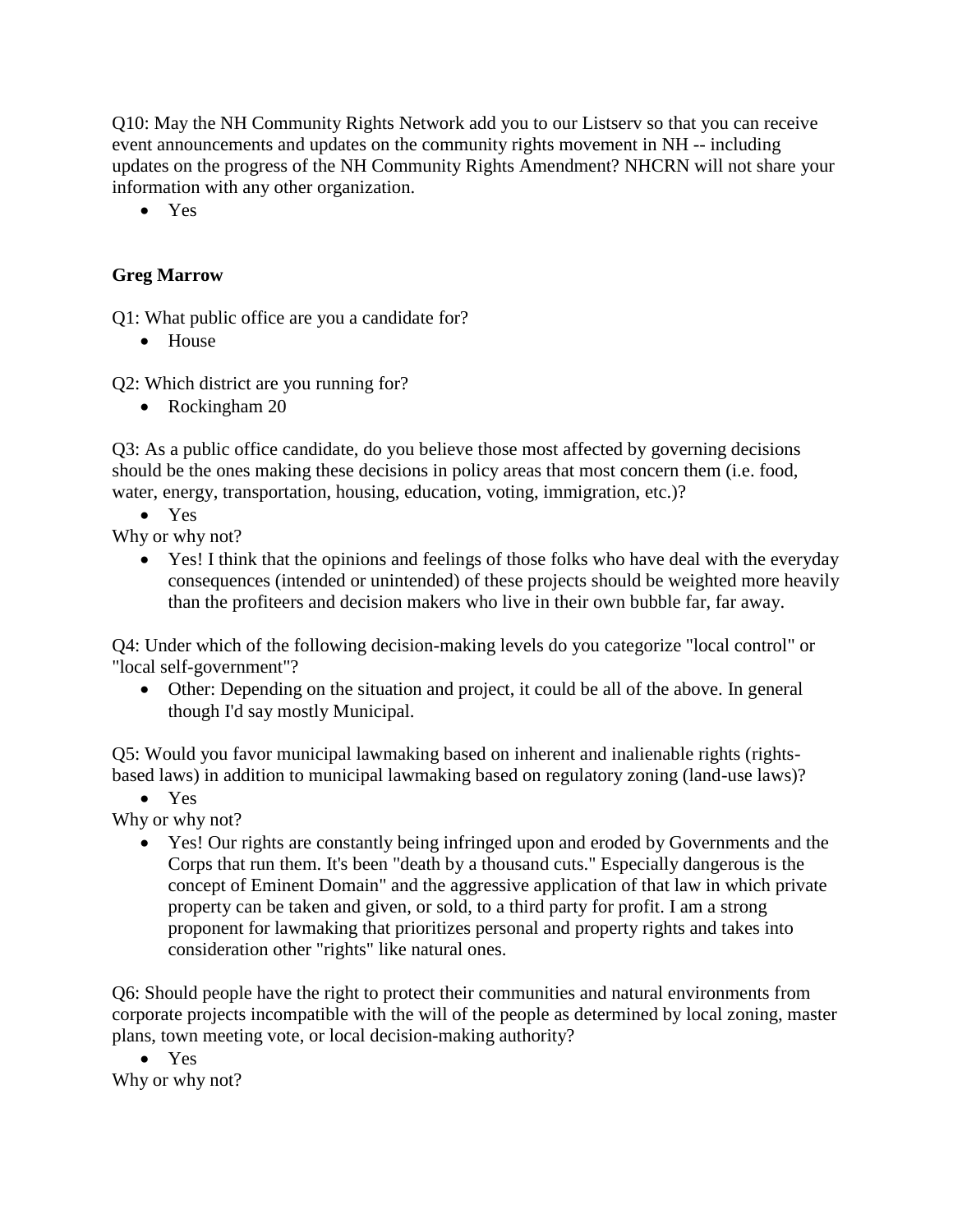• Without question....a healthy Democracy starts with the rights of the people who then impose their will, and grant certain authority, upon their elected officials. Not the other way around. Elected officials need to support the will of the people who live in that community, not the will of a corporation whose sole reason for existence is to create profits for shareholders, usually at the EXPENSE and health risk of the local residents.

Q7: Should state or federal law be allowed to override (preempt) local laws that afford greater protections than higher government already provides for the health, safety, and welfare of people, their communities, and natural environments?

• No

Why or why not?

• "Higher government" should be required to respect the will of the residents of the communities that they want to alter. Especially so when it comes to health, safety, and welfare.

Q8: If elected, would you support a state constitutional amendment that empowers people with the authority to use their local governing process to enact rights-based laws that elevate the rights of real people and natural environments above the claimed "rights" of corporations to exploit them?

• Yes

Q9: Would you be willing to discuss the Right to Local Self-Government? (Check all that apply) Privately with a NH Community Rights Network (NHCRN) non-profit representative

• Publicly in a forum with other candidates

Q10: May the NH Community Rights Network add you to our Listserv so that you can receive event announcements and updates on the community rights movement in NH -- including updates on the progress of the NH Community Rights Amendment? NHCRN will not share your information with any other organization.

• Yes

## **Jim McConnell**

Q1: What public office are you a candidate for?

• House

Q2: Which district are you running for?

• Cheshire 12

Q3: As a public office candidate, do you believe those most affected by governing decisions should be the ones making these decisions in policy areas that most concern them (i.e. food, water, energy, transportation, housing, education, voting, immigration, etc.)?

• Yes

Why or why not?

• Government at the lowest level is necessarily the most responsible.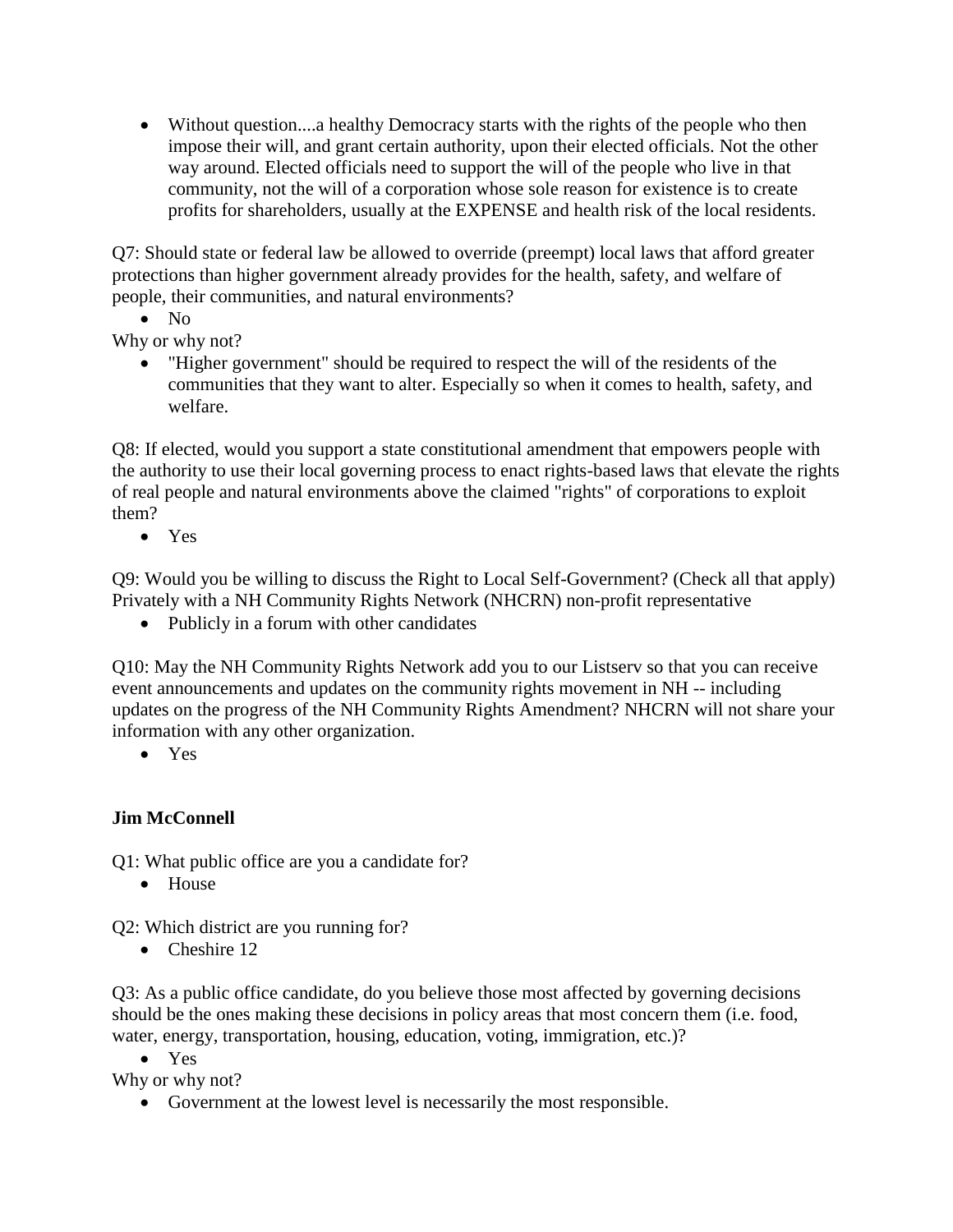Q4: Under which of the following decision-making levels do you categorize "local control" or "local self-government"?

• Other: It depends on the issue.

Q5: Would you favor municipal lawmaking based on inherent and inalienable rights (rightsbased laws) in addition to municipal lawmaking based on regulatory zoning (land-use laws)?

• No

Why or why not?

• These issues are already the responsibility of the State of New Hampshire enshrined in the New Hampshire Constitution.

Q6: Should people have the right to protect their communities and natural environments from corporate projects incompatible with the will of the people as determined by local zoning, master plans, town meeting vote, or local decision-making authority?

• No

Why or why not?

• Not in all cases, it depends on the issue.

Q7: Should state or federal law be allowed to override (preempt) local laws that afford greater protections than higher government already provides for the health, safety, and welfare of people, their communities, and natural environments?

• No

Why or why not?

• Not in all cases, it depends on the issue. Not everyone would agree with the presumption in your question.

Q8: If elected, would you support a state constitutional amendment that empowers people with the authority to use their local governing process to enact rights-based laws that elevate the rights of real people and natural environments above the claimed "rights" of corporations to exploit them?

 $\bullet$  No

Why or why not?

• Not necessarily, it depends on the issue. When phrased the way you ask it, probably.

Q9: Would you be willing to discuss the Right to Local Self-Government? (Check all that apply)

• Other (please specify): I'm willing to discuss anything with anyone.

Q10: May the NH Community Rights Network add you to our Listserv so that you can receive event announcements and updates on the community rights movement in NH -- including updates on the progress of the NH Community Rights Amendment? NHCRN will not share your information with any other organization.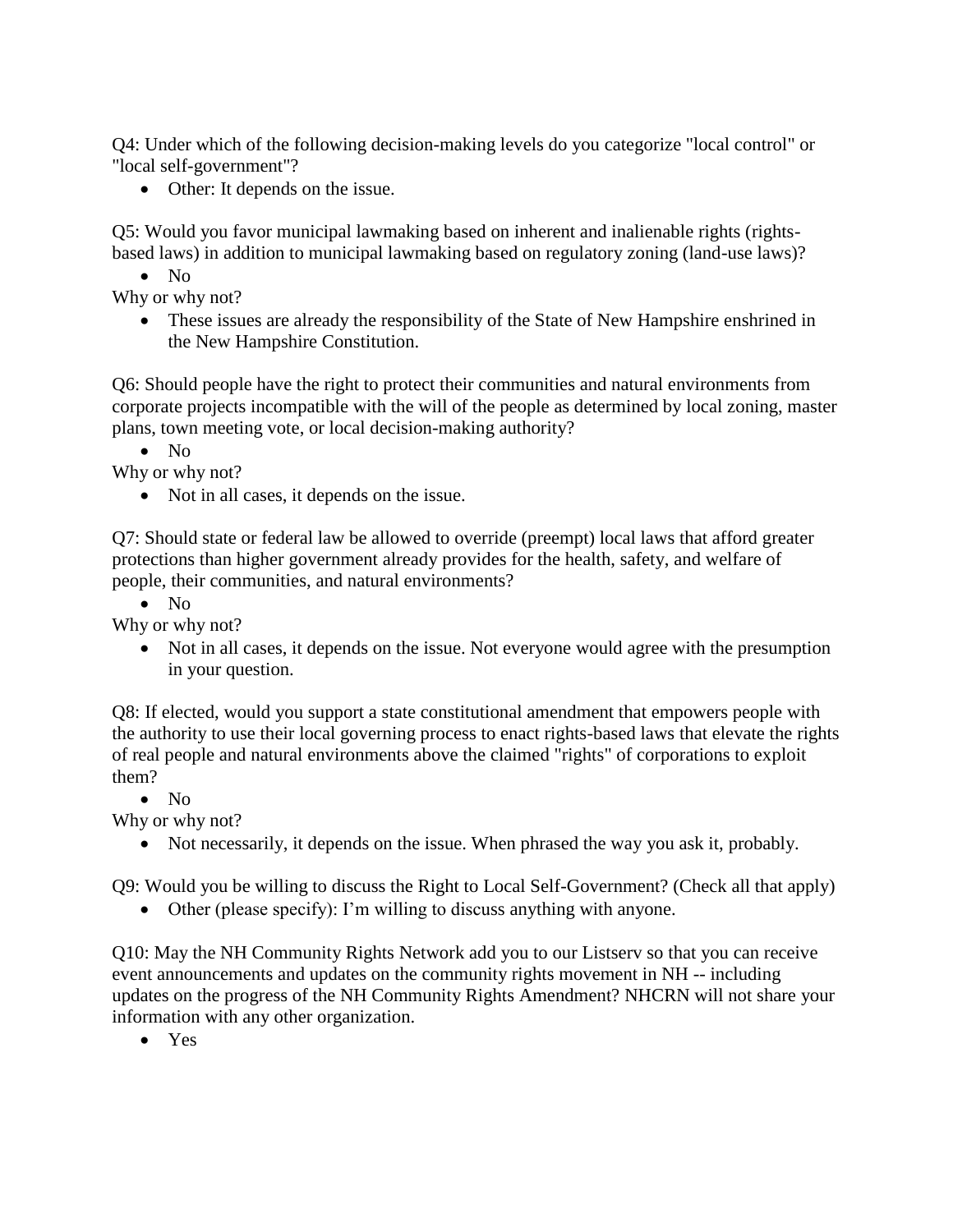## **Patrick McLaughlin**

Q1: What public office are you a candidate for?

• House

Q2: Which district are you running for?

• Rockingham 4

Q3: As a public office candidate, do you believe those most affected by governing decisions should be the ones making these decisions in policy areas that most concern them (i.e. food, water, energy, transportation, housing, education, voting, immigration, etc.)?

• Yes

Why or why not?

• The people who live with the consequences of public actions need to have a major voice in such decisions. Doing so will force people to ensure that there are significant benefits to the affected communities.

Q4: Under which of the following decision-making levels do you categorize "local control" or "local self-government"?

• Municipal decision-making authority

Q5: Would you favor municipal lawmaking based on inherent and inalienable rights (rightsbased laws) in addition to municipal lawmaking based on regulatory zoning (land-use laws)?

• Yes

Why or why not?

• Legal authority that is only embedded in land use laws can and \*will\* be overridden by large monied interests changing state law (or country ordinances). Local authority needs to be very difficult to alter or override.

Q6: Should people have the right to protect their communities and natural environments from corporate projects incompatible with the will of the people as determined by local zoning, master plans, town meeting vote, or local decision-making authority?

• Yes

Why or why not?

• Communities have a general right to decide what their interests are, and what they want their communities to be like.

Q7: Should state or federal law be allowed to override (preempt) local laws that afford greater protections than higher government already provides for the health, safety, and welfare of people, their communities, and natural environments?

• No

Why or why not?

• Federal and state law needs to be understood as establishing reasonable \*minimum\* standards. Municipalities should be able to fix a higher standard. (That said, there's no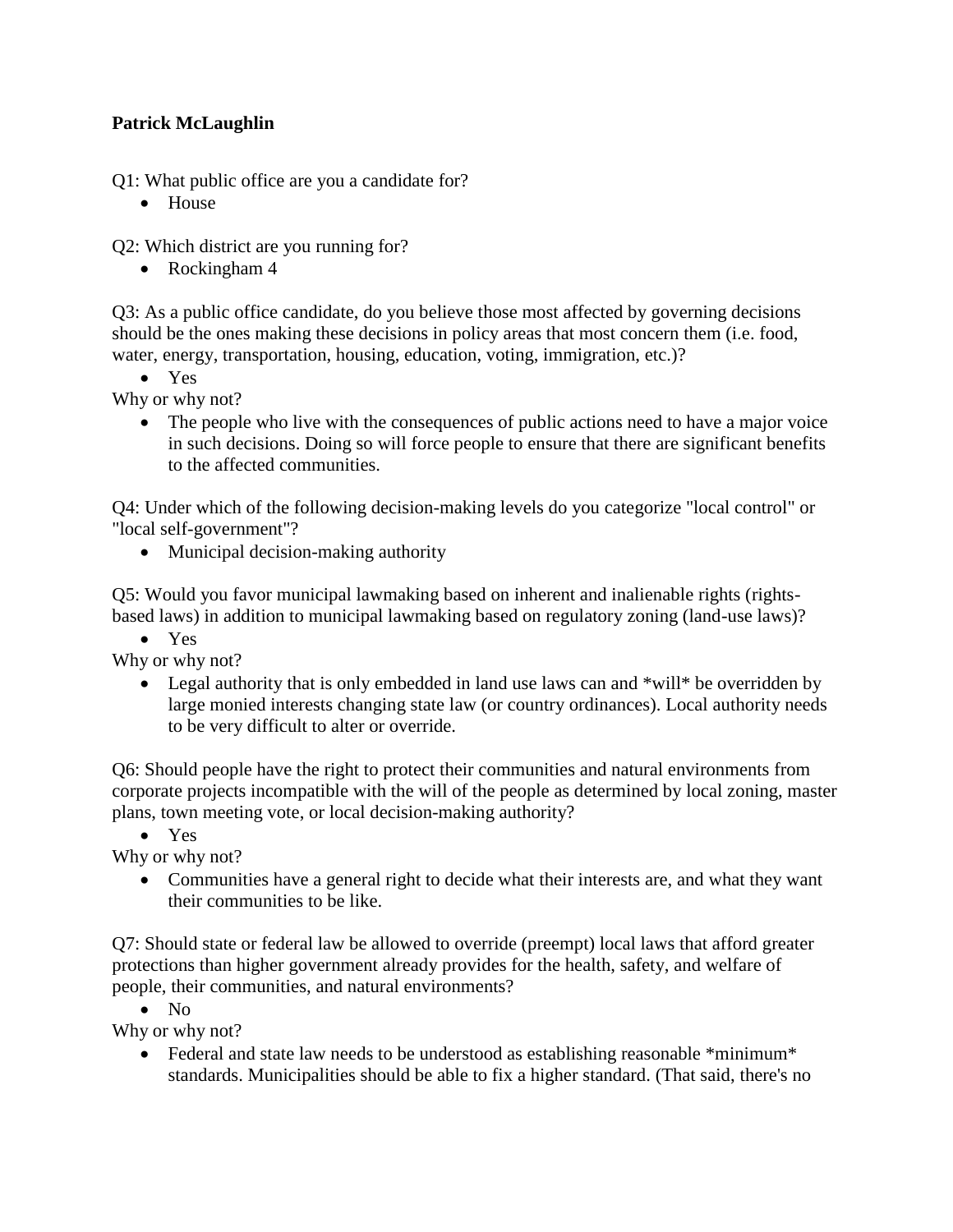way to override federal authority to do this without an amendment to the federal constitution. Federal law trumps state law.)

Q8: If elected, would you support a state constitutional amendment that empowers people with the authority to use their local governing process to enact rights-based laws that elevate the rights of real people and natural environments above the claimed "rights" of corporations to exploit them?

• Yes

Why or why not?

• Because without such a constitutional protection, corporate power and money will be used to circumvent or override municipal rights and authority.

Q9: Would you be willing to discuss the Right to Local Self-Government? (Check all that apply)

- Privately with a NH Community Rights Network (NHCRN) non-profit representative
- Other (please specify): I'd consider a public forum with other candidates; I would need to know the details first.

Q10: May the NH Community Rights Network add you to our Listserv so that you can receive event announcements and updates on the community rights movement in NH -- including updates on the progress of the NH Community Rights Amendment? NHCRN will not share your information with any other organization.

• Yes

# **Tobin Menard**

Q1: What public office are you a candidate for?

• Executive Council

Q2: Which district are you running for?

• District 1

Q3: As a public office candidate, do you believe those most affected by governing decisions should be the ones making these decisions in policy areas that most concern them (i.e. food, water, energy, transportation, housing, education, voting, immigration, etc.)?

• Yes

Q4: Under which of the following decision-making levels do you categorize "local control" or "local self-government"?

• Municipal decision-making authority

Q5: Would you favor municipal lawmaking based on inherent and inalienable rights (rightsbased laws) in addition to municipal lawmaking based on regulatory zoning (land-use laws)?

• Yes Why or why not?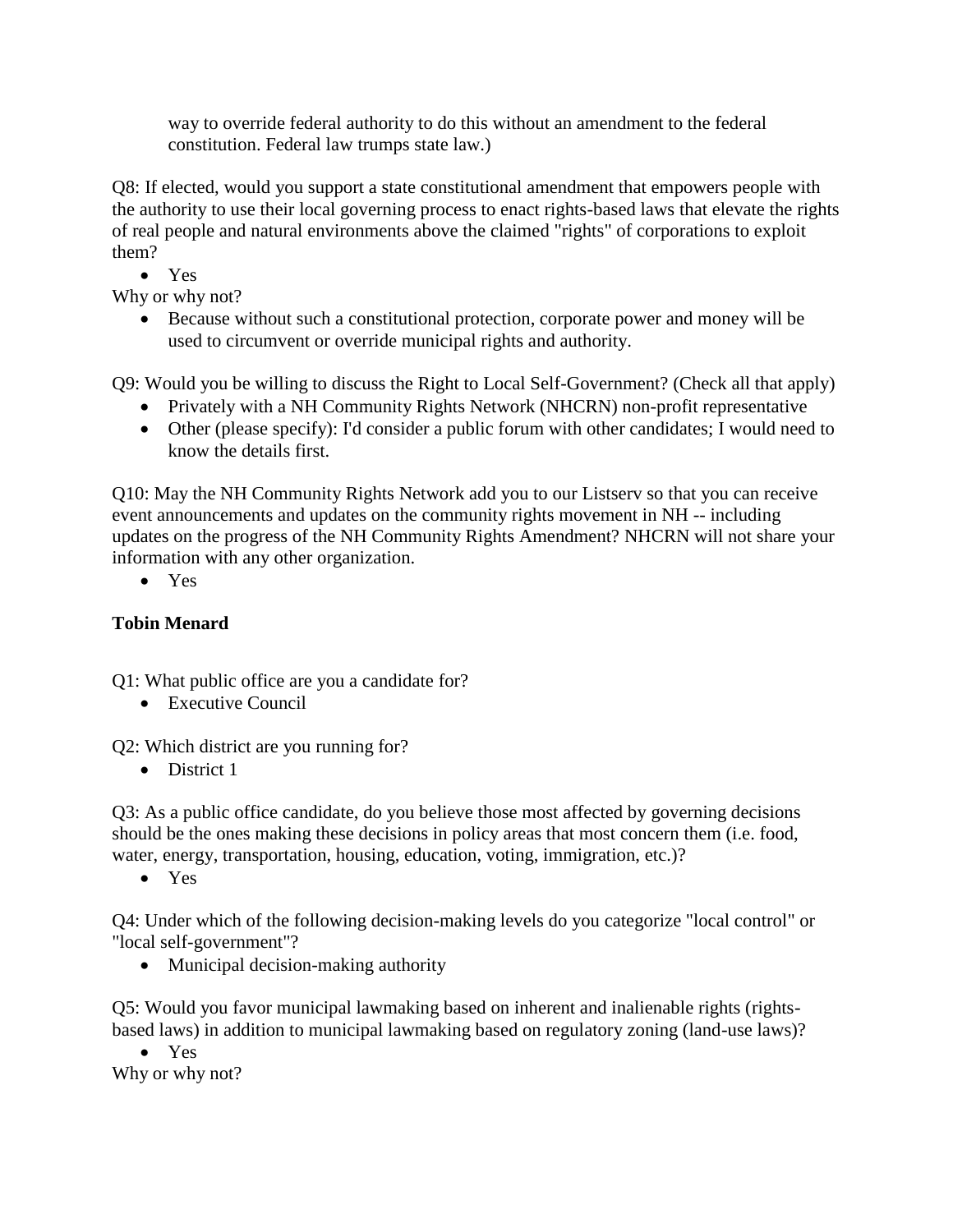• Life, Liberty and Pursuit of Happiness are not rights that can be regulated unless those pursuits harm others efforts for the same rights.

Q6: Should people have the right to protect their communities and natural environments from corporate projects incompatible with the will of the people as determined by local zoning, master plans, town meeting vote, or local decision-making authority?

• Yes

Why or why not?

• If the majority of local town/city people do not want a project or business it is not the right of the state or federal government override the will of the people.

Q7: Should state or federal law be allowed to override (preempt) local laws that afford greater protections than higher government already provides for the health, safety, and welfare of people, their communities, and natural environments?

• No

Why or why not?

• Local laws can exceed state or federal laws they can not reduce them. That said local laws can not infringe on constitutionally protected rights such as the 2nd Amendment. Natural rights are not given by any government entity on any level but are protected by both the state and federal Constitutions.

Q8: If elected, would you support a state constitutional amendment that empowers people with the authority to use their local governing process to enact rights-based laws that elevate the rights of real people and natural environments above the claimed "rights" of corporations to exploit them?

• Yes

Why or why not?

• I would fully support a well written amendment that protects peoples property and right to self-determination.

Q9: Would you be willing to discuss the Right to Local Self-Government? (Check all that apply)

- Privately with a NH Community Rights Network (NHCRN) non-profit representative
- Publicly in a forum with other candidates

Q10: May the NH Community Rights Network add you to our Listserv so that you can receive event announcements and updates on the community rights movement in NH -- including updates on the progress of the NH Community Rights Amendment? NHCRN will not share your information with any other organization.

• Yes

## **Vincent Paul Migliore**

Q1: What public office are you a candidate for?

• House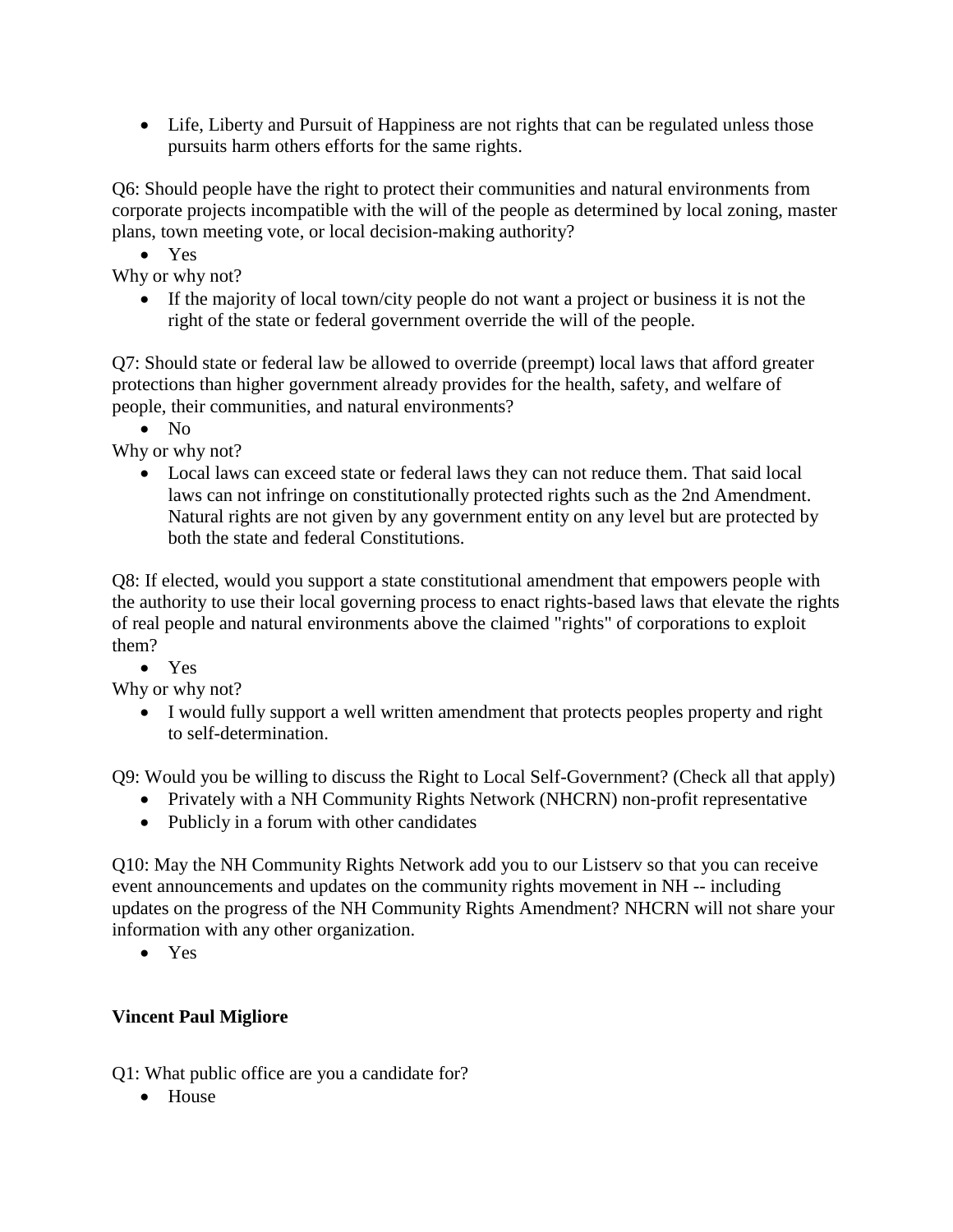Q2: Which district are you running for?

• Grafton 9

Q3: As a public office candidate, do you believe those most affected by governing decisions should be the ones making these decisions in policy areas that most concern them (i.e. food, water, energy, transportation, housing, education, voting, immigration, etc.)?

• Yes

Why or why not?

• Because that's how an RBO would work.

Q4: Under which of the following decision-making levels do you categorize "local control" or "local self-government"?

• Resident decision-making authority

Q5: Would you favor municipal lawmaking based on inherent and inalienable rights (rightsbased laws) in addition to municipal lawmaking based on regulatory zoning (land-use laws)?

• Yes

Q6: Should people have the right to protect their communities and natural environments from corporate projects incompatible with the will of the people as determined by local zoning, master plans, town meeting vote, or local decision-making authority?

• Yes

Why or why not?

• Because I believe in local control.

Q7: Should state or federal law be allowed to override (preempt) local laws that afford greater protections than higher government already provides for the health, safety, and welfare of people, their communities, and natural environments?

• No

Why or why not?

• Because that's inconsistent with RBO's

Q8: If elected, would you support a state constitutional amendment that empowers people with the authority to use their local governing process to enact rights-based laws that elevate the rights of real people and natural environments above the claimed "rights" of corporations to exploit them?

• Yes

Why or why not?

• Because I believe in local control

Q9: Would you be willing to discuss the Right to Local Self-Government? (Check all that apply)

• Privately with a NH Community Rights Network (NHCRN) non-profit representative Publicly in a forum with other candidates

• Other (please specify): Life is all timing. And communication.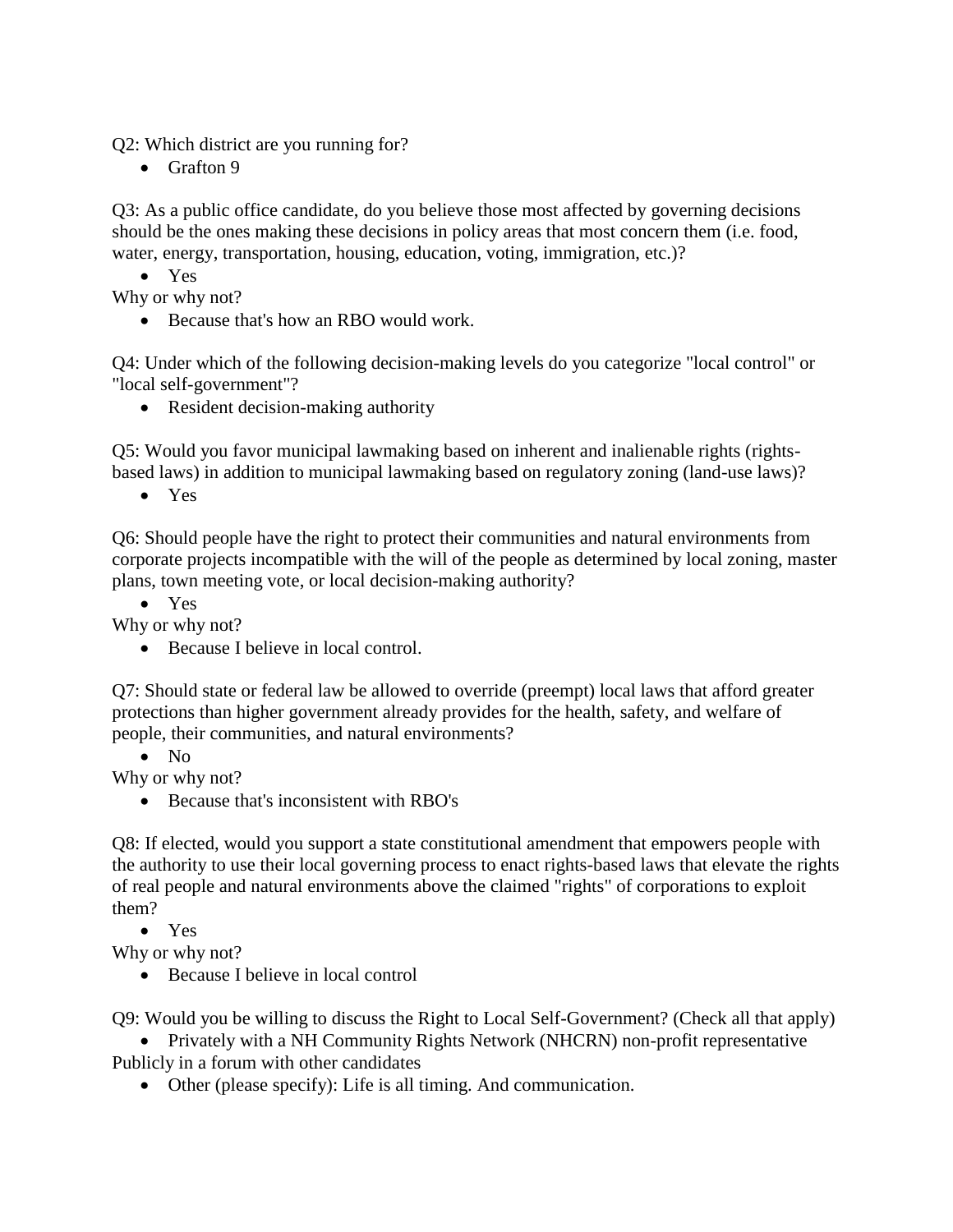Q10: May the NH Community Rights Network add you to our Listserv so that you can receive event announcements and updates on the community rights movement in NH -- including updates on the progress of the NH Community Rights Amendment? NHCRN will not share your information with any other organization.

• Yes

## **Virginia O'Brien Irwin**

Q1: What public office are you a candidate for?

• House

Q2: Which district are you running for?

• Sullivan 6

Q3: As a public office candidate, do you believe those most affected by governing decisions should be the ones making these decisions in policy areas that most concern them (i.e. food, water, energy, transportation, housing, education, voting, immigration, etc.)?

• No

Why or why not?

• In a democracy decisions need to be made that benefit all citizens not individual issues

Q4: Under which of the following decision-making levels do you categorize "local control" or "local self-government"?

• Municipal decision-making authority

Q5: Would you favor municipal lawmaking based on inherent and inalienable rights (rightsbased laws) in addition to municipal lawmaking based on regulatory zoning (land-use laws)?

 $\bullet$  No

Q6: Should people have the right to protect their communities and natural environments from corporate projects incompatible with the will of the people as determined by local zoning, master plans, town meeting vote, or local decision-making authority?

• No

Why or why not?

• This is not a yes or no reply. Zoning and master plans should hold sway. What doe "local" decision-making authority actually mean?

Q7: Should state or federal law be allowed to override (preempt) local laws that afford greater protections than higher government already provides for the health, safety, and welfare of people, their communities, and natural environments?

• No

Q8: If elected, would you support a state constitutional amendment that empowers people with the authority to use their local governing process to enact rights-based laws that elevate the rights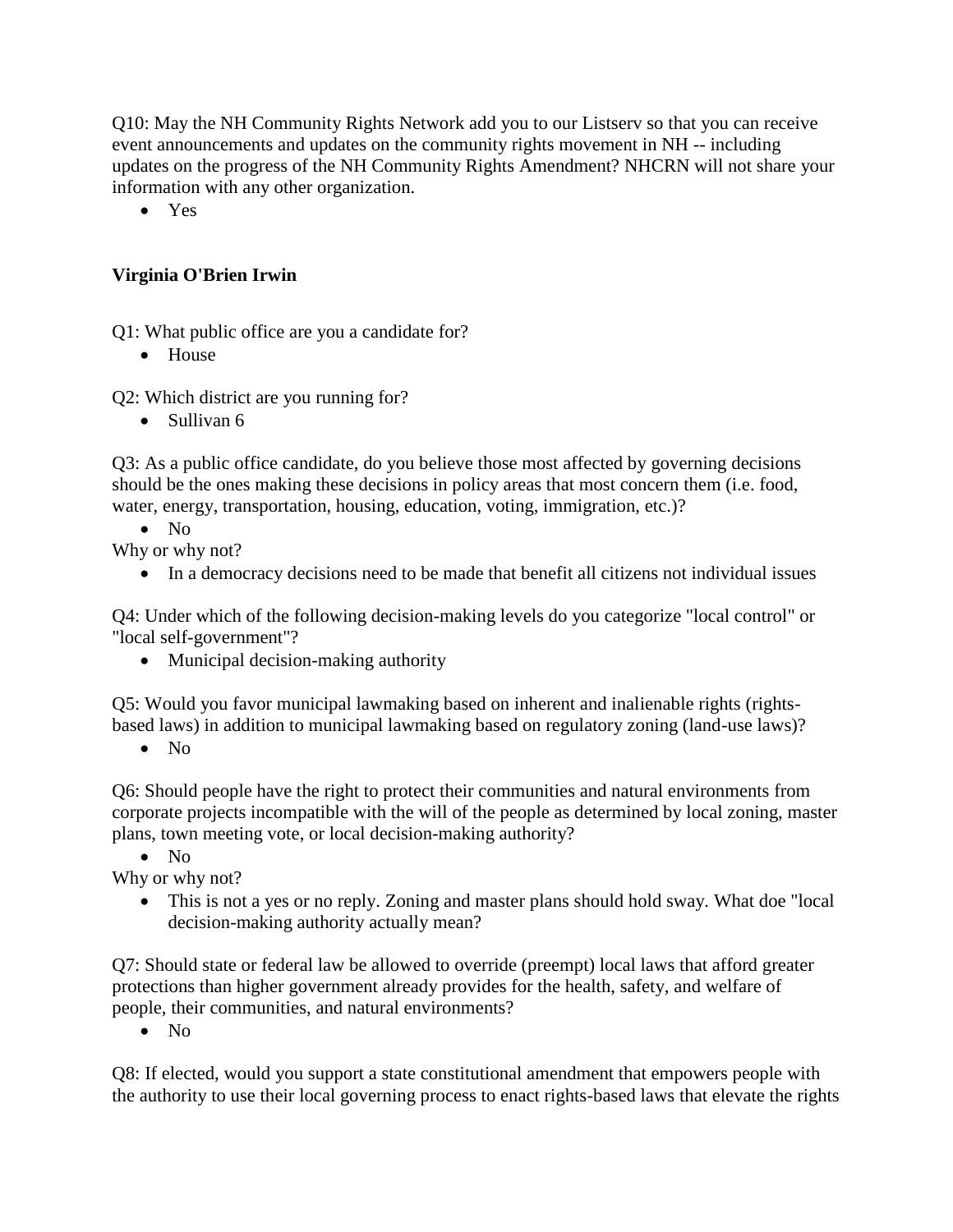of real people and natural environments above the claimed "rights" of corporations to exploit them?

• No

Why or why not?

• It opens the door too wide to allow fringe people to promote laws that are or could be harmful in the end

Q9: Would you be willing to discuss the Right to Local Self-Government? (Check all that apply)

• Other (please specify): Depends on the situation but would be interested in knowing what is really behind this - smells like Free State to me.

Q10: May the NH Community Rights Network add you to our Listserv so that you can receive event announcements and updates on the community rights movement in NH -- including updates on the progress of the NH Community Rights Amendment? NHCRN will not share your information with any other organization. Yes

# **Brandon Phinney**

Q1: What public office are you a candidate for?

• House

Q2: Which district are you running for?

• Strafford 24

Q3: As a public office candidate, do you believe those most affected by governing decisions should be the ones making these decisions in policy areas that most concern them (i.e. food, water, energy, transportation, housing, education, voting, immigration, etc.)?

• Yes

Why or why not?

• I believe that every New Hampshire individual should have a say in how their state government operates, which is why we have a citizen-legislature. Everything state government does affects everyone in the state.

Q4: Under which of the following decision-making levels do you categorize "local control" or "local self-government"?

• Resident decision-making authority

Q5: Would you favor municipal lawmaking based on inherent and inalienable rights (rightsbased laws) in addition to municipal lawmaking based on regulatory zoning (land-use laws)?

• Yes

Why or why not?

• I would actually support the repeal of zoning laws altogether. Individuals that own property should not be told how they are to use their own land by a municipality. Municipal government should respect property rights.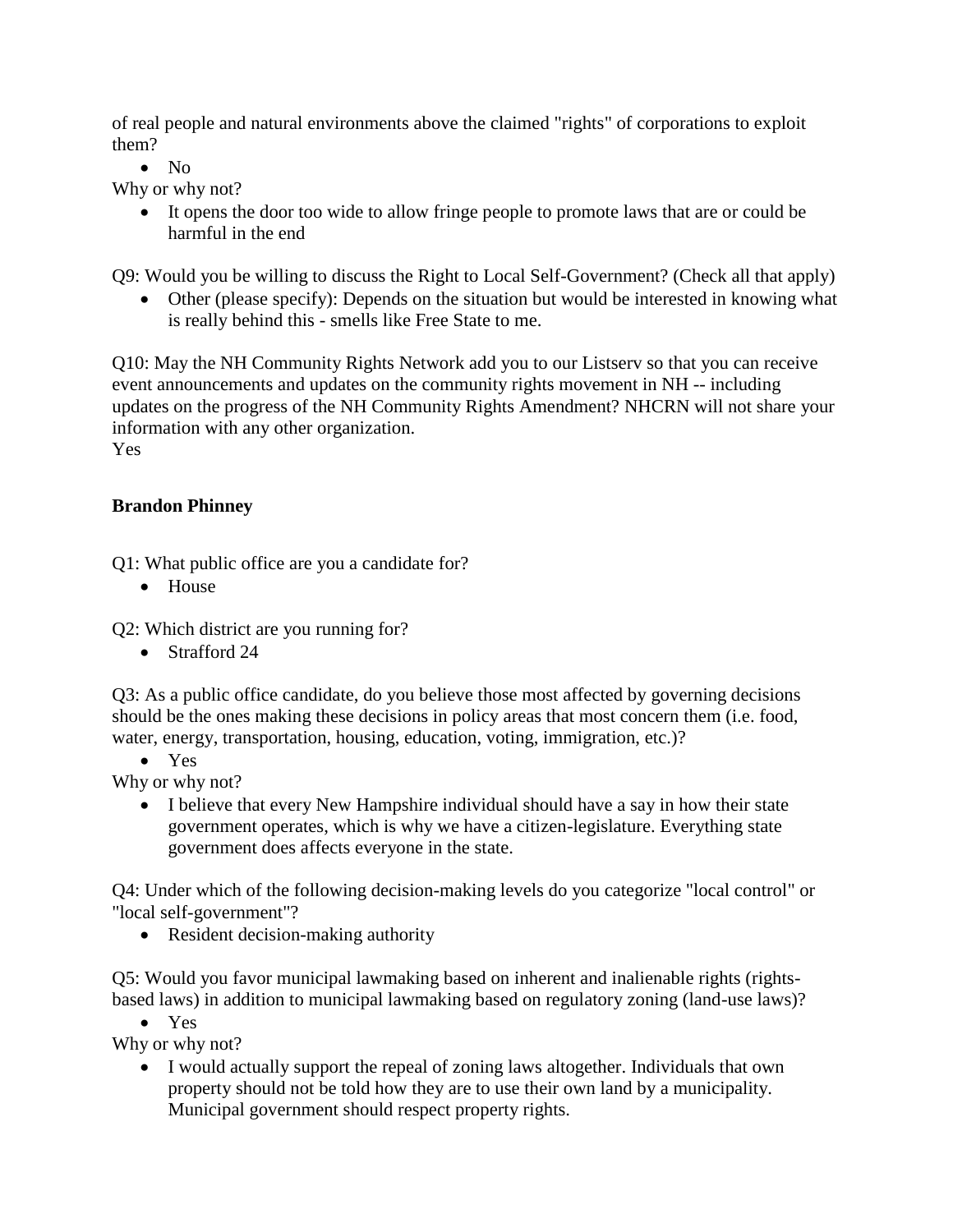Q6: Should people have the right to protect their communities and natural environments from corporate projects incompatible with the will of the people as determined by local zoning, master plans, town meeting vote, or local decision-making authority?

• Yes

Why or why not?

• Corporations do not have the right to supersede the will of the people and, in turn, the local government does not have the right to override the will of the people for the sake of any corporation.

Q7: Should state or federal law be allowed to override (preempt) local laws that afford greater protections than higher government already provides for the health, safety, and welfare of people, their communities, and natural environments?

• No

Why or why not?

• I believe in the 10th Amendment of the Constitution that allows states to regulate themselves. I also support the current system of New Hampshire government where municipalities cannot create ordinances that do not coincide with state law. This prevents home rule.

Q8: If elected, would you support a state constitutional amendment that empowers people with the authority to use their local governing process to enact rights-based laws that elevate the rights of real people and natural environments above the claimed "rights" of corporations to exploit them?

• Yes

Q9: Would you be willing to discuss the Right to Local Self-Government? (Check all that apply) Privately with a NH Community Rights Network (NHCRN) non-profit representative

- Publicly in a forum with other candidates
- Other (please specify): It must be stressed that local communities have a right to selfgovern, but individuals must be respected to be free FROM being governed. Individuals own themselves and are not beholden to governing authorities without their consent. Government can only exist at the behest of the governed.

Q10: May the NH Community Rights Network add you to our Listserv so that you can receive event announcements and updates on the community rights movement in NH -- including updates on the progress of the NH Community Rights Amendment? NHCRN will not share your information with any other organization. Yes

#### **Luisa H Piette**

Q1: What public office are you a candidate for?

• House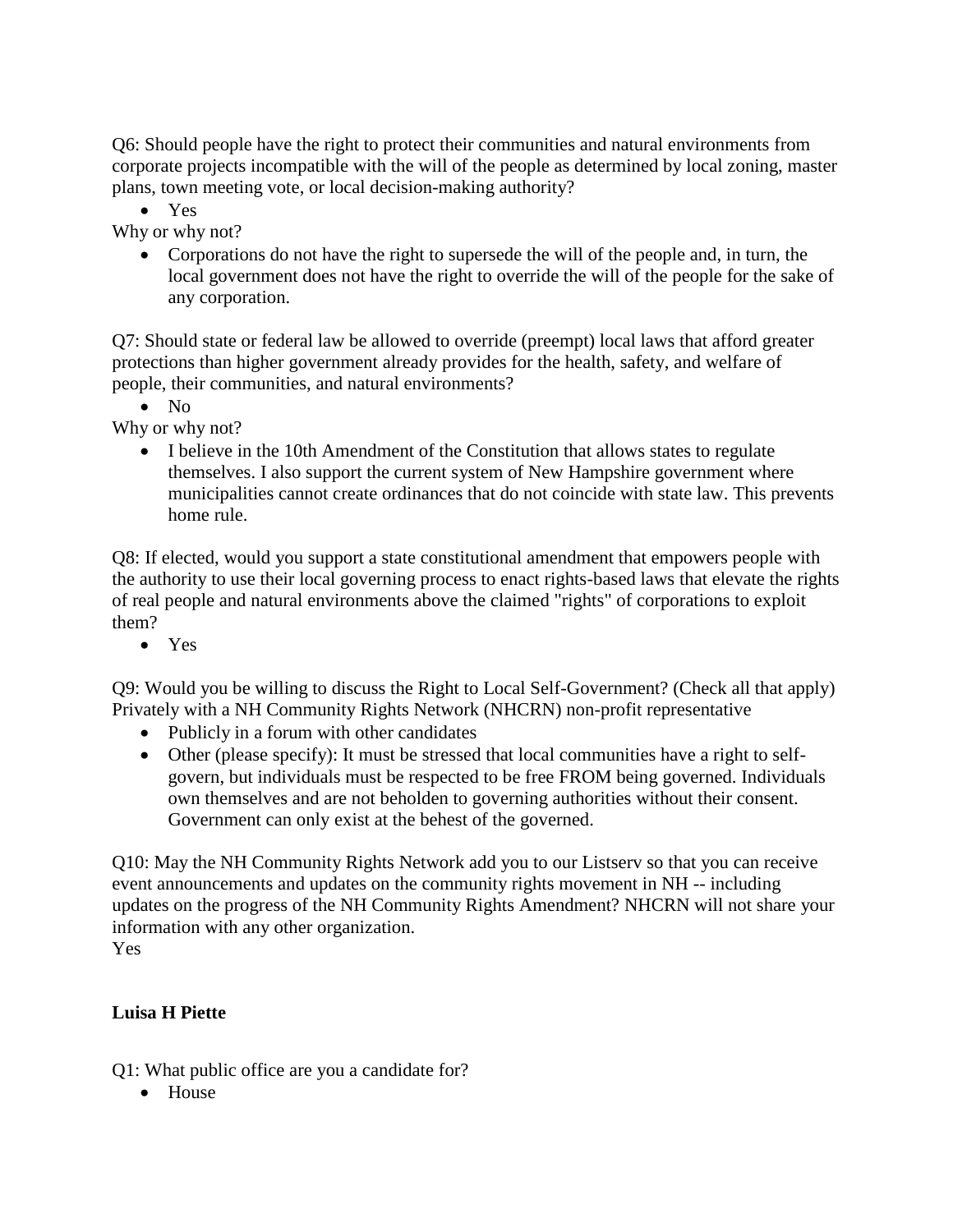Q2: Which district are you running for?

• District 5

Q3: As a public office candidate, do you believe those most affected by governing decisions should be the ones making these decisions in policy areas that most concern them (i.e. food, water, energy, transportation, housing, education, voting, immigration, etc.)?

• No

Why or why not?

• Local participation is important but the government is useful if it can legislate and provide funds to meet our basic needs.

Q4: Under which of the following decision-making levels do you categorize "local control" or "local self-government"?

• County decision-making authority

Q5: Would you favor municipal lawmaking based on inherent and inalienable rights (rightsbased laws) in addition to municipal lawmaking based on regulatory zoning (land-use laws)?

• Yes

Q6: Should people have the right to protect their communities and natural environments from corporate projects incompatible with the will of the people as determined by local zoning, master plans, town meeting vote, or local decision-making authority?

• Yes

Q7: Should state or federal law be allowed to override (preempt) local laws that afford greater protections than higher government already provides for the health, safety, and welfare of people, their communities, and natural environments?

• No

Q8: If elected, would you support a state constitutional amendment that empowers people with the authority to use their local governing process to enact rights-based laws that elevate the rights of real people and natural environments above the claimed "rights" of corporations to exploit them?

• Yes

Q9: Would you be willing to discuss the Right to Local Self-Government? (Check all that apply)

• Privately with a NH Community Rights Network (NHCRN) non-profit representative

Q10: May the NH Community Rights Network add you to our Listserv so that you can receive event announcements and updates on the community rights movement in NH -- including updates on the progress of the NH Community Rights Amendment? NHCRN will not share your information with any other organization.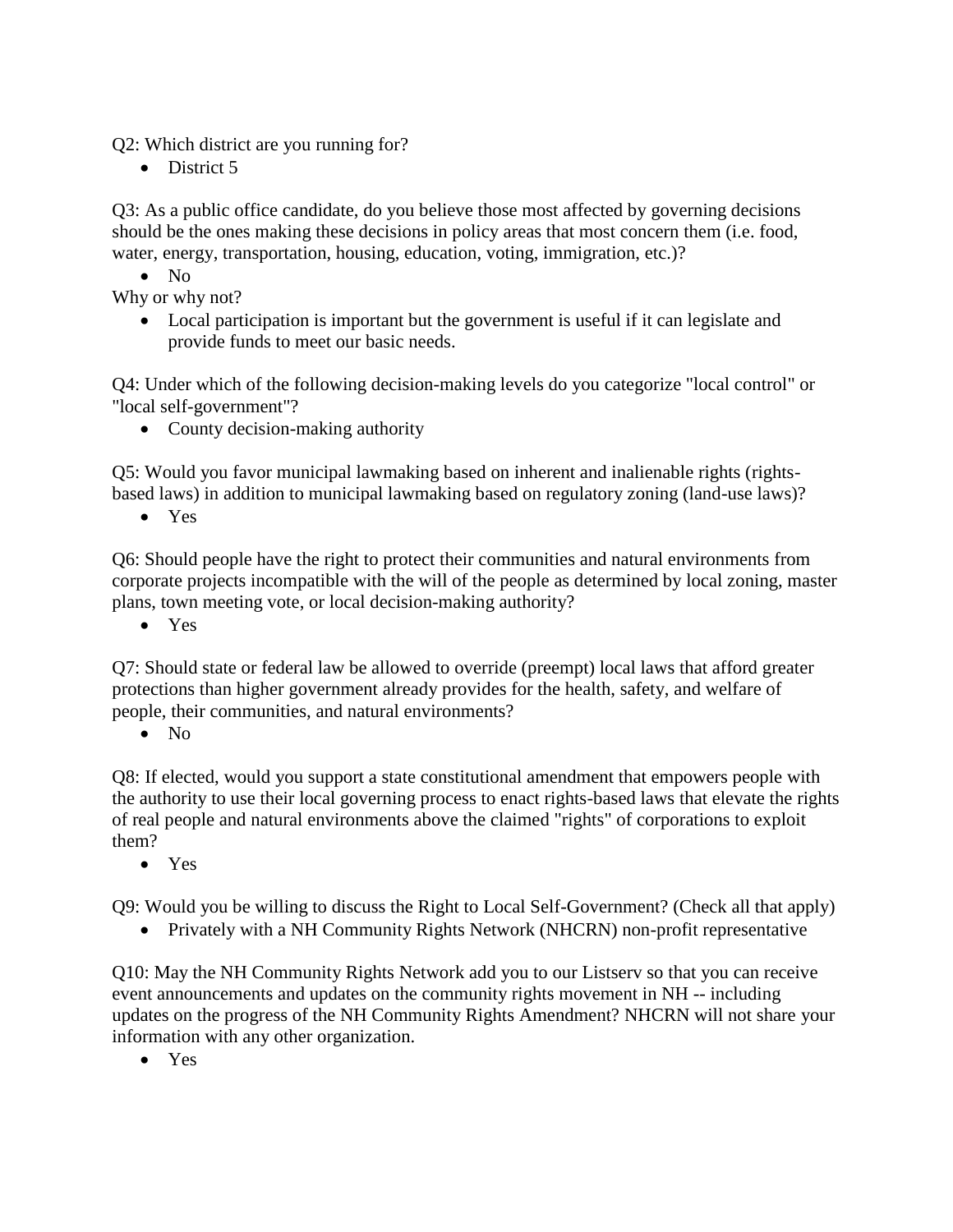#### **Ellen Read**

Q1: What public office are you a candidate for?

• House

Q2: Which district are you running for?

• Rockingham 17

Q3: As a public office candidate, do you believe those most affected by governing decisions should be the ones making these decisions in policy areas that most concern them (i.e. food, water, energy, transportation, housing, education, voting, immigration, etc.)?

• Yes

Why or why not?

• It is the long standing and well understood philosophy of the founders of the country and democratic thought in general that government is founded on the consent of the governed, and when it is not, it becomes illegitimate. Further, the people closest to the impacts of the decision were frequently the most knowledgeable, and the biggest stakeholders regarding such decisions.

Q4: Under which of the following decision-making levels do you categorize "local control" or "local self-government"?

• Other: Local is a relative term, and applies to the most local venue for a given decision. The true seat of power is the voter. In general, though, the most local government is the municipal level.

Q5: Would you favor municipal lawmaking based on inherent and inalienable rights (rightsbased laws) in addition to municipal lawmaking based on regulatory zoning (land-use laws)?

• Yes

Why or why not?

• I believe inherently municipalities should be able to protect the rights of their people.

Q6: Should people have the right to protect their communities and natural environments from corporate projects incompatible with the will of the people as determined by local zoning, master plans, town meeting vote, or local decision-making authority?

• Yes

Why or why not?

• Again, all power in government originates from the people, in order to secure rights, so government should inherently not infringe on those rights but should protect them. In many cases states violate this because of corporate greed. It is then the responsibility of towns, as the most direct outlet of the People, to protect those rights.

Q7: Should state or federal law be allowed to override (preempt) local laws that afford greater protections than higher government already provides for the health, safety, and welfare of people, their communities, and natural environments?

• No Why or why not?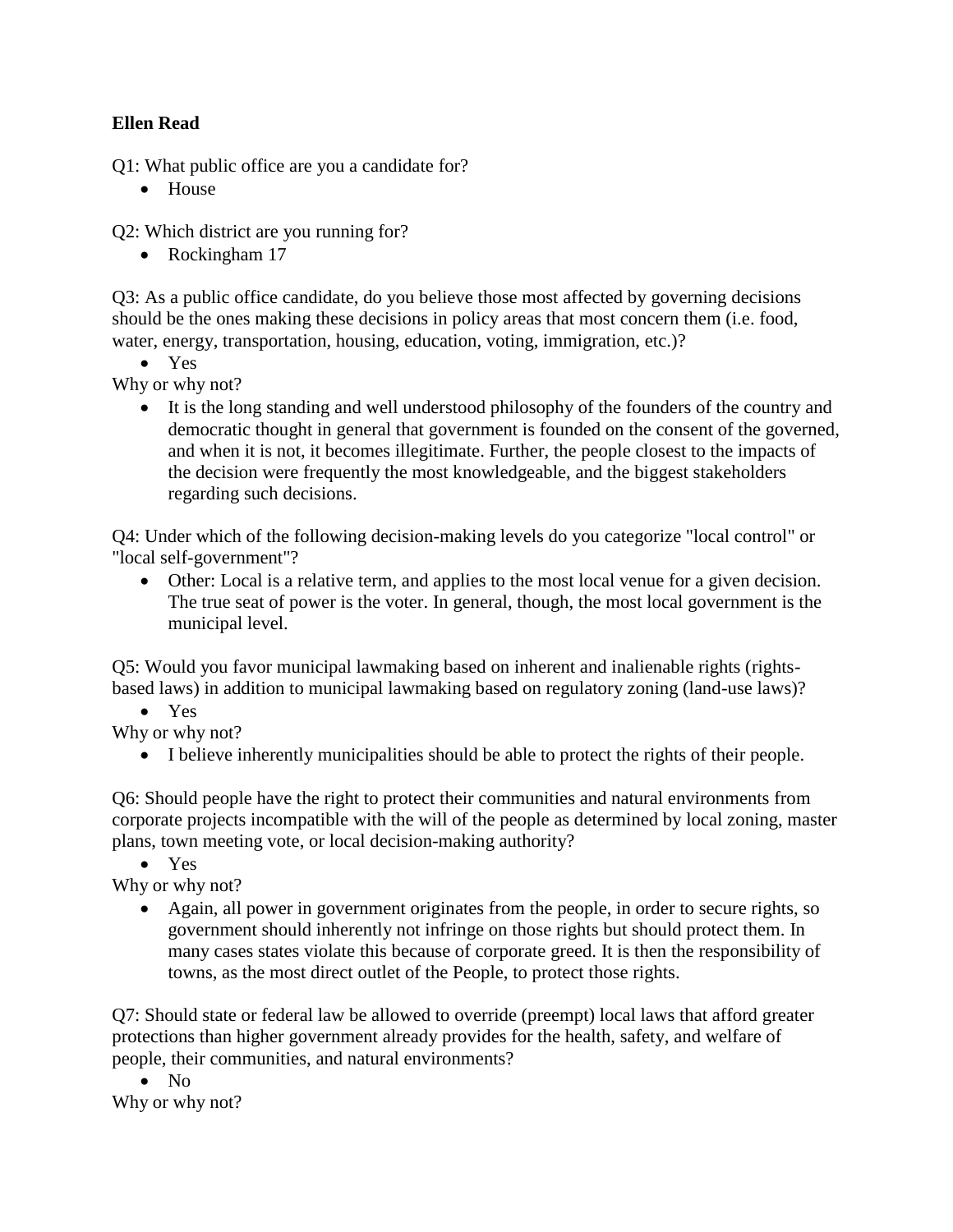• Government's primary role is to secure rights for People. Therefore while higher levels of government can set a floor, it should be the very point of the municipal level to raise that floor of the voters so demand.

Q8: If elected, would you support a state constitutional amendment that empowers people with the authority to use their local governing process to enact rights-based laws that elevate the rights of real people and natural environments above the claimed "rights" of corporations to exploit them?

• Yes

Why or why not?

• I sponsored one.

Q9: Would you be willing to discuss the Right to Local Self-Government? (Check all that apply)

- Privately with a NH Community Rights Network (NHCRN) non-profit representative
- Publicly in a forum with other candidates

Q10: May the NH Community Rights Network add you to our Listserv so that you can receive event announcements and updates on the community rights movement in NH -- including updates on the progress of the NH Community Rights Amendment? NHCRN will not share your information with any other organization.

• Yes

# **Cecilia M Rich**

Q1: What public office are you a candidate for?

• House

Q2: Which district are you running for?

• 18

Q3: As a public office candidate, do you believe those most affected by governing decisions should be the ones making these decisions in policy areas that most concern them (i.e. food, water, energy, transportation, housing, education, voting, immigration, etc.)?

• Yes

Why or why not?

• I support the needs of the community, and strongly advocate in their behest. If singular wants and needs run against those of the larger community, I advocate for consensus.

Q4: Under which of the following decision-making levels do you categorize "local control" or "local self-government"?

• Other: While I believe that each person rules their own immediate environment, some effort at acquiescing to the needs of one's neighbors is important to a community.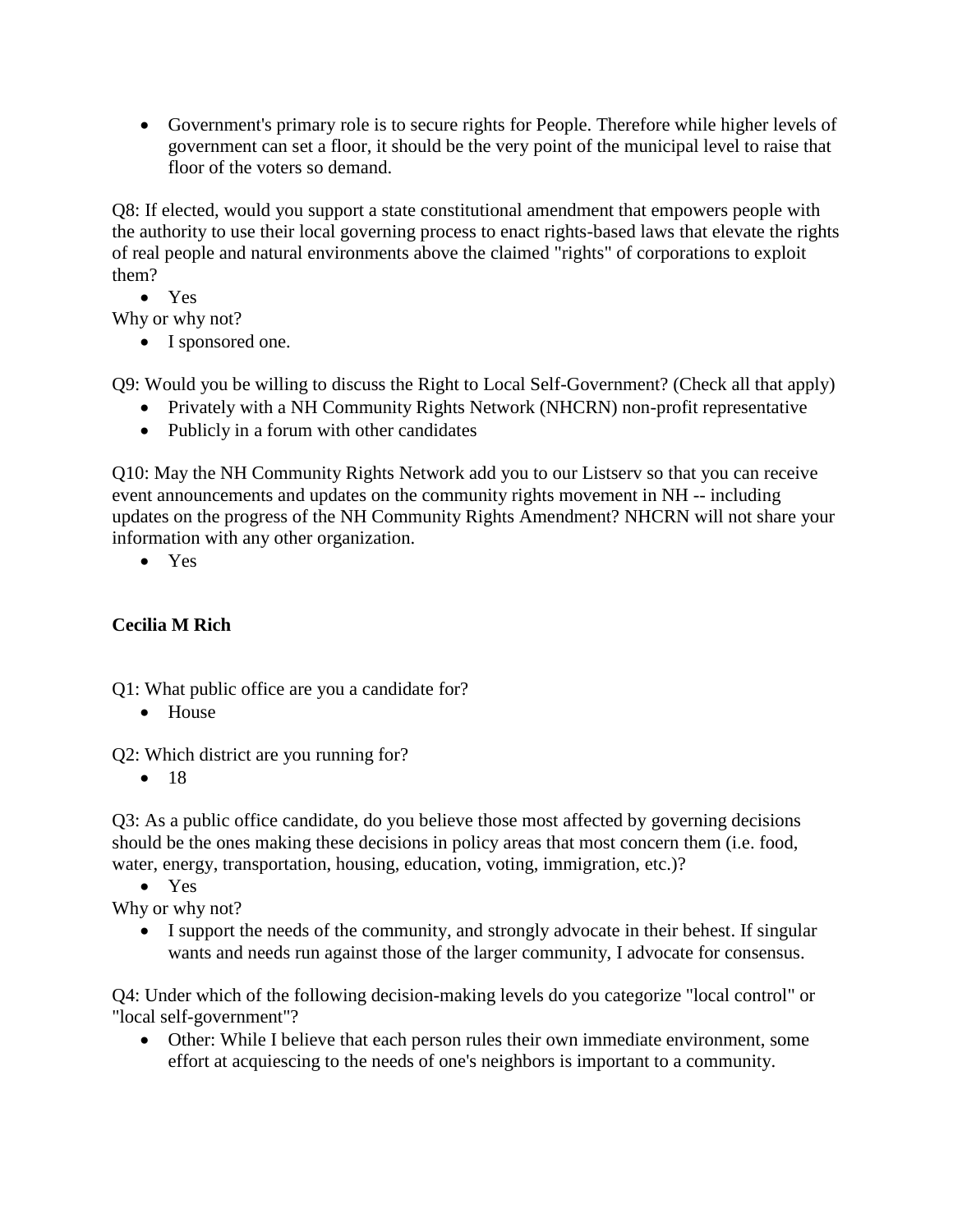Q5: Would you favor municipal lawmaking based on inherent and inalienable rights (rightsbased laws) in addition to municipal lawmaking based on regulatory zoning (land-use laws)?

• Yes

Why or why not?

• I hold fast to individual rights, and advocate for community needs to be understood and balanced.

Q6: Should people have the right to protect their communities and natural environments from corporate projects incompatible with the will of the people as determined by local zoning, master plans, town meeting vote, or local decision-making authority?

• Yes

Why or why not?

• I see the individual desire and the community desire as being, ideally, one and the same. Any outside interruption in the flow of the community would require the agreement of all involved.

Q7: Should state or federal law be allowed to override (preempt) local laws that afford greater protections than higher government already provides for the health, safety, and welfare of people, their communities, and natural environments?

• No

Why or why not?

• I support the agreement of all within a community to be a necessity before any major alterations.

Q8: If elected, would you support a state constitutional amendment that empowers people with the authority to use their local governing process to enact rights-based laws that elevate the rights of real people and natural environments above the claimed "rights" of corporations to exploit them?

• Yes

Why or why not?

• I support the utility of mutual beneficence above that of any outside entity. The people living in a community are directly responsible for the well-being of their neighbors.

Q9: Would you be willing to discuss the Right to Local Self-Government? (Check all that apply)

• Privately with a NH Community Rights Network (NHCRN) non-profit representative

Q10: May the NH Community Rights Network add you to our Listserv so that you can receive event announcements and updates on the community rights movement in NH -- including updates on the progress of the NH Community Rights Amendment? NHCRN will not share your information with any other organization.

• Yes

## **Tejasinha Sivalingam**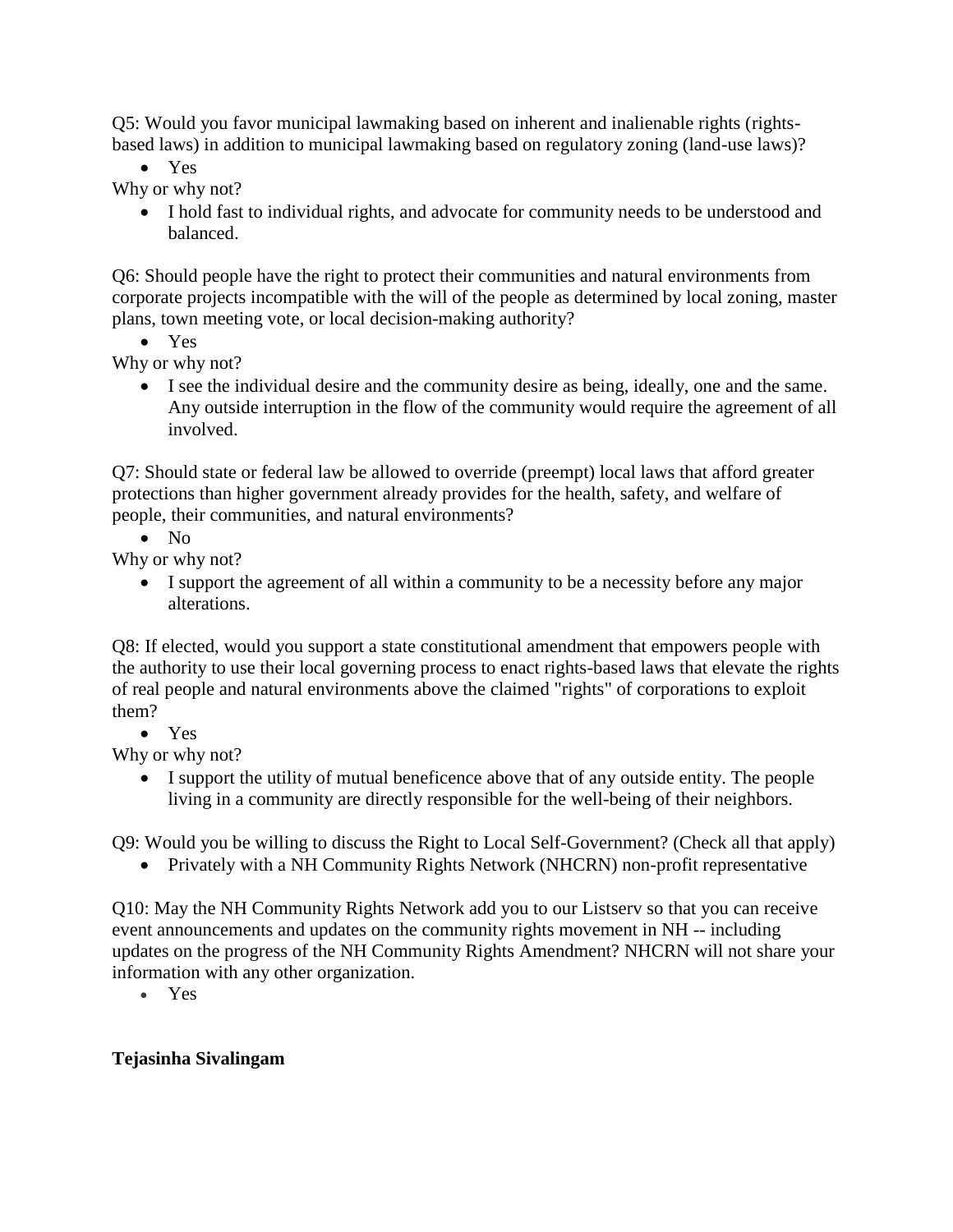Q1: What public office are you a candidate for?

• House

Q2: Which district are you running for?

• Grafton county district 9: Ashland, Alexandria, Bristol, Bridgewater, Grafton

Q3: As a public office candidate, do you believe those most affected by governing decisions should be the ones making these decisions in policy areas that most concern them (i.e. food, water, energy, transportation, housing, education, voting, immigration, etc.)?

• Yes

Why or why not?

• Yes, as a guiding principle, I agree with this; however, if taken blindly as an absolute principle it may cause injustice. I feel we need to be discerning in defining what we mean by "most affected" and "governing decisions". As an example, someone might say that all people should be vaccinated by mandate, because it benefits society which is "most affected" by the individuals decision not to vaccinate. In this example, you may see that "most affected" can be a matter of perspective and values. One person values personal choice and security in their person, and another values potential protection for the community even at the risk of harming a few individuals or infringing upon their liberty. We also have to discern what type of governing decision, it is an executive, a legislative, or judicial decision? Obviously, if it is a judicial decision, sentencing for example, we wouldn't want the victim of a crime to sentence the perpetrator because their emotions and perceived injury may cause them to assign an unjust sentence. These are meant to be illustrative examples and are not exhaustive of the possibilities.

Q4: Under which of the following decision-making levels do you categorize "local control" or "local self-government"?

• Other: (Would like to check Municipal decision-making authority AND Other, but allowed to select only one.) Naturally self-government begins with personal decision making. And then through subsidiarity, and an increasingly broader bottom-up organization (i.e.confederalism), personal decision making becomes family decision making which becomes neighborhood decision making, which becomes municipal decisions making, which becomes county, which becomes state, which becomes regional, which becomes national. The delegation of powers 'upward' would be explicit, limited, and retractable. But, currently, I believe the best place to stabilize local self-government, in the existing institutional parameters is within the municipal decision making authority. This municipal decision making authority must have a bill of rights, separation and balance of powers, popular assemblies, and an opportunity for minority opinions to be heard. This would require municipal government reform in my opinion. Individual Natural Persons should have the greatest political-economic-ecological power, and this power can be delegated 'upward' in a diminishing manner.

Q5: Would you favor municipal lawmaking based on inherent and inalienable rights (rightsbased laws) in addition to municipal lawmaking based on regulatory zoning (land-use laws)?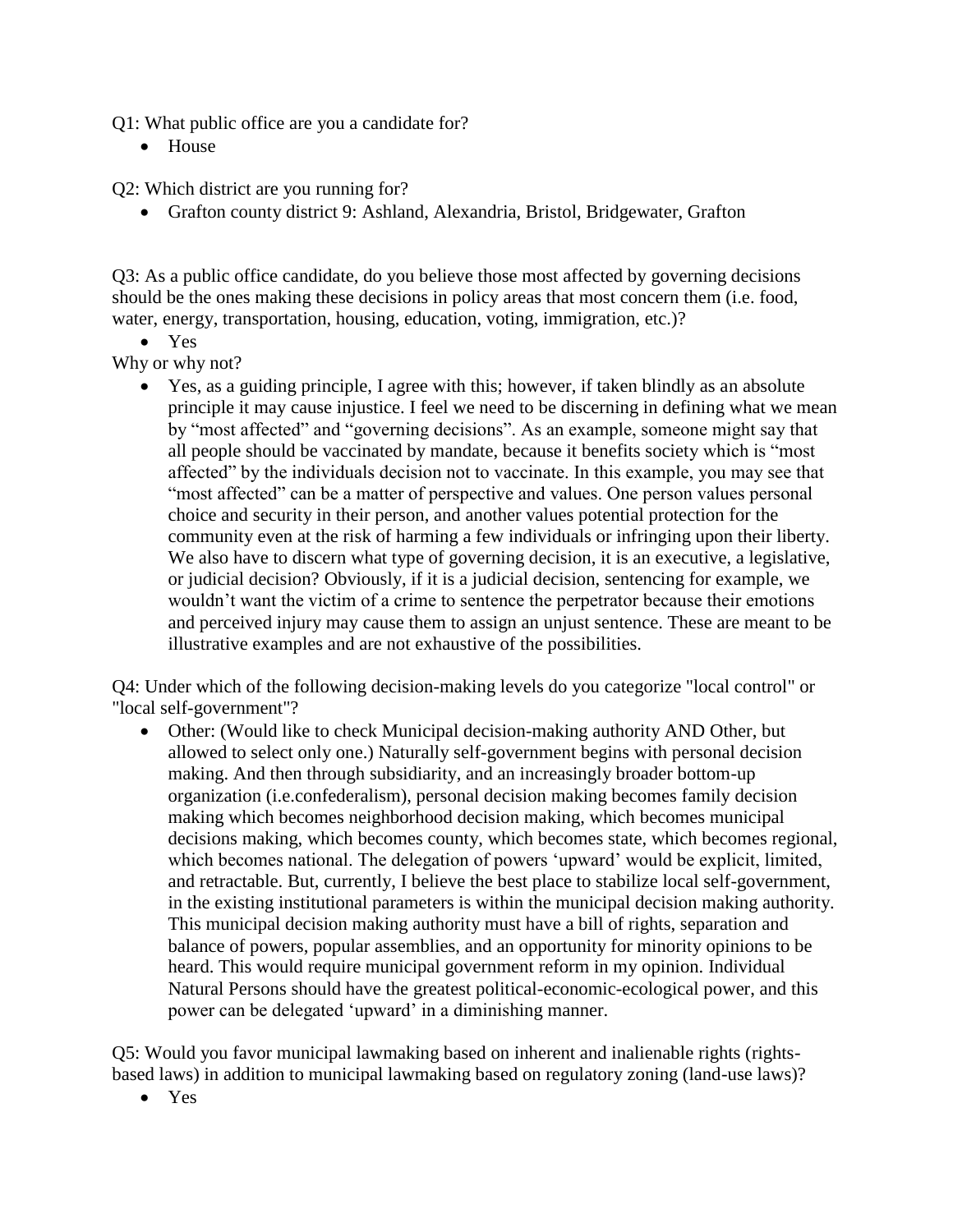Why or why not?

• Yes. Absolutely, I think that local Rights based laws are one of the best methods for municipal and state government reform, which is greatly needed. As an aside I think local quasi-judicial bodies should be chosen my sortition (i.e. randomly selected) like juries are randomly selected to serve for a limited period of time; OR they should at least all be elected! But I favor sortition for choosing judicial and quasi-judicial officials.

Q6: Should people have the right to protect their communities and natural environments from corporate projects incompatible with the will of the people as determined by local zoning, master plans, town meeting vote, or local decision-making authority?

• Yes

Why or why not?

• Yes, I strongly support deconsolidating and decentralizing economic and political power, and returning it to workers, citizens, and those immediately dependent on and most directly affected by the natural environment in question. This will be a hard fight, because, as you know corporations have been given Rights, such as the right to due process before being deprived of property. So there is a huge conflict and contention around who is "most affected". I side with the communities in saying that their Right to Life in their natural environment exceeds the infringing corporations Right to Property; AND that local self-government decisions are a valid form of due process necessary to deprive the corporations of their Right to Property. However, I fundamentally disagree with awarding corporations the natural rights that belong to natural persons.

Q7: Should state or federal law be allowed to override (preempt) local laws that afford greater protections than higher government already provides for the health, safety, and welfare of people, their communities, and natural environments?

• No

Why or why not?

• No. Preemption generally conflicts with two principles which I value: 1) Subsidiarity, and 2) Confederalism. Both of these are meant to retain the greatest amount of affluence and decision making power in the people and lowest level of government (i.e. the locality); or at least in the lowest level of government possible. And these principles would ideally give rise to explicit, limited, and retractable delegated powers to higher forms of government; which if they were to NOT fulfill their purpose would be returned to the locality (or lower level of government) for them to manage. However, even in a confederate structure, there would still be proper procedures for the delegation and retraction of authority, and therefore a locality may not be able to suddenly "go its' own way" without harming its relationship with other members of the "municipal confederation".

Q8: If elected, would you support a state constitutional amendment that empowers people with the authority to use their local governing process to enact rights-based laws that elevate the rights of real people and natural environments above the claimed "rights" of corporations to exploit them?

• Yes Why or why not?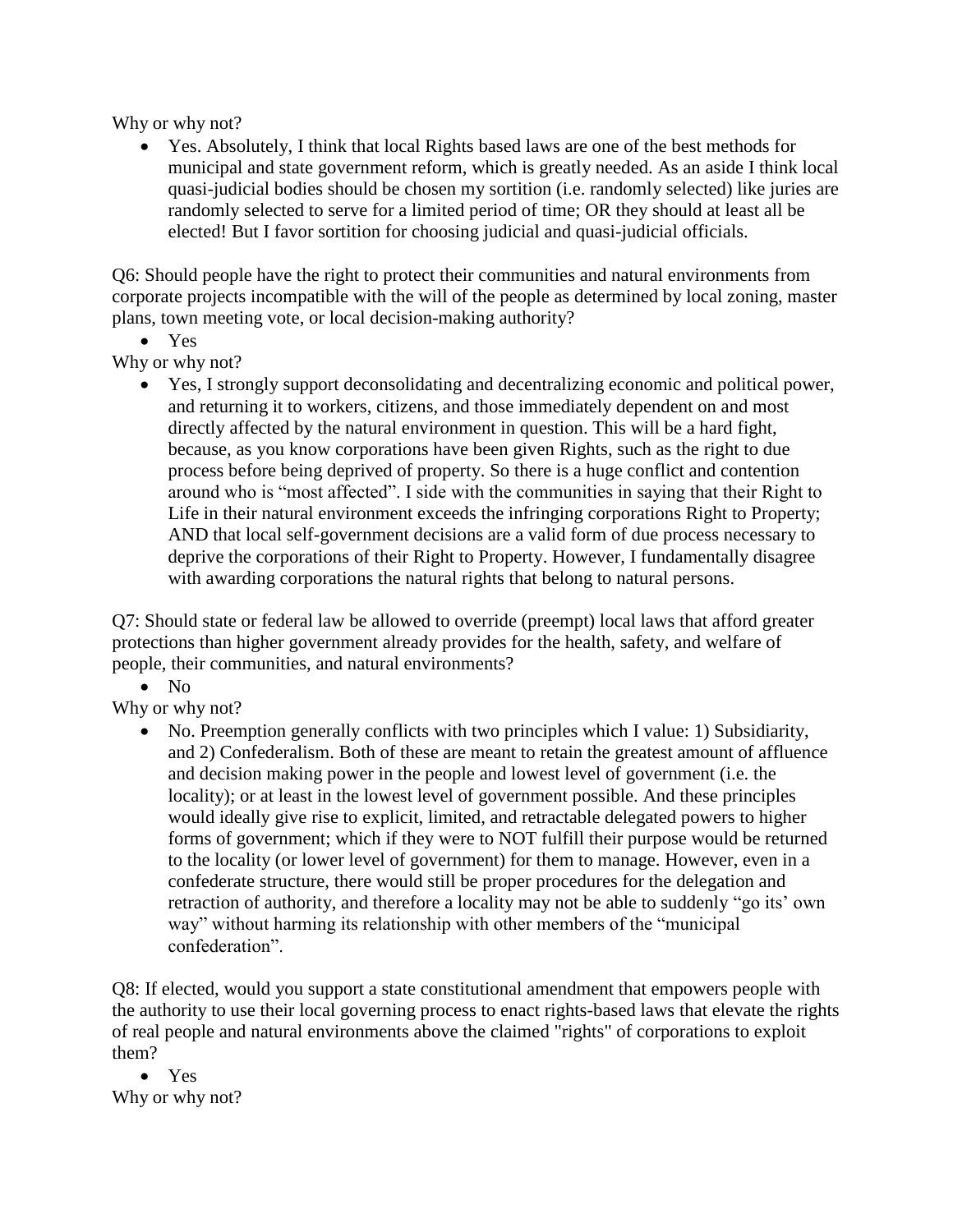• Yes, Natural Persons have Rights; corporations have limited and expressed privileges perhaps, and responsibilities, but not Natural "God-Given" Rights. Knowing what I know about the previous state constitutional amendment CACR19, I would say I would be comfortable sponsoring, supporting, and defending such an amendment (of course I still need to read and understand the newly proposed amendment, but I have confidence that it will be just as reasonable as the previous).

Q9: Would you be willing to discuss the Right to Local Self-Government? (Check all that apply) Privately with a NH Community Rights Network (NHCRN) non-profit representative Publicly in a forum with other candidates

• Other (please specify): The Right to Local Self-Government is one of my main political principles and interests, so I would be happy to speak about it in various forums as my knowledge, capability, and resources permit.

Q10: May the NH Community Rights Network add you to our Listserv so that you can receive event announcements and updates on the community rights movement in NH -- including updates on the progress of the NH Community Rights Amendment? NHCRN will not share your information with any other organization.

• Yes

#### **Wendy E Thomas**

Q1: What public office are you a candidate for?

• House

Q2: Which district are you running for?

• Hillsborough County District 21

Q3: As a public office candidate, do you believe those most affected by governing decisions should be the ones making these decisions in policy areas that most concern them (i.e. food, water, energy, transportation, housing, education, voting, immigration, etc.)?

• Yes

Why or why not?

• I live in Merrimack. We have a large corporation that is spewing carcinogenic chemicals into our water. They have the right to produce, we should have the right to clean water, air, and land.

Q4: Under which of the following decision-making levels do you categorize "local control" or "local self-government"?

• Resident decision-making authority

Q5: Would you favor municipal lawmaking based on inherent and inalienable rights (rightsbased laws) in addition to municipal lawmaking based on regulatory zoning (land-use laws)?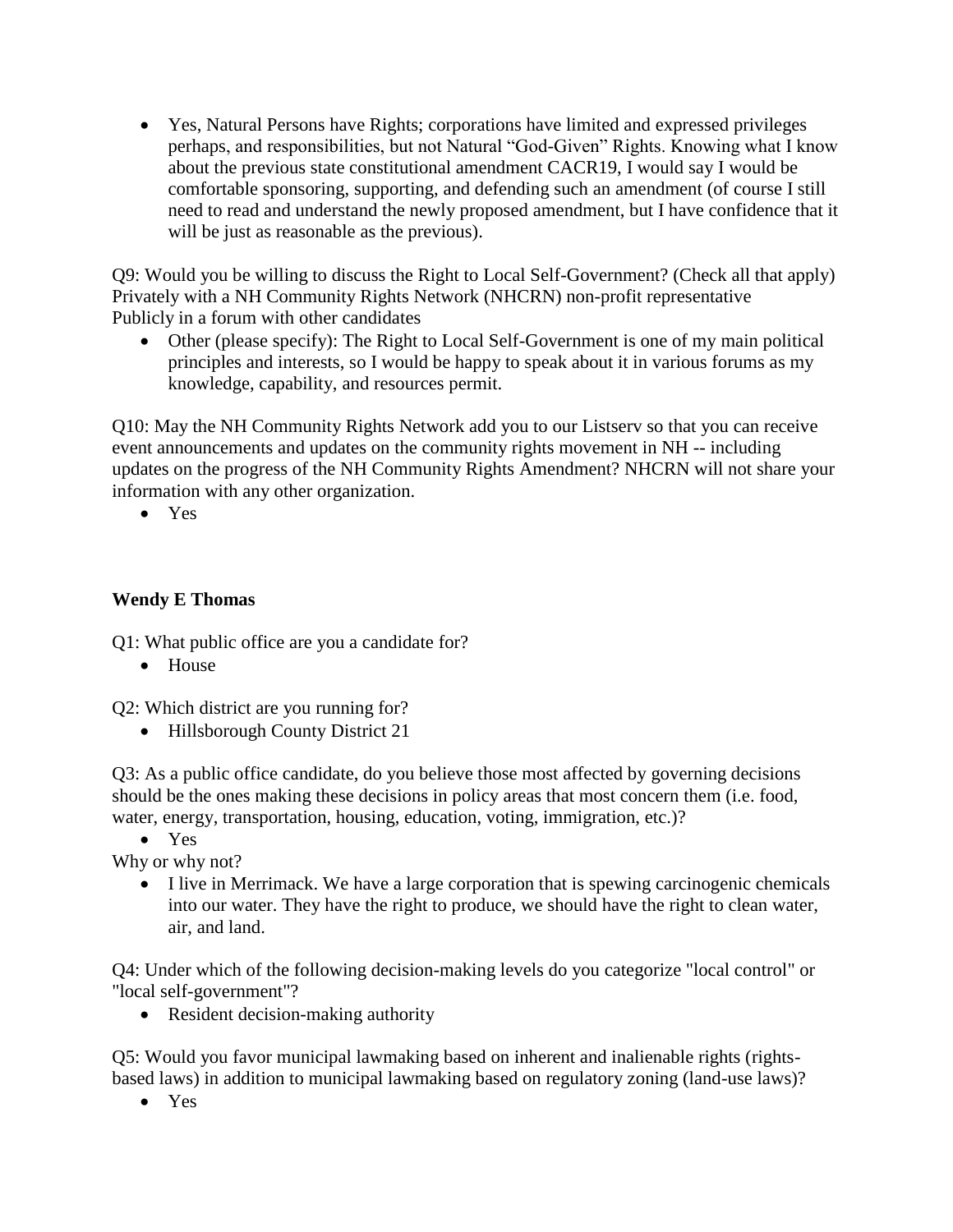Why or why not?

• We have rights that are being ignored in the name of corporate profit. It's time to take back our rights and hold those who have walked over them accountable.

Q6: Should people have the right to protect their communities and natural environments from corporate projects incompatible with the will of the people as determined by local zoning, master plans, town meeting vote, or local decision-making authority?

• Yes

Why or why not?

• That's exactly what's happening in our town. The corporations are making a profit at the expense of our health and the destruction of our environment.

Q7: Should state or federal law be allowed to override (preempt) local laws that afford greater protections than higher government already provides for the health, safety, and welfare of people, their communities, and natural environments?

• No

Why or why not?

• No, the residents have boots on the ground and they are living and breathing the situation, they have a better understanding of what to do.

Q8: If elected, would you support a state constitutional amendment that empowers people with the authority to use their local governing process to enact rights-based laws that elevate the rights of real people and natural environments above the claimed "rights" of corporations to exploit them?

• Yes

Why or why not?

• I would support this because that's how we are going to wrestle back control from the big corps.

Q9: Would you be willing to discuss the Right to Local Self-Government? (Check all that apply)

- Privately with a NH Community Rights Network (NHCRN) non-profit representative
- Publicly in a forum with other candidates
- Other (please specify): If I get elected, I look forward to connecting with people to discuss how we might be able to do some Rights Based action in our town.

Q10: May the NH Community Rights Network add you to our Listserv so that you can receive event announcements and updates on the community rights movement in NH -- including updates on the progress of the NH Community Rights Amendment? NHCRN will not share your information with any other organization.

• Yes

## **Rich Tomasso**

Q1: What public office are you a candidate for?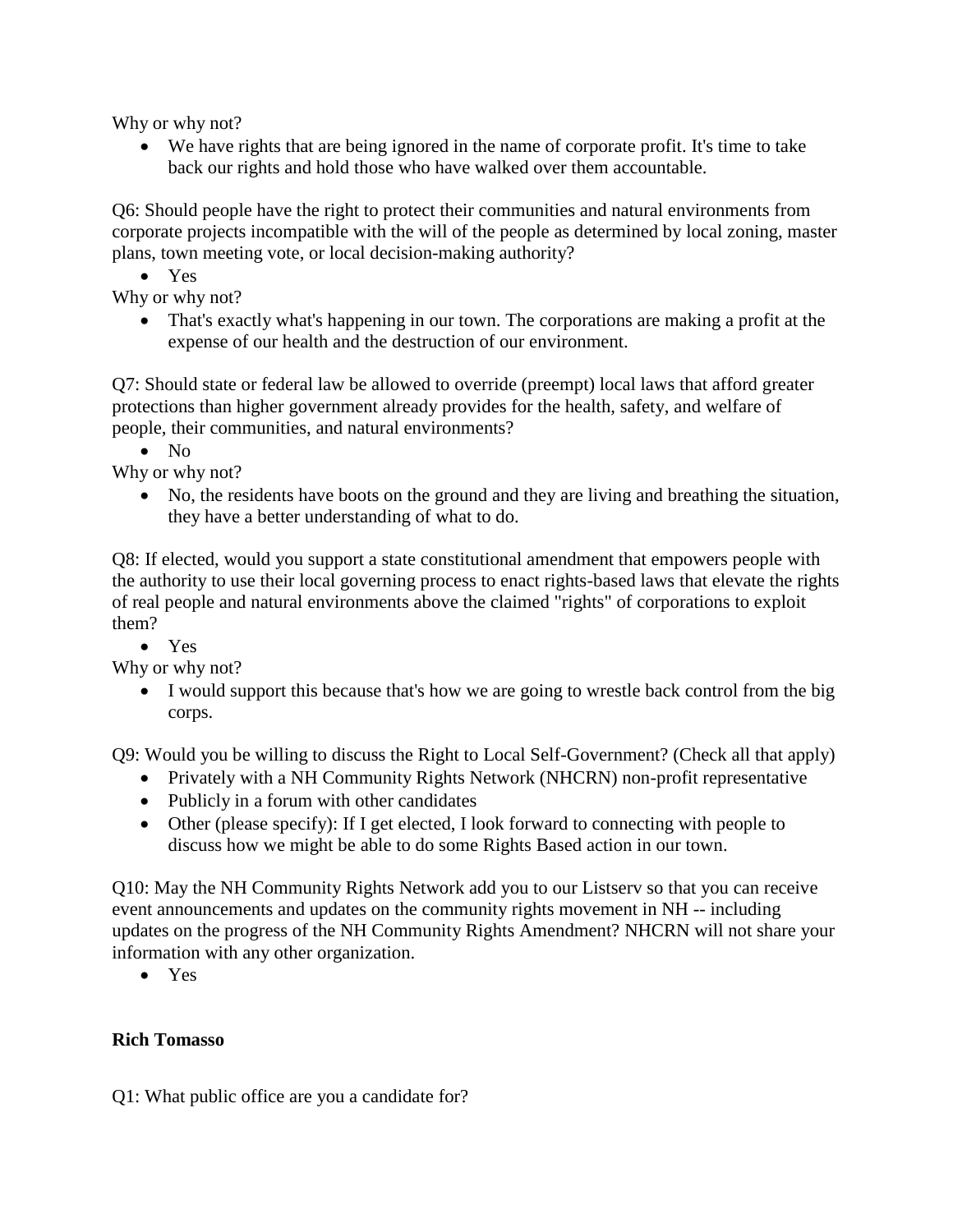• Executive Council

Q2: Which district are you running for?

 $\bullet$  4

Q3: As a public office candidate, do you believe those most affected by governing decisions should be the ones making these decisions in policy areas that most concern them (i.e. food, water, energy, transportation, housing, education, voting, immigration, etc.)?

• Yes

Why or why not?

• We have a representative government, so it may not be that those most affected make the decision, but they should certainly have input and be heard.

Q4: Under which of the following decision-making levels do you categorize "local control" or "local self-government"?

• Municipal decision-making authority

Q5: Would you favor municipal lawmaking based on inherent and inalienable rights (rightsbased laws) in addition to municipal lawmaking based on regulatory zoning (land-use laws)?

• No

Why or why not?

• Municipalities do not make laws in NH. It would create a far too fine-grained patchwork of laws. Plus I'd be worried that some towns would pass laws that violated constitutional rights and that would mean far too many lawsuits.

Q6: Should people have the right to protect their communities and natural environments from corporate projects incompatible with the will of the people as determined by local zoning, master plans, town meeting vote, or local decision-making authority?

• Yes

Why or why not?

• I believe this already happens with most projects needing to go before zoning and planning boards.

Q7: Should state or federal law be allowed to override (preempt) local laws that afford greater protections than higher government already provides for the health, safety, and welfare of people, their communities, and natural environments?

• No

Why or why not?

• This question is far too broad to answer.

Q8: If elected, would you support a state constitutional amendment that empowers people with the authority to use their local governing process to enact rights-based laws that elevate the rights of real people and natural environments above the claimed "rights" of corporations to exploit them?

 $\bullet$  No Why or why not?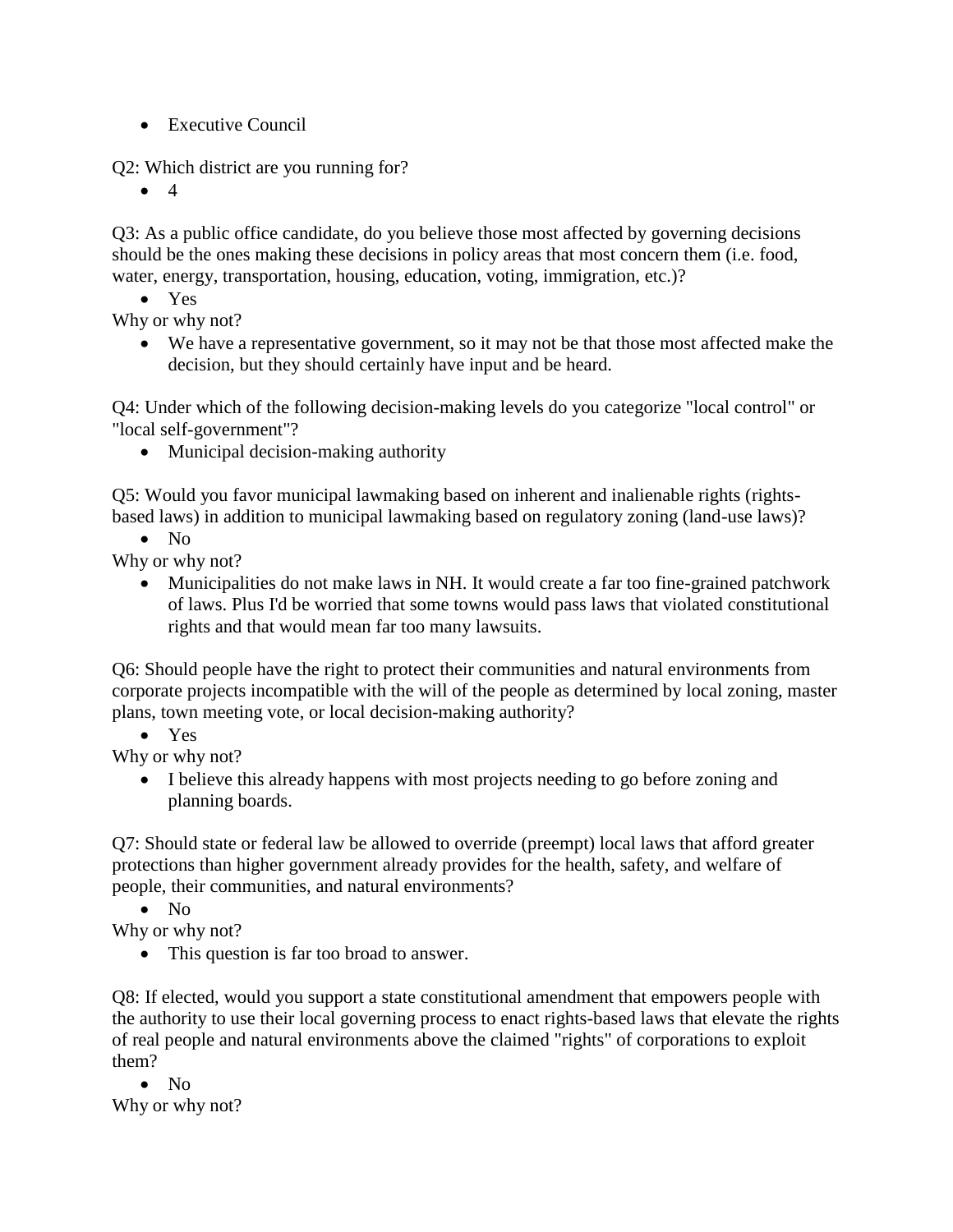• If I'm reading the text and the webpage correctly, this amendment would grant rights to "communities", inanimate objects and an elusive, undefined "nature". The end of the amendment also seems to contradict the rest of the text. I'm all for divesting and disbursing power away from central authorities. There may be a good idea in here, but it is not currently viable as written.

Q9: Would you be willing to discuss the Right to Local Self-Government? (Check all that apply)

• Privately with a NH Community Rights Network (NHCRN) non-profit representative

Q10: May the NH Community Rights Network add you to our Listserv so that you can receive event announcements and updates on the community rights movement in NH -- including updates on the progress of the NH Community Rights Amendment? NHCRN will not share your information with any other organization.

• Yes

# **Alejandro Urrutia**

Q1: What public office are you a candidate for?

• House

Q2: Which district are you running for?

• Hillsborough County 37

Q3: As a public office candidate, do you believe those most affected by governing decisions should be the ones making these decisions in policy areas that most concern them (i.e. food, water, energy, transportation, housing, education, voting, immigration, etc.)?

• Yes

Why or why not?

• Yes, because nobody else knows more than the residents of the community.

Q4: Under which of the following decision-making levels do you categorize "local control" or "local self-government"?

• Resident decision-making authority

Q5: Would you favor municipal lawmaking based on inherent and inalienable rights (rightsbased laws) in addition to municipal lawmaking based on regulatory zoning (land-use laws)?

• No

Why or why not?

• I believe, if I understand the question, that every law including municipal lawmaking should be based on the inherent rights-based laws.

Q6: Should people have the right to protect their communities and natural environments from corporate projects incompatible with the will of the people as determined by local zoning, master plans, town meeting vote, or local decision-making authority?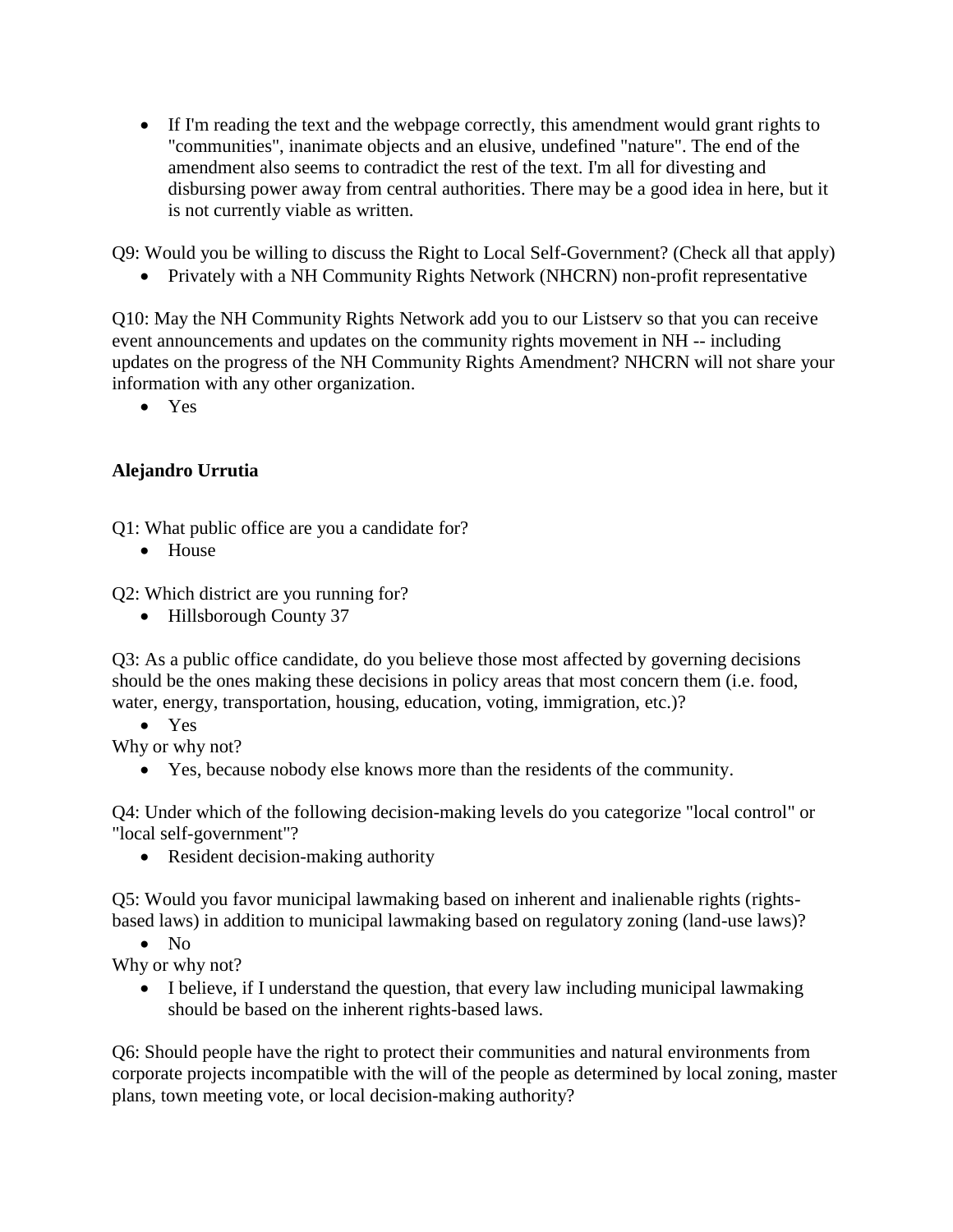• Yes

Why or why not?

• Yes, because "We the People" are the ones taking the decisions.

Q7: Should state or federal law be allowed to override (preempt) local laws that afford greater protections than higher government already provides for the health, safety, and welfare of people, their communities, and natural environments?

• No

Why or why not?

• If the local government is already providing for the people and their communities, there is no justification for overriding local laws

Q8: If elected, would you support a state constitutional amendment that empowers people with the authority to use their local governing process to enact rights-based laws that elevate the rights of real people and natural environments above the claimed "rights" of corporations to exploit them?

• Yes

Why or why not?

• Corporations are not people and only people should have authority.

Q9: Would you be willing to discuss the Right to Local Self-Government? (Check all that apply)

• Publicly in a forum with other candidates

Q10: May the NH Community Rights Network add you to our Listserv so that you can receive event announcements and updates on the community rights movement in NH -- including updates on the progress of the NH Community Rights Amendment? NHCRN will not share your information with any other organization.

• Yes

## **Harry Viens**

Q1: What public office are you a candidate for?

• House

Q2: Which district are you running for?

• Belknap 1

Q3: As a public office candidate, do you believe those most affected by governing decisions should be the ones making these decisions in policy areas that most concern them (i.e. food, water, energy, transportation, housing, education, voting, immigration, etc.)?

• Yes. Communities working together develop better solutions to problems faster, cheaper, and more efficiently than any bureaucracy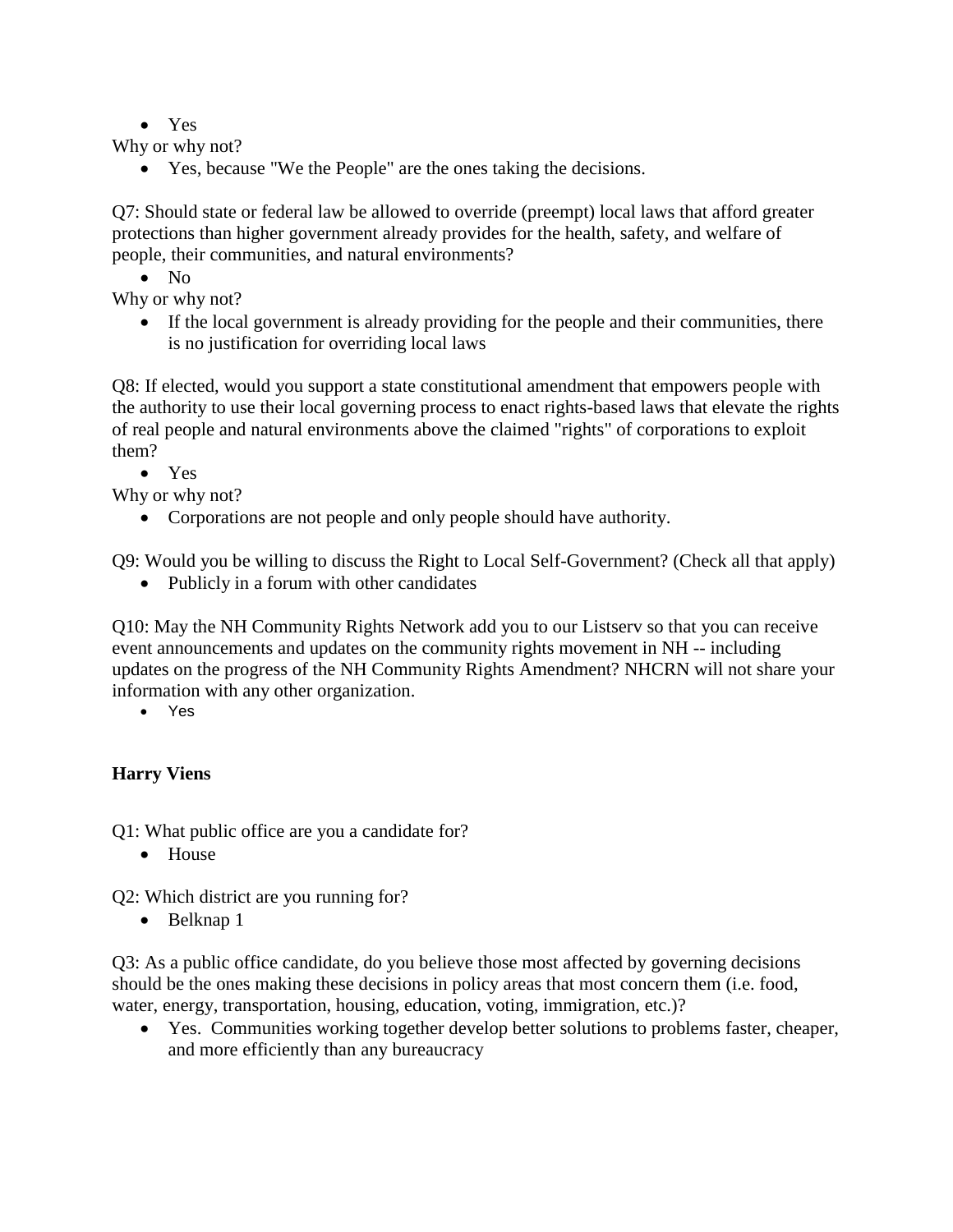Q4: Under which of the following decision-making levels do you categorize "local control" or "local self-government"?

• Resident decision-making authority

Q5: Would you favor municipal lawmaking based on inherent and inalienable rights (rightsbased laws) in addition to municipal lawmaking based on regulatory zoning (land-use laws)?

• Yes

Q6: Should people have the right to protect their communities and natural environments from corporate projects incompatible with the will of the people as determined by local zoning, master plans, town meeting vote, or local decision-making authority?

• Yes. For the most part. Communities sometimes need to work together, not as individuals alone to make sure critical projects such as transportation infrastructure that would benefit everybody aren't derailed by NIMBY.

Q7: Should state or federal law be allowed to override (preempt) local laws that afford greater protections than higher government already provides for the health, safety, and welfare of people, their communities, and natural environments?

• Yes. Occasionally with good reason. The interstate highway system, for example, would have been derailed without Federal overrides. It has to be a balance, but generally in the direction of local communities having more control and power. Government must persuade, not dictate.

Q8: If elected, would you support a state constitutional amendment that empowers people with the authority to use their local governing process to enact rights-based laws that elevate the rights of real people and natural environments above the claimed "rights" of corporations to exploit them?

• Yes

Q9: Would you be willing to discuss the Right to Local Self-Government? (Check all that apply)

- Privately with a NH Community Rights Network (NHCRN) non-profit representative
- Publicly in a forum with other candidates

Q10: May the NH Community Rights Network add you to our Listserv so that you can receive event announcements and updates on the community rights movement in NH -- including updates on the progress of the NH Community Rights Amendment? NHCRN will not share your information with any other organization.

• Yes

#### **Daniel Westervelt**

Q1: What public office are you a candidate for?

• House